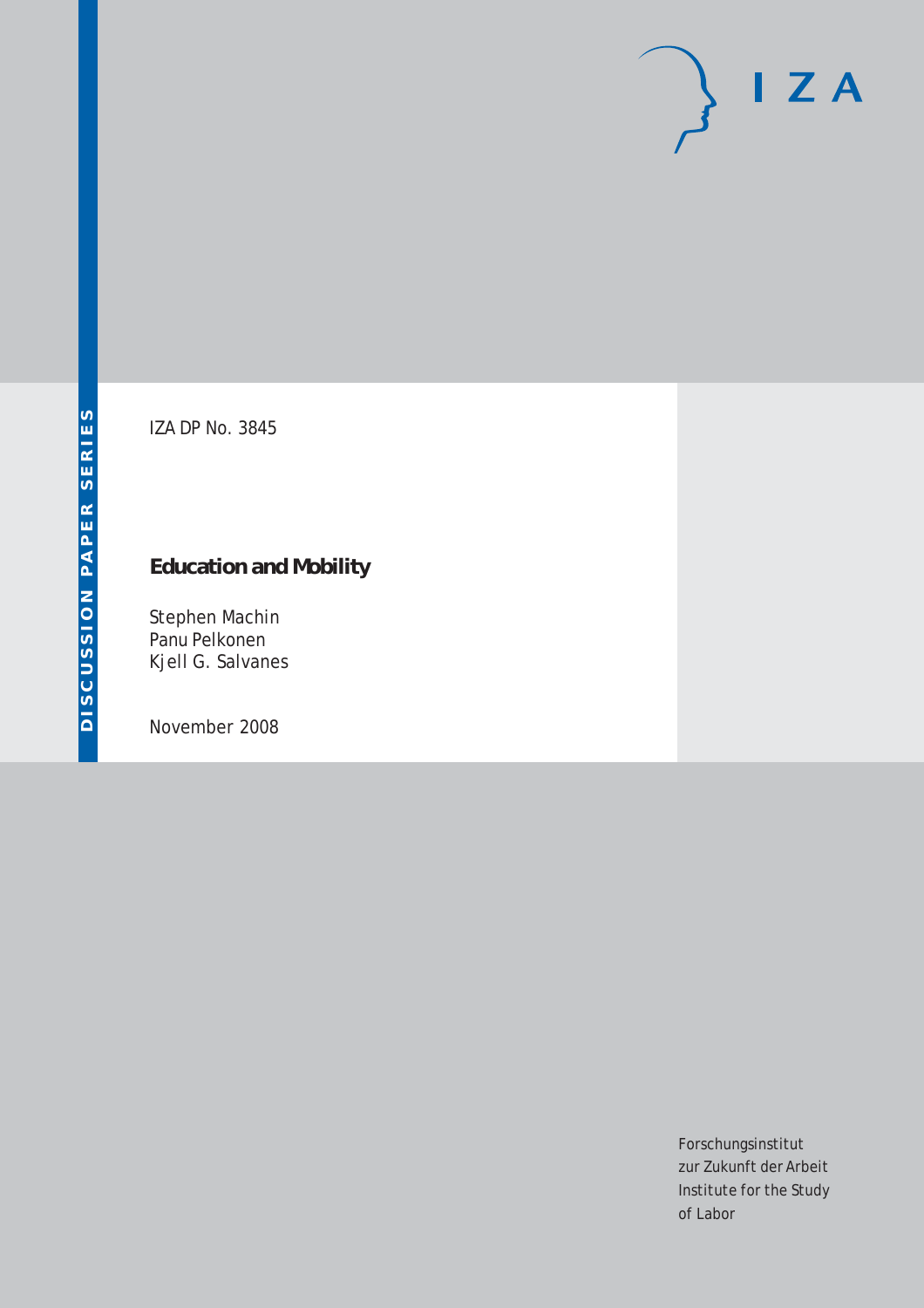# **Education and Mobility**

# **Stephen Machin**

*University College London, CEE, CEP, London School of Economics and IZA* 

# **Panu Pelkonen**

*CEE, CEP, London School of Economics* 

# **Kjell G. Salvanes**

*Norwegian School of Economics, CEE, London School of Economics, and IZA* 

Discussion Paper No. 3845 November 2008

IZA

P.O. Box 7240 53072 Bonn Germany

Phone: +49-228-3894-0 Fax: +49-228-3894-180 E-mail: [iza@iza.org](mailto:iza@iza.org)

Any opinions expressed here are those of the author(s) and not those of IZA. Research published in this series may include views on policy, but the institute itself takes no institutional policy positions.

The Institute for the Study of Labor (IZA) in Bonn is a local and virtual international research center and a place of communication between science, politics and business. IZA is an independent nonprofit organization supported by Deutsche Post World Net. The center is associated with the University of Bonn and offers a stimulating research environment through its international network, workshops and conferences, data service, project support, research visits and doctoral program. IZA engages in (i) original and internationally competitive research in all fields of labor economics, (ii) development of policy concepts, and (iii) dissemination of research results and concepts to the interested public.

IZA Discussion Papers often represent preliminary work and are circulated to encourage discussion. Citation of such a paper should account for its provisional character. A revised version may be available directly from the author.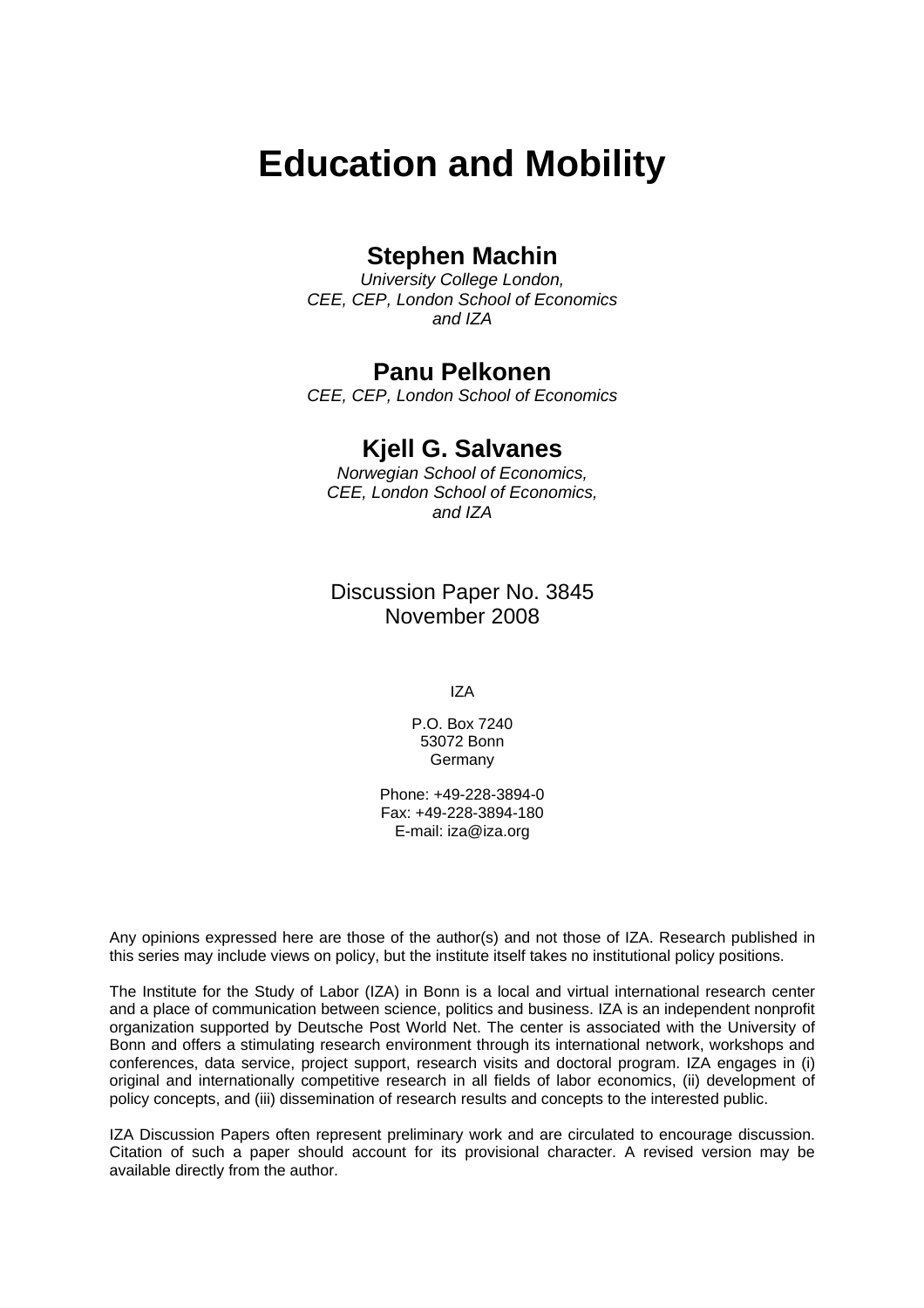IZA Discussion Paper No. 3845 November 2008

# **ABSTRACT**

# **Education and Mobilit[y\\*](#page-2-0)**

We show that the length of compulsory education has a causal impact on regional labour mobility. The analysis is based on a quasi-exogenous staged Norwegian school reform, and register data on the whole population. Based on the results, we conclude that part of the US-Europe difference, as well as the European North-South difference in labour mobility, is likely to be due to differences in levels of education in the respective regions.

JEL Classification: I28, J24, J61

Keywords: education, mobility, labour market

Corresponding author:

 $\overline{a}$ 

Panu Pelkonen CEP London School of Economics and Political Science Houghton Street London WC2A 2AE United Kingdom E-mail: [p.o.pelkonen@lse.ac.uk](mailto:p.o.pelkonen@lse.ac.uk)

<span id="page-2-0"></span><sup>\*</sup> The authors would like to thank seminar participants at University of Essex, University College London, Uppsala University, Royal Economic Society annual conference 2008, the 3rd Nordic Summer Institute in Labour Economics and ESPE 2008 annual conference for criticisms and suggestions. Panu Pelkonen would like to thank Yrjö Jahnsson's foundation for generous support during his PhD studies at University College London, and Kjell Salvanes would like to thank the Ministry of Labour and the Norwegian Research Council for support.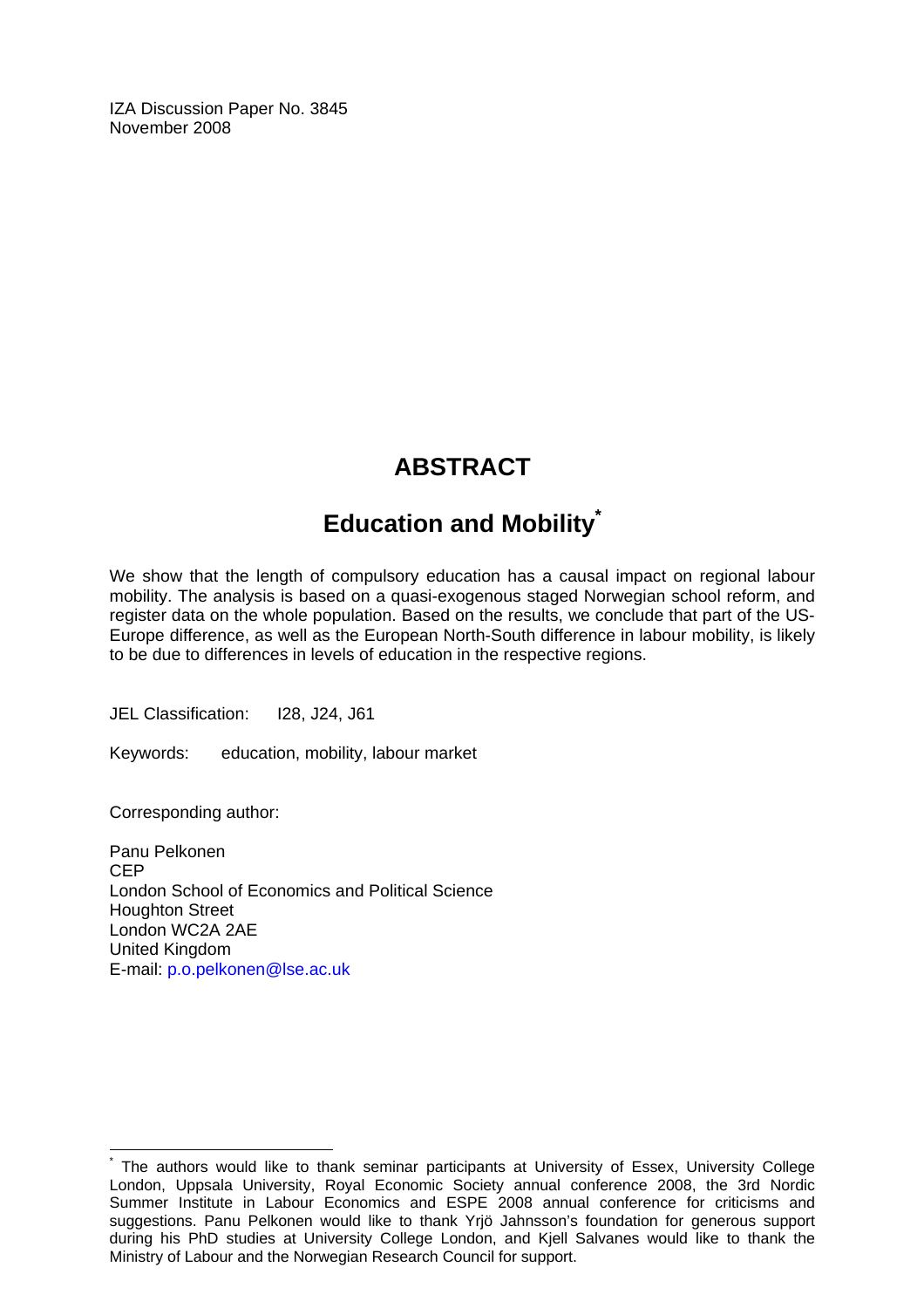#### **1. Introduction**

Labour mobility has long been viewed as a crucial component in the functioning of the labour markets of different countries. By mobility we mean within-country migration in particular, where a worker relocates to a different part of the country to find a better labour market match. Indeed, regional labour mobility has moved towards the top of the research agenda, especially in Europe, where regional unemployment differentials have been persistently larger than in the United States (Baddeley *et al*., 1998, Decressin and Fatas, 1995, Blanchard and Katz, 1992). The unification of the European monetary policy within the EMU has further raised the importance of both national and international migration as a macroeconomic adjustment mechanism within the EU (OECD, 1986).

However, the notion that education interplays closely with the labour mobility of individuals has, to date, received far less attention. We know that the attainment of a higher level of education tends to open up new opportunities in the labour market (McCormick, 1997). Thus, if labour markets for skilled workers have a national dimension, a higher level of education should increase the likelihood of mobility, especially if the worker lives in a region with a higher unemployment rate.

Fully understanding the reasons why the less educated are less mobile remains difficult to pin down. It may be that lack of information, lack of skills learned in higher education, credit constraints or other unobserved characteristics correlated with lower education impede mobility among this group. Assessing the causal impact of education on mobility is therefore a serious empirical challenge since education and mobility could be co-determined by other factors such as personality characteristics or parental background, for instance. Thus, even though education is connected to mobility, we do not know whether it is because of a selection of people or due to the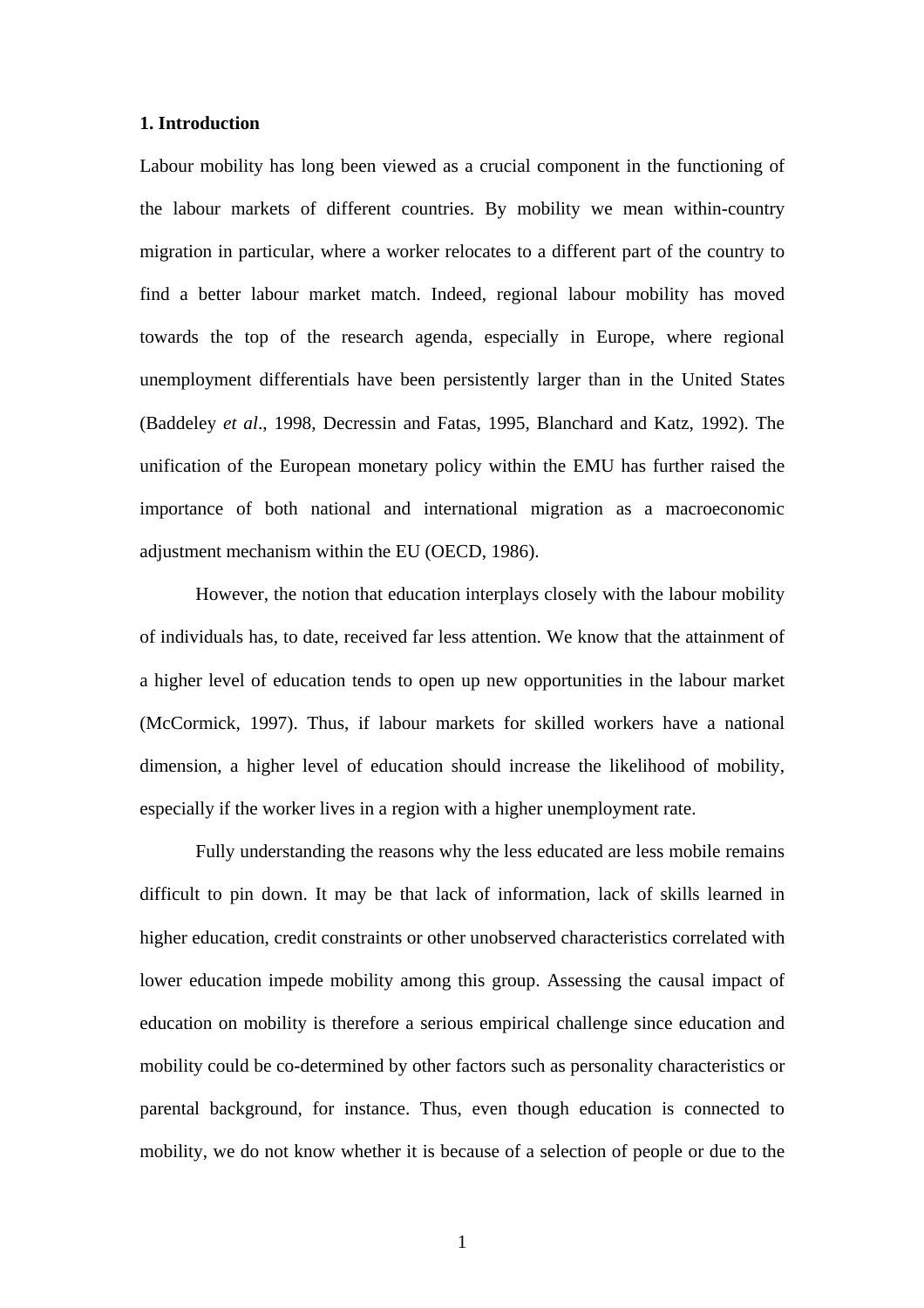effect of education *per se*. In this paper, we study one key aspect of this by exploring the role of compulsory education in facilitating mobility.<sup>[1](#page-4-0)</sup>

International comparisons can shed some light on the issue of the connection between education and regional mobility since low mobility of low education individuals seems to characterise some countries more than others. In the UK for instance, it has been observed that the unemployment rates of highly educated workers have remained relatively similar across regions, implying that migration from high to low unemployment areas has levelled the employment opportunities across regions. In contrast, the unemployment rate of less educated workers has remained starkly different across regions (Gregg, Machin and Manning, 2004). The main explanation for this pattern has been that professional job market operates on a national basis and that the manual or unskilled job market tends to be more localised (McCormick, 1997, Hughes and McCormick, 1994, 1987). On the other hand, in the United States less educated workers are relatively mobile compared to the UK, and the reasons for the differences between the two countries are not well known.

Some commentators have suggested that Europeans appear to respond less strongly to regional unemployment differences (Bentivogli and Pagano, 1999), indicating higher costs of moving. Some specific suggestions as to what these costs are, have been provided for example by Oswald (1999) (house ownership), Belot and Ederveen (2005) (property transaction costs), Spilimbergo and Ubeda (2002) (local

<span id="page-4-0"></span><sup>&</sup>lt;sup>1</sup> There is hardly any causal analysis of connections between labour mobility and education. One exception, which takes a rather different approach to us, is the US study of Malamud and Wozniak (2008). They use Vietnam war draft risk to instrument the probability of college graduation thus studying the upper end of the education distribution. We consider the lower end where, as we discuss at length in this paper, many believe problems of low mobiliy exist.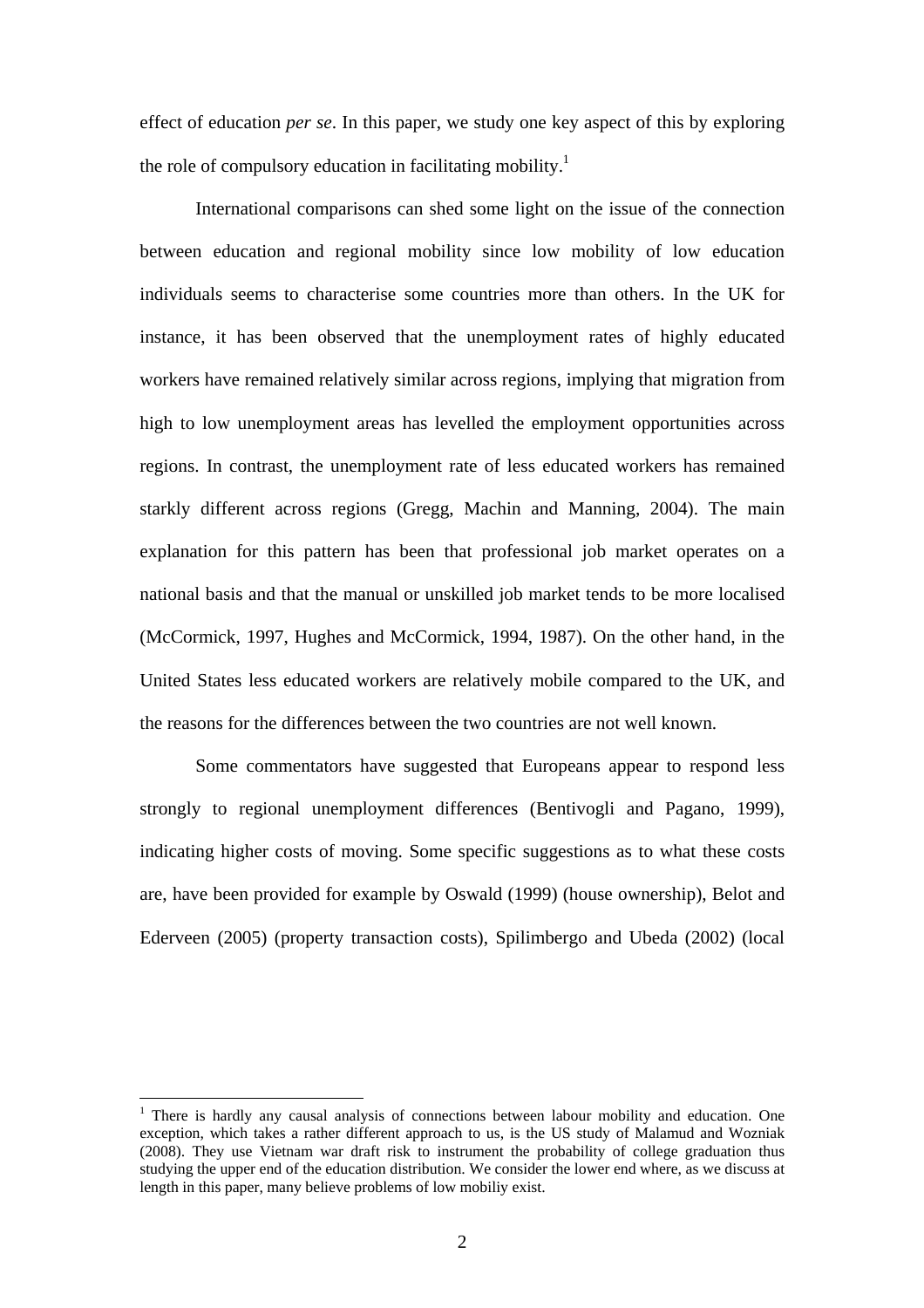social networks and numerous other variables), Antolin and Bower (1997) (unemployment benefits), and Belot (2007) (labour market protection). [2](#page-5-0)

Data however suggests there is a solid relationship between national levels of education and mobility. Figures 1-3 plot the years of education of the total population, based on the Barro-Lee (2001) schooling dataset, to three different measures of mobility for a cross-section of European countries. The first one is the regional migration rate calculated by Huber (2004) for 1983 based on the Cronos dataset.<sup>3</sup> The second measure is based on the Eurobarometer (2001a) survey question, which asks whether the respondent has moved house within the last 10 years. The last measure also comes from Eurobarometer (2001b) survey, which asked whether people are attached to their own town or village. We report the figures for those answering either "Not at all attached" or "Not very Attached".<sup>4</sup> All three measures suggest a relationship between education and mobility. The plots also reveal a rather clear distinction between less mobile southern Europe and more mobile northern Europe.<sup>[5](#page-5-3)</sup>

Comparison of mobility rates between the US and Europe for the mid-1980s (as in Figure 1) shows that the US has clearly higher levels of mobility. The US Census shows that the rate of inter-state mobility in 1983-84 was 2.8% of the population, while the inter-county migration rate was as high as 6.4%. Mobility rates remained fairly constant in the US over the 1980s and 1990s (US Census 1986, 1997).

<span id="page-5-0"></span> $2^2$  There have been very few attempts to jointly assess the relative importance of the different possible factors that may affect cross-country differences in regional mobility. One recent attempt (Huber, 2004) finds that most of the mobility differences can be explained by variations in employment protection, international migration, house ownership and average region size of the country. Notably for our work, his study does not include variables relating to education.

<span id="page-5-1"></span><sup>&</sup>lt;sup>3</sup> Countries for which the data are from a different year than 1983 are: UK and Portugal (1985); Denmark (1990); and Austria (1995). In Figure 1, we have also added data for Norway and United States. The Norwegian mobility rate across counties is calculated from the data we use for 1986-1987, and the US figures are from the US Census (1983-84). 4

<span id="page-5-2"></span><sup>&</sup>lt;sup>4</sup> Table A1 in the Appendix provides the data points and countries used in Figures 1-3.

<span id="page-5-3"></span> $\frac{1}{2}$ . This has been noted elsewhere, recently in the work by David et al (2008a, 2008b) which argues that localise social capital is accumulated more in Southern than Northern Europe and helps explain some of the observed unemployment differences in Europe.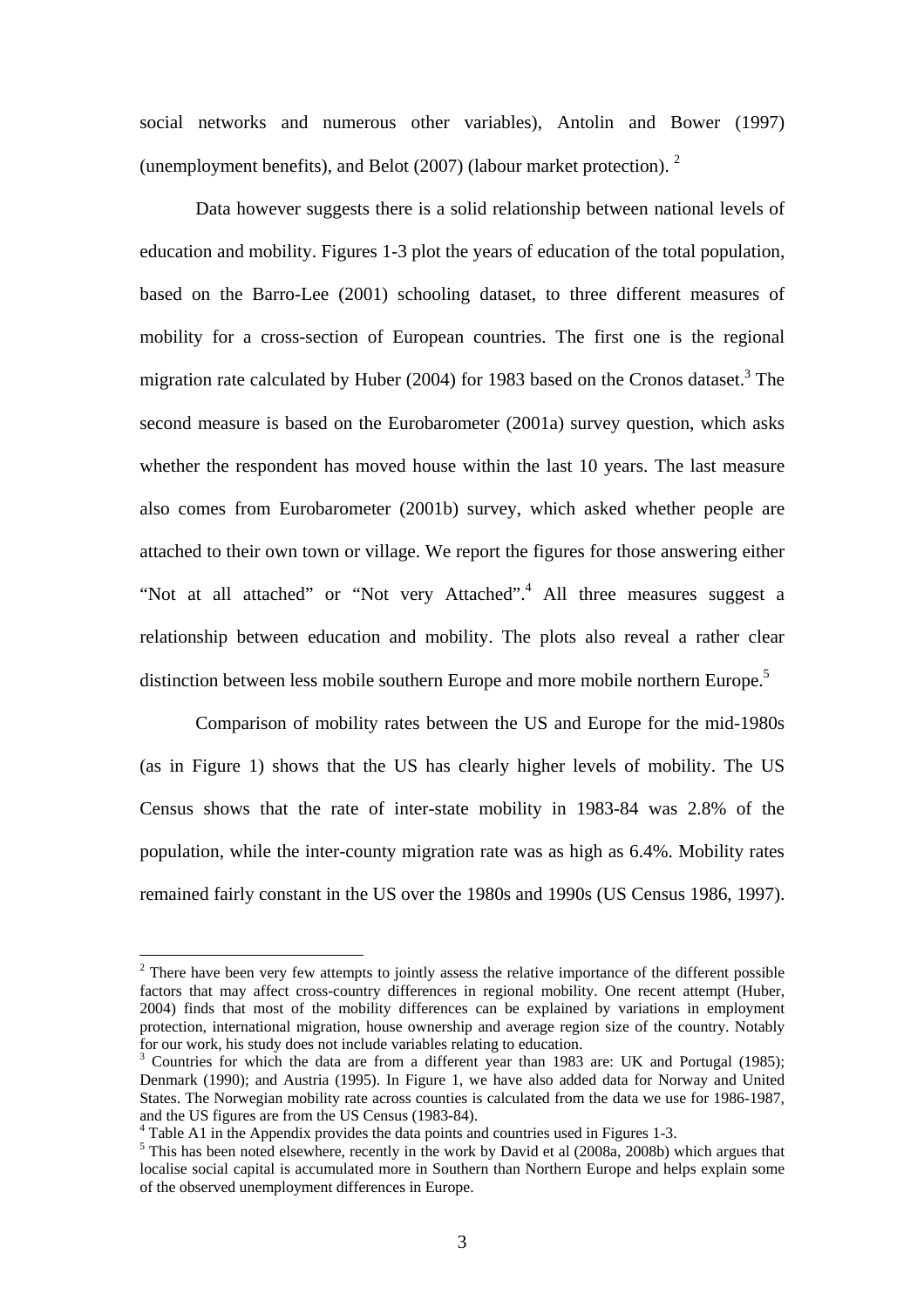Education levels in the US are also higher. According to the Barro-Lee dataset, the US had 11.56 years of education per person in 1985. Interestingly for our analysis, in the US, where labour mobility is higher, the compulsory schooling period is longer than in most European countries.<sup>6</sup>

In this paper, we explore the role of compulsory education in facilitating mobility. We study an educational reform which increased the years of compulsory schooling in Norway by two years. From a research modelling perspective, this reform is particularly attractive for at least three main reasons. Firstly, the timing of the reform is geographically dispersed in a quasi-random fashion, and secondly it increased the minimum years of schooling by a large amount. This is why we think it offers a good opportunity for credible inference in an instrumental variable framework. Thirdly, it has external validity, since reforms of this type were carried out in many other European countries after the Second World War.<sup>[7](#page-6-1)</sup>

The results of this study can be relevant for several reasons. If we assume that the additional level of education arising from the reform reflect the effect of general education and skills, the results could support the extension of compulsory education in Europe closer to the levels of the US. Then, the results could also be directly relevant for non-European countries with similar socio-economic and geographical features.

However, there is a trade-off in research strategy, where one can have good generalisability, but poor causal inference (cross-county studies), or good causal inference with a lower degree of generalisability and external validity (case-specific

<span id="page-6-0"></span><sup>&</sup>lt;sup>6</sup> See also McCormick (1997) who, when discussing differences in labour mobility between the US and the UK, emphasised that the transatlantic difference in the years of schooling for manual workers is fairly large.

<span id="page-6-1"></span> $\frac{7}{1}$  For instance, in Germany from 1949 to 1969. Finland (1972-1977) and in Sweden (1950-1959). For overviews, see Leschinsky and Mayer (1990), or Viarengo (2007). Several recent studies have focused on these reforms (see, *inter alia*, Meghir and Palme, 2005, Pekkarinen, Uusitalo and Pekkala, 2006, and Holmlund, 2007, Aakvik, Salvanes and Vaage, 2008, Black, Devereux and Salvanes, 2005).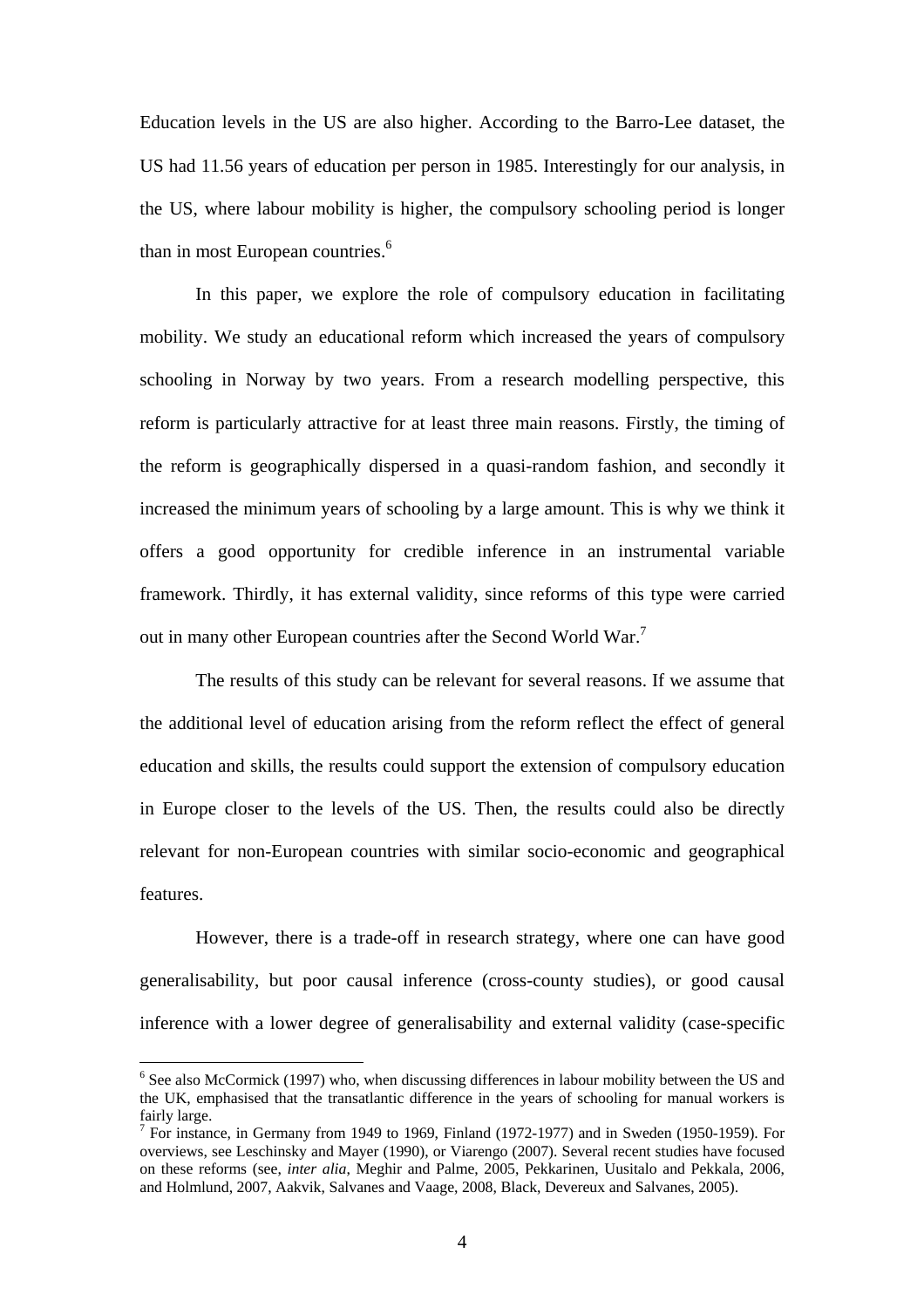instrumental variable studies). Clearly, because the reform used here binds primarily at the lowest part of the educational distribution our study (at least partially) reflects this trade-off. Further, it needs to be acknowledged that the reform not only represents a rise in education in terms of content and years, but also an institutional change, which extends the compulsory period that children are kept in schools. At such an age, both the skills learned and the fact that entry to the labour market is prolonged by statute may make a difference to future labour market outcomes.

One might also argue that skills learned between grades 7-9 differ from those learned at higher grades. However, such skills may still be of crucial importance in terms of one's labour market outcomes. Even if most industrial countries would have extended compulsory schooling beyond 7 years, this clearly is not the case in a large number of lower income countries, in which such school reforms are yet to be carried out. It is not quite possible to disentangle these factors from one another in this study, but certainly we are studying the effects of a change in the educational system the goal of which was to improve education levels and unify the quality of education.

 Using data for Norwegian birth cohorts from 1947 to 1958, matched to data on their parental background and different compulsory schooling regimes, we estimate statistical models treating the following regional mobility outcomes as a function of education; the annual propensity to move to another county; the total number of regional migrations over a 17 year period; and the probability of moving to an urban area. In addition, we consider the labour market effects of education by studying the causal impact of education on employment and earnings. Our results suggest clear positive effects of education in term of mobility, and that a substantial proportion of the observed unconditional covariance between education and mobility is causal.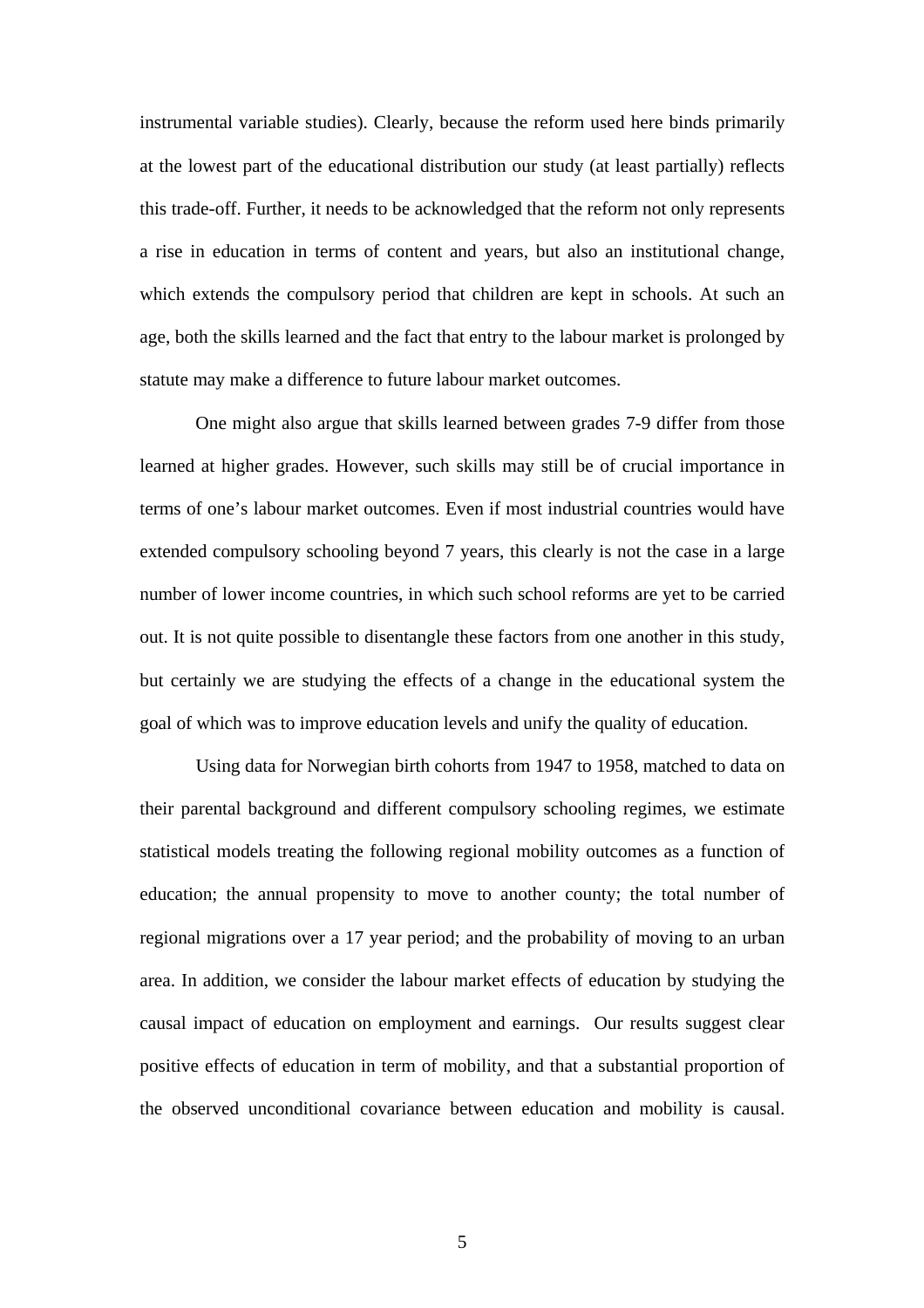There are several possible channels via which education levels can affect individual's location choices. We test some of these as well as undertake several robustness tests.

The rest of the paper is structured as follows.Section 2 gives an overview of the Norwegian labour market, especially focusing on education, mobility and regional employment differences. Section 3 contains a detailed description of the school reform and the data used in this study. Section 4 presents the empirical strategy and the results, and section 5 concludes.

#### **2. Education, Mobility and the Norwegian Labour Market**

Norway as a whole has enjoyed relatively low rates of unemployment, and rates of regional mobility typical of Northern Europe. But as the statistics are broken down by age and education, prominent differences arise. Figure 4 plots the educational composition of the working age population over 1986 to 2002. As expected, the proportion of the workforce who have completed more than primary education has been on a secular rise. The proportion with minimum qualifications has decreased from 25% percent of the workforce to less than 15%.

Figure 5 plots the life-cycle employment rates of men by education levels.<sup>[8](#page-8-0)</sup> It is clear that college educated workers enter the workforce later, but achieve highest employment rates (above 80%), especially towards the end of their careers. Employment rate of workers with only primary education remains low at around the 60% level.

In general, one would expect that regional variations in employment rates would level off via migration. Figures 6A-6C show education group-specific trends of

<span id="page-8-0"></span><sup>&</sup>lt;sup>8</sup> Being in the labour force is not directly observable in the data. We define a person as being employed if he/she either has an employer code, or is self-employed. With this definition, the employment rate in 1999 for age group 16-74 would be 64% in our data, while based on Norwegian Labour Market Surveys (Statistics Norway, 1998), the employment rate for the same age group is 70%. The difference between the two is that we do not count workers temporarily out of the labour force and unemployed.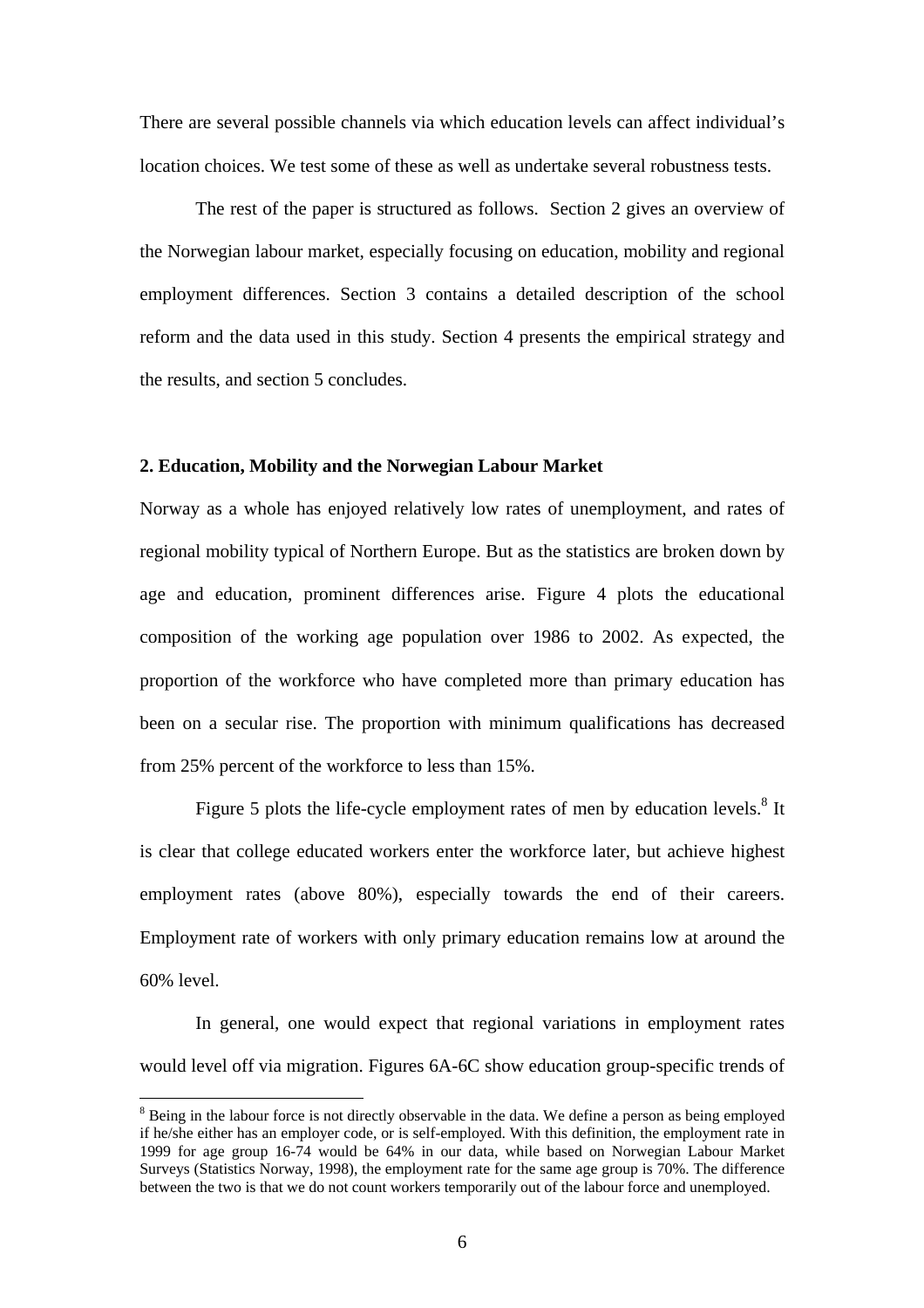employment rates of 20-65 year old people for Norway's 19 mainland counties. A clear pattern emerges: regional disparities in labour market participation have remained high for workers with only compulsory education (Figure 6A). For workers with secondary education, the regional disparities have converged little, but only little, and disparities remain high (Figure 6B). Lastly, in Figure 6C, it can be seen that the employment rates of individuals with a tertiary education show less variation across regions and have also converged considerably over 1986 to 2002.

To what extent do these differences in the functioning of the labour market result from mobility? Can education - especially compulsory education - increase mobility of the workforce? Figure 7 to some extent provides an answer to the first question. It plots education-specific migration rates of men by age. The migration rate is defined as the probability to move from region to another within a year. It shows that workers with tertiary education tend to be most mobile in their late 20s, whereas for other groups the peak is in their early 20s. This pattern is most likely to be explained by the fact that workers move when they have graduated.<sup>[9](#page-9-0)</sup> It is also notable that the migration rates of workers with primary versus secondary education do not differ much from each other.

Table 1 shows employment transition matrices for migrants and non-migrants. On average 3% of the workers are regionally mobile each year. The mobile individuals are much more likely to enter the labour force or exit it. The net increase in labour market participation - entries minus exits - is much larger for regionally mobile people (4%) than for the non-mobile (1%). This very much confirms that regional mobility is strongly associated with labour market events.

<span id="page-9-0"></span> $9^9$  The average age for completion of a masters' degree in Norway is roughly 28 years.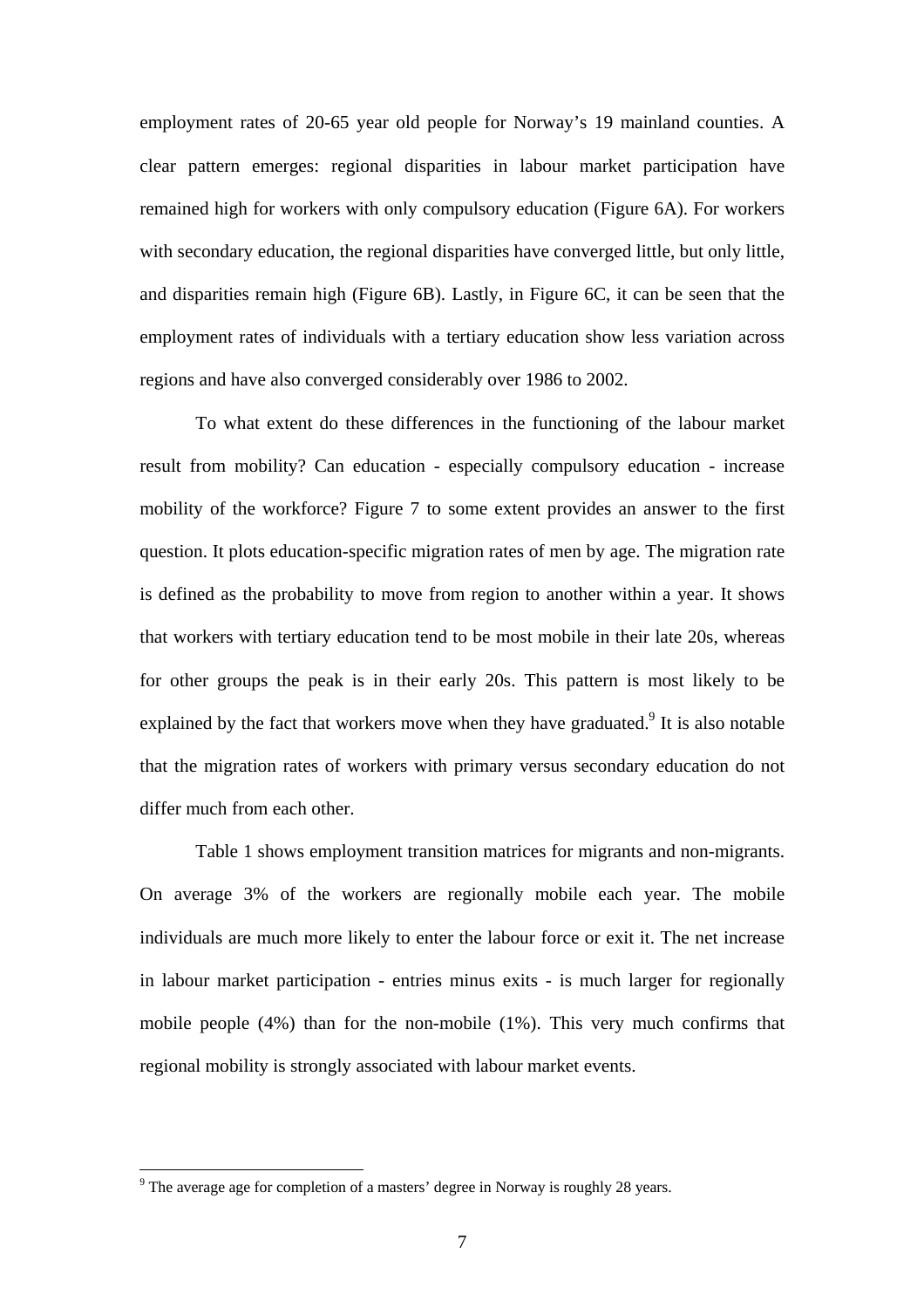Figure 7 and Table 1 essentially establish the stylised fact that mobility patterns are at least partially behind persistent regional differences in unemployment and labour market participation. For the purposes of policy, our main goal is to evaluate whether the observed connection between education and mobility is causal, or merely reflects unobserved characteristics. As the main driver of our empirical analysis and identification strategy, we utilise the school reform, which is described in detail in the next section of the paper.

#### **3. Description of the School Reform**

The school reform in Norway is similar to many reforms carried out in European countries over the latter half of the  $20<sup>th</sup>$  century. The initiation of the reform dates to 1959, when the Norwegian Parliament passed the required legislation. The purpose of the policy was not only to increase educational attainment, but also to unify education at the expense of tracking, reduce regional disparities and broaden access to further education. Specifically, in the old system, there were seven mandatory years of primary education (*folkeskole*). In addition to these, some municipalities provided a possibility to continue primary school in so called continuation schools (*framhaldskole*), for one or two years. Secondary education took the form of either a 3 or a 5-year track of general education preparing for academic education (*middelskole*, or *realskole + gymnas*), which was typically available in cities and other central places. Further, vocationally oriented schooling was available, typically lasting one or two years (*yrkeskole*). The new system increased the years of compulsory education to 9, and provided options for further studies, either an academically oriented 3-year high school with an expanded intake, or a vocational schooling (Lie 1973).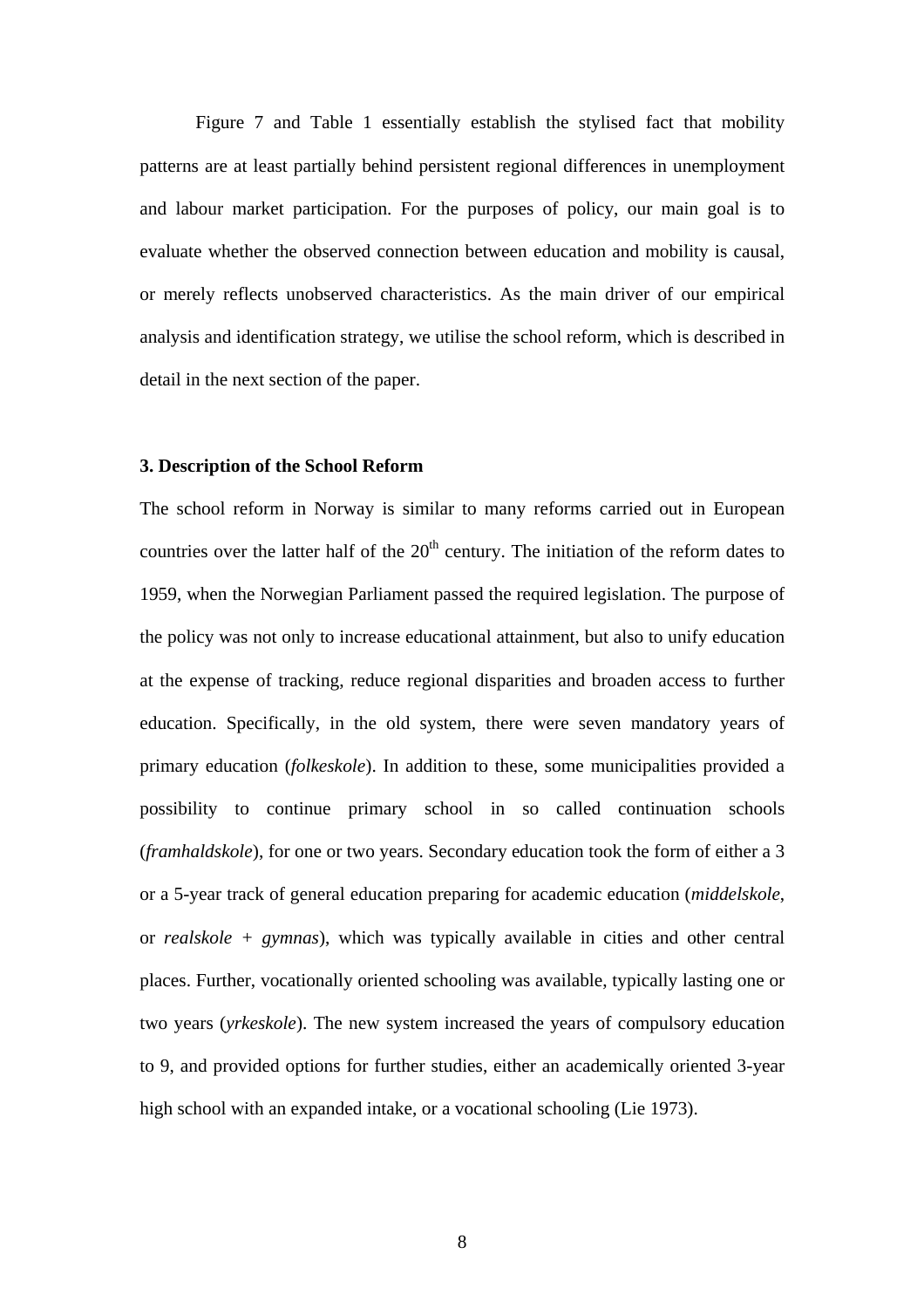The curriculum for the additional 2 years in the new school system concentrated on core skills of literacy and writing, numerical skills, general knowledge and foreign language. Thus, it became similar to the secondary schooling that previously had been reserved for a minority. As in other countries with similar reforms, these curricular changes were designed to match the increased demand for skilled workers both in services and manufacturing.

The reform started originally as a designed experiment in six municipalities, chosen by the Ministry of Education, until it was made compulsory by the central government. Once the legislation was passed in 1959 municipalities were required to implement the reform by the end of 1972, but were given the liberty to decide the exact timing by themselves. The central government supported the reform financially (for example by completely covering the costs of new schools), consistently with the idea that the reform should reduce regional disparities.

To implement the reform, municipalities were required to present a plan to the central government regarding needs for new teachers, buildings and other costs. The plan was approved by a selection committee at the central level. Thus the final timing of the reform across municipalities was partly determined by a bureaucratic process. Also "dynamic" school directors have been pinpointed as a reason for quicker adoption (Aakvik, Salvanes and Vaage, 2008).

The majority of reforms were implemented between 1961 and 1972, affecting birth cohorts 1947-1958. This study is based on these cohorts, since for these, data for a substantial number of reformed and non-reformed municipalities can be obtained. However, the total set of birth cohorts that received education in the two different school systems corresponds to individuals born between 1946 and 1961.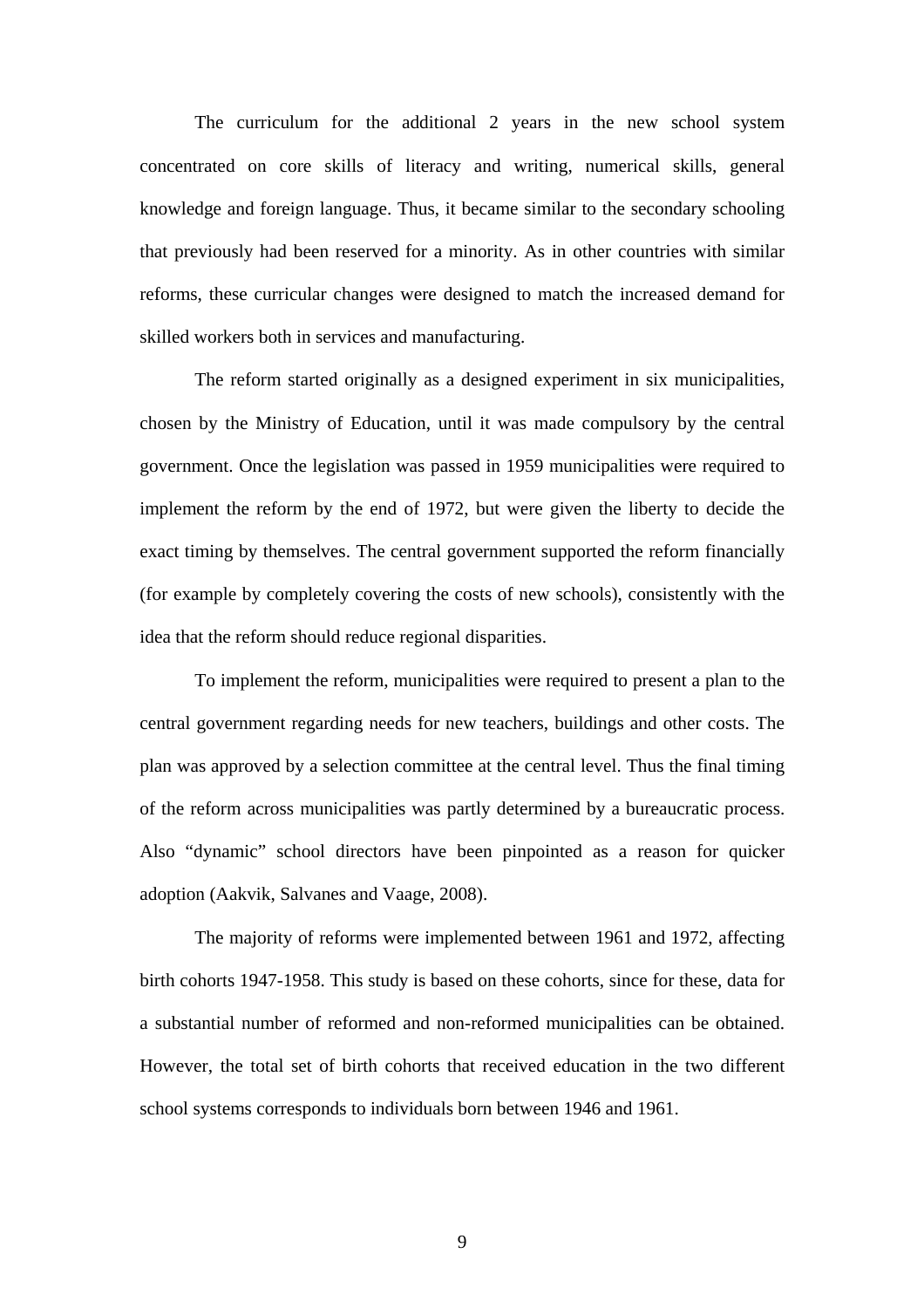The school reform utilised in our empirical work has been used in previous empirical research by Black, Devereux and Salvanes (2005) who used it to identify the causal intergenerational transmission of education from mothers to their children and by Aakvik *et al.* (2008) to measure private returns to education. In 1960, when the reform started, Norway consisted of 732 municipalities, 665 for which the year of reform is known, or can be plausibly estimated, based on the work by Ness (1971), Aakvik *et al*. (2008) and Black *et al.* (2005). For the remaining 67 municipalities the reform was either staged over several years or it is unclear when the reform took place. The geographical distribution of the timing of the reform is demonstrated in Figure 8. It shows that the spread of the reform was not concentrated in certain parts of the country and that early, middle and late reforming municipalities are represented in all parts of the country.

#### *3.1 Were the municipal differences in the timing of the school reform random?*

For our identification strategy, it will not be necessary that the timing of the reform is independent of fixed municipality characteristics, because we will control for municipality fixed effect. It is however informative to assess what factors, if any, would predict the timing of the reform across municipalities. Previous work by Lie (1973) finds no relation between the timing of the reform and municipal characteristics such as average earnings and education level. Lie however found that in a sub-sample of rural municipalities, politically left-leaning and demographically young municipalities implemented the reform earlier than others. Further, she found that municipalities' reform year depends on the timing of their neighbouring municipalities. Black *et al*. (2005) regress the year of reform on municipality averages of education, income and age, rate of unemployment, total population, industrial structure, county dummies and the share of votes received by the Norwegian Labour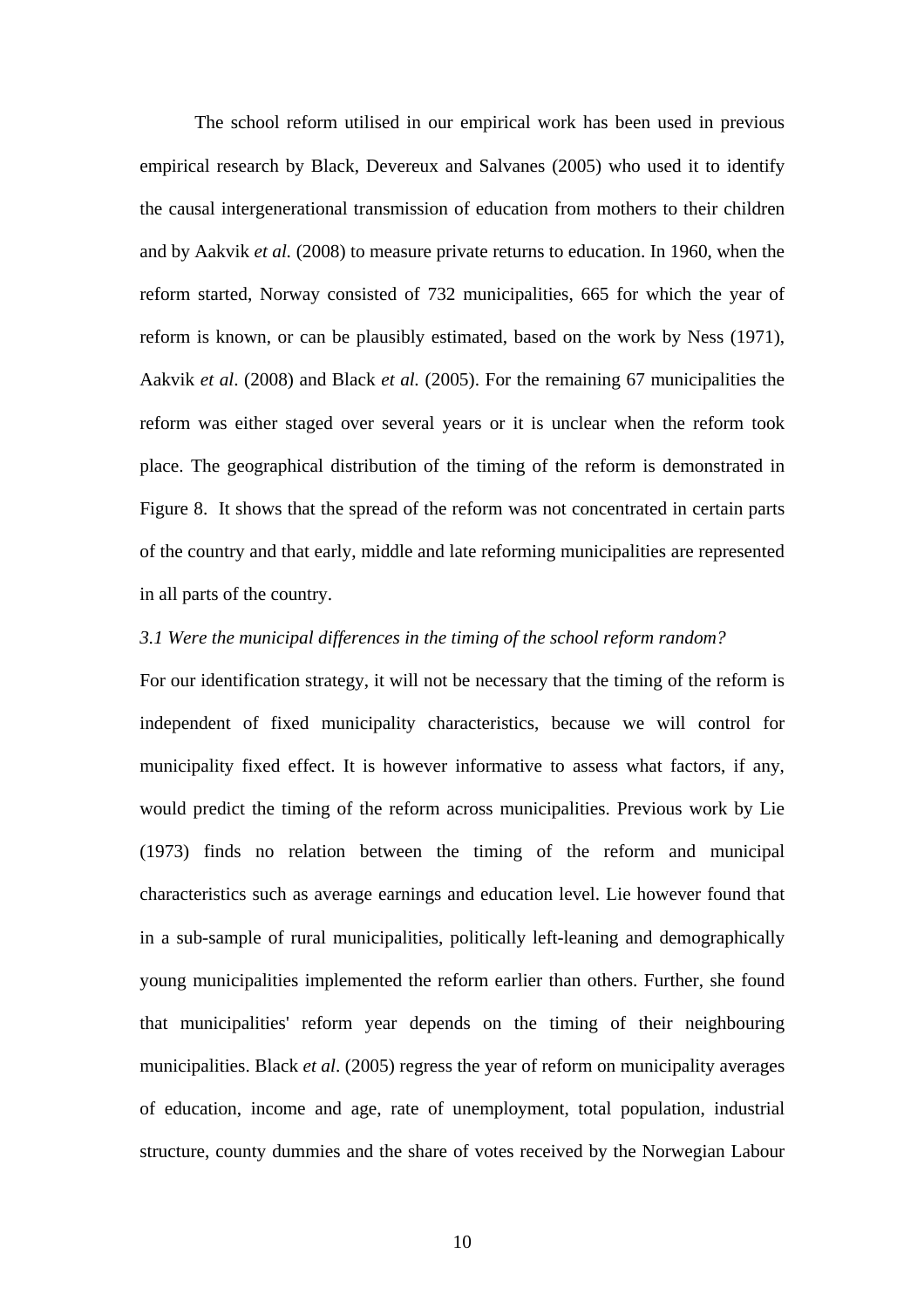party in elections at the beginning of the reform.<sup>10</sup> They find that apart from the county dummies, none of the explanatory variables are statistically significant. The inclusion of the Labour Party vote share was important, since the Labour party was likely to be the most active party promoting the reform.<sup>11</sup>

We replicate here a similar analysis along the lines of Black *et al.* (2005), but add even more variables depicting pre-reform political indicators. Table 2 shows two municipality-level cross-sectional OLS estimations, with and without county controls, where municipal characteristics are used to predict the timing of the reform. The dependent variable is the birth year of the first reformed cohort, and the explanatory variables are as listed in the Table. We find the same result as Black *et al*. - that only the county dummies are significant, reflecting spatial correlations in the timing of the reform. The low proportion of the variance attributable to the regressors is also worth noting. If the county dummies are omitted (Column 2, Table 2), only the log mean income of the municipality is near to being significant at the 5% level in explaining the timing of the reform.

Table 3 shows the distribution of years of education before and after the reform for cohorts 1947-1958 (panel A), and cohorts 1952-1954 (panel B). Rather than using cohorts 1947-1958, in panel B one can improve the visual comparability of the treatment and control group by narrowing down the number of cohorts, so that the effect of rising education levels across cohorts is minimised. The bottom of the educational distribution shifted upwards by two years, and this affected roughly 10- 15% of people. We also see that the category with 12 years of education increased

<span id="page-13-1"></span><span id="page-13-0"></span>

<sup>&</sup>lt;sup>10</sup> Norway has 19 mainland counties, each on average including more than 20 municipalities.<br><sup>11</sup> According to Lindbekk (1993) the reform was "not politically controversial", although it was based on "social democratic principles".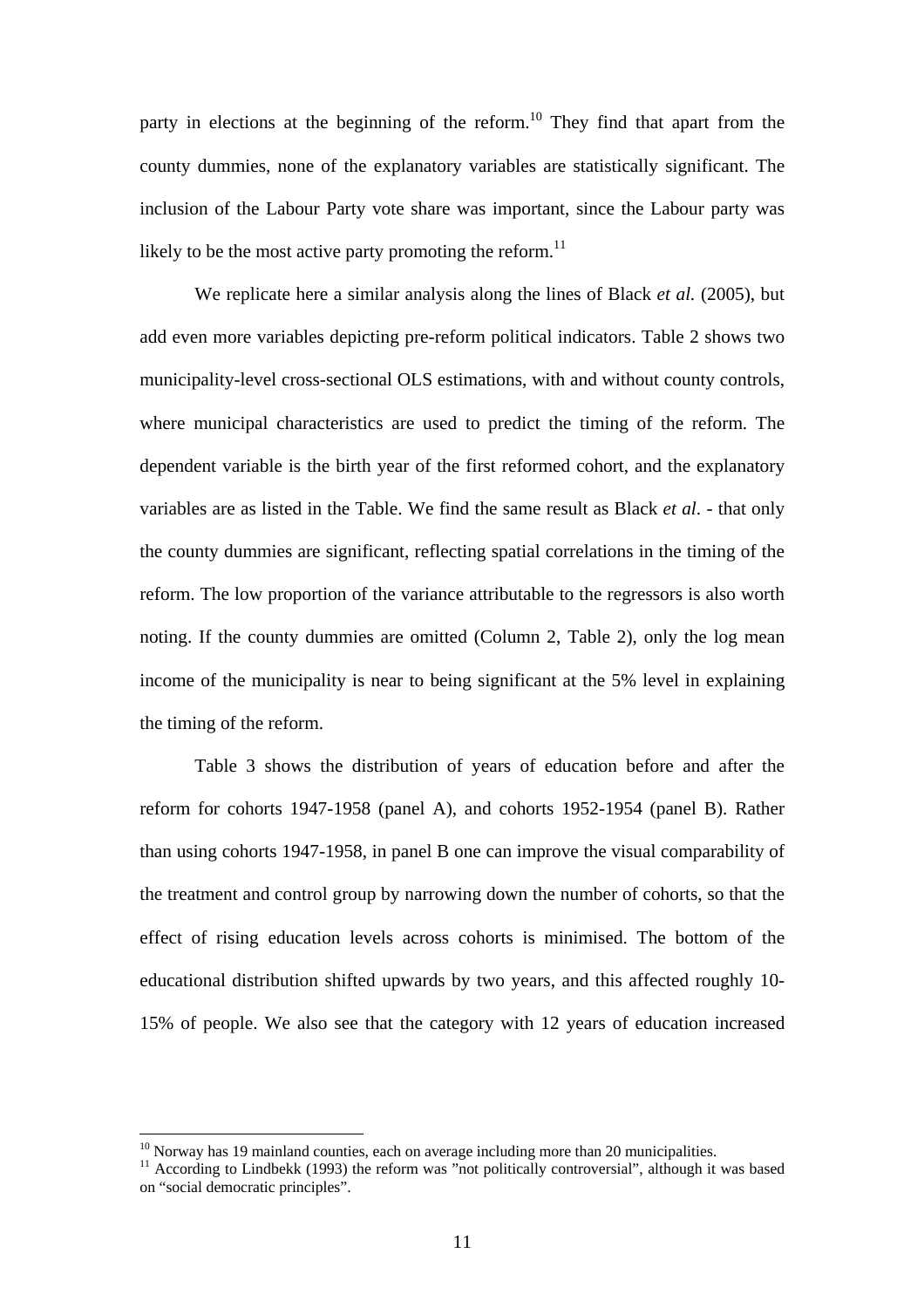slightly, but the difference between panels A and B suggests that this is largely due to the trend growth in education across cohorts. $^{12}$ 

#### *3.2 Data*

 $\overline{a}$ 

The data used in this study is a combination of administrative register datasets described in Møen, Salvanes and Sørensen (2004). The data covers all Norwegians aged 16-74 over the period 1986-2002, and provides information about their labour market status, income, educational attainment, age, marital status as well as neighbourhood of residence and a parental identifier. The data can further be linked to parental information from the census of 1960. This parental information includes variables such as occupation, education, sector of employment and municipality of residence. Importantly, the treatment status of the individuals is based on their mothers' municipality of residence in 1960. In 1960, the cohorts 1947-58 were in ages 2-13, and we assume that they received their schooling wherever they were at that point. The 1947-58 cohorts that are the focus of this study can be identified by their age in the administrative registers over 1986-2002. In 1986 the age of these cohorts ranges from 28 to 39 and in 2002 from 44 to 55. Thus, the effects we estimate refer to individuals in their mid-careers, spanning ages 28-55.

**Included cohorts and their ages in different cross sections** 

| Birth Cohort       | Age by 1986 (data starts) | Age by 2002 (data ends) |
|--------------------|---------------------------|-------------------------|
| $1947$ (oldest)    | 39                        | 55                      |
| $ 1958$ (youngest) | 28                        | 44                      |

To improve the strength of the reform as an instrumental variable, it is helpful to focus on the bottom end of the educational distribution, where most of the change took place. Table 3 supports the view that the main effect of the reform has been to

<span id="page-14-0"></span><sup>&</sup>lt;sup>12</sup> The drop in 10 years of education is due to abolishment of a 3-year *realskole* (middle school) track, which could be taken after the mandatory 7 years.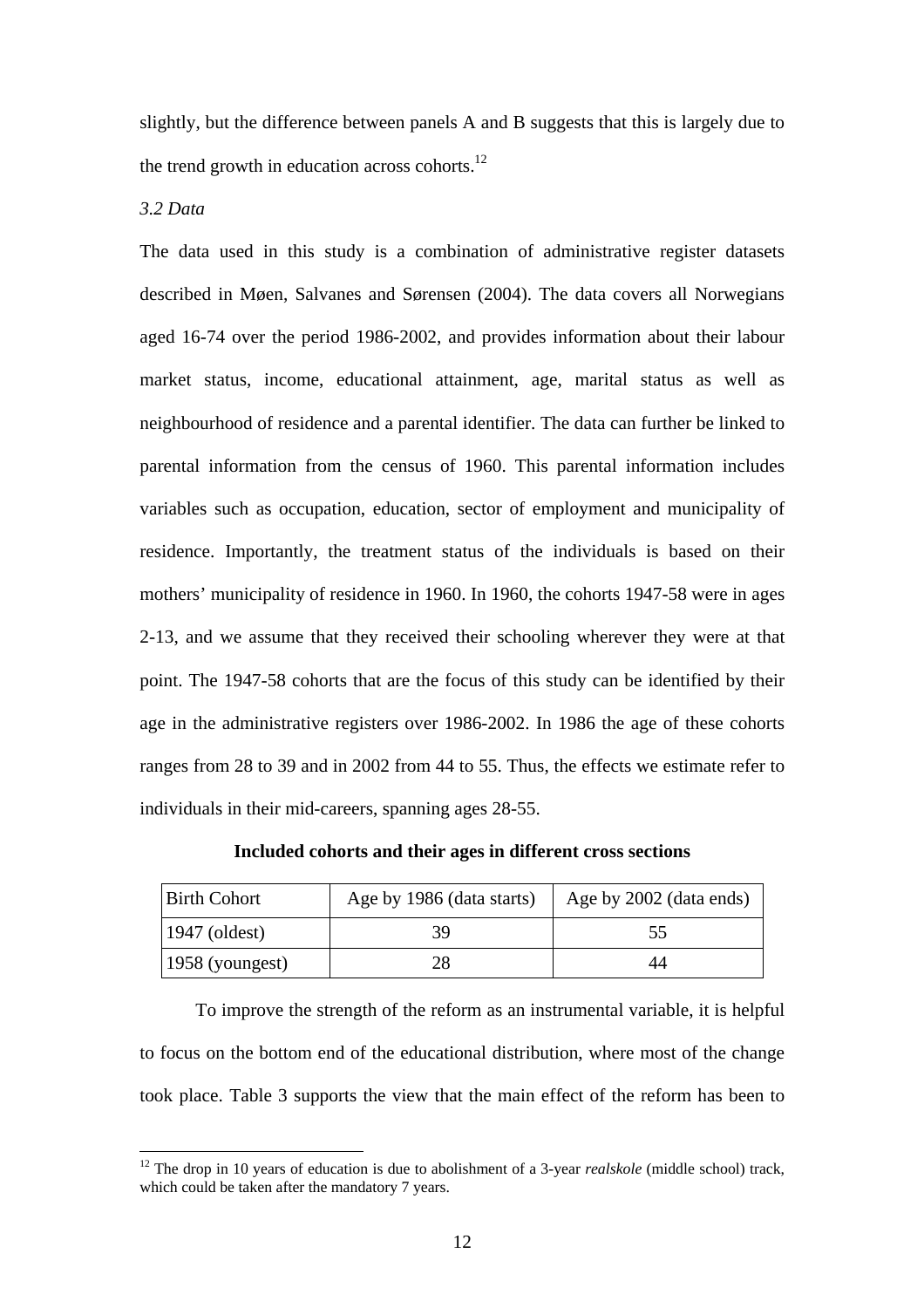shift people who would have otherwise received 7-9 years of education to the new minimum of 9 years. We cannot rule out the possibility that some individuals, once "pushed" to 9 years, would continue further, even if they would not in the absence of the reform. This means that as the reformed and the non-reformed individuals below 10 years of schooling are considered to be the treatment and the control group, it may be the case that some treated individuals will exit the sample.

The data used in this analysis is individual-level panel data that includes all Norwegians who fulfil four criteria: 1) Their treatment status regarding the school reform can be inferred<sup>13</sup>, 2) they are present in the data in every year  $1986-2002$ (balanced panel)<sup>14</sup>, and 3) they do not have more than nine years of schooling, and (4) all outcome variables of interest must be present. A total of 67,608 individuals are included. With 17 data points for each, the total number of yearly observations is 1,149,336 or 1,081,728 (if the variable is based on changes taking place from year to year). Some aggregate outcomes from the whole 17-year period for these individuals are presented in Table 4. The summary statistics of the balanced panel are presented in Table 7.

The impact of the reform on the educational distribution within our sample can be seen from Figure 9 where we have plotted the deviation from mean years of education before and after the reform. Since the reform occurred in different years for different municipalities, the actual year varies by municipality. We see from the Figure that there is a substantial increase in the average years of education following

<span id="page-15-0"></span> $13$  The cohorts 1947-1958 can be linked to their mothers' municipalities of residence in 1960 via the register data from 1986. Roughly 98 percent of the individuals in these cohorts are present in the 1986 register data. The remaining 2 percent may have emigrated or died. For 80% of individuals, the register data in 1986 shows the municipality where their mother lived in 1960. It is assumed that individual had their schooling in the municipalities they lived in 1960, when in ages 2-13. 14 Due to using a balanced panel we loose 5.5% of potential observations. The people who exit the

<span id="page-15-1"></span>register data either die or emigrate. There is no statistically significant difference in the exit rate between those who went to the new or old school system.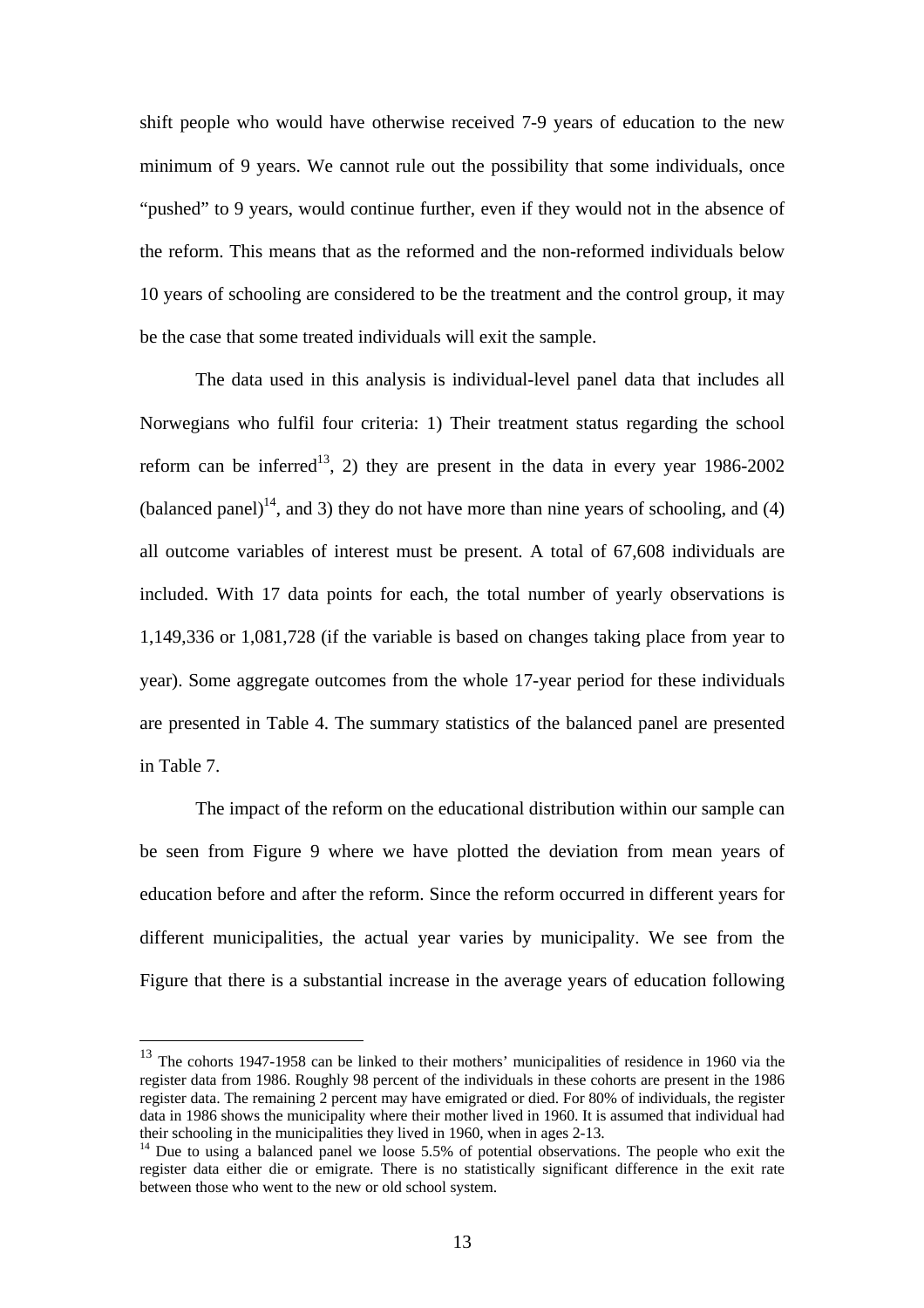the reform of about 0.7 years, when comparing a year before the reform to a year after the implementation. This offers descriptive evidence of a strong 'first stage' in our analysis which is next subjected to much more stringent empirical testing in our statistical analysis which comes next.

#### **4. The Impact of Education on Mobility and Labour Market Outcomes**

This section provides an analysis of the effects of schooling from two points of view. Sections 4.1 to 4.3 provide a life-cycle analysis of the effects by aggregating some individual-level outcomes over 17 years such as the total number a person migrates, the number of years employed, the destination of migration, and assessing to what extent the education induced by the school reform affected life-cycle outcomes. In section 4.4, we use individual-level panel data to estimate the effect of education on annual mobility rates. Importantly, this section also lets us study the possibility of heterogeneous effects in some detail.

#### *4.1 Life-cycle analysis of the school reform*

 $\overline{a}$ 

Our life-cycle analysis considers a cross-sectional instrumental variable model, incorporating fixed effects for the municipality of growing up, for the various dependent variables of interest for birth cohorts from 1947 to 1958.<sup>15</sup> Formally, the approach can be represented in terms of the following two equation system:

(1a) 
$$
Outcome_i = \alpha + \beta Ed_i + \theta D_{Female} + \sum_c \lambda_c D_c + \Omega_m + \varepsilon_i
$$

(1b) 
$$
Ed_i = \eta + \delta Treated_i + \varphi D_{Female} + \sum_c \psi_c D_c + \Omega_m + \nu_i
$$

<span id="page-16-0"></span><sup>&</sup>lt;sup>15</sup> We consider linear probability models with binary outcome dependent variables. The reason for this is that estimations with IV-probit were in some cases not possible to carry out due to the inclusion of municipality fixed effects. We have, however, replicated our results using only county controls, and estimated the models both as linear probability and probit models. The results proved to be very similar to each other and are available from the authors on request.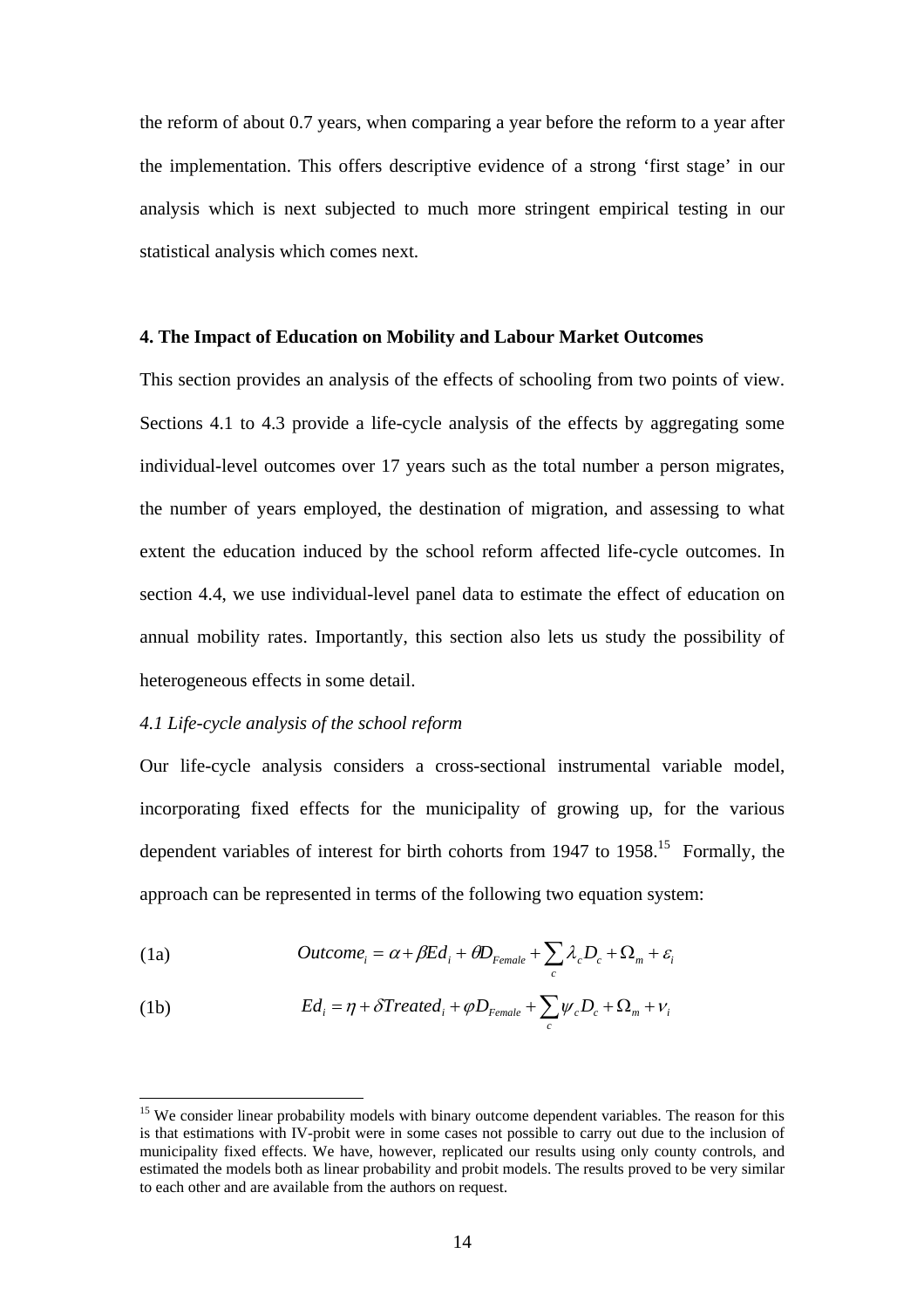where "Treated" is a dummy variable indicating whether the person has gone through a reformed school system, based. The model controls for birth cohorts (*Dc*) and includes municipality fixed effects,  $\Omega_m$ .

In the first stage of the instrumental variable model (equation 1b),  $\delta$  measures how much the reform increased the years of education. The attained years of education are taken from 2002, when the subjects were aged 44 to 55. The main concern or threat to identification is whether the treatment status, which varies within municipalities and cohorts, constitutes a valid instrument. Firstly, as we control for fixed effects for the municipality where the person grew up, we control for all observable and unobservable fixed characteristics of municipality. However, to achieve identification we still require the assumption that trends of such municipality characteristics over time are not correlated with the timing of the reform and that the municipality effects in the second stage (1a) are exogenous. Secondly, as the reform changed not only the quantity, but the quality of the schooling, the possibility remains that our estimates of  $\beta$  will be upward biased.

Long term outcomes calculated over 1986-2002 are used as dependent variables, and the four we consider are defined as follows:

1. The number of times the person migrates from one county to another over 1986-2002.[16](#page-17-0) 

2. The number of years the person is not employed, out of the 17 years of data.

3. Total earnings in 1998. Sample at ages 40-51.

 $\overline{a}$ 

4. Whether the individual lives in one of the nine largest towns in 2002.

<span id="page-17-0"></span><sup>&</sup>lt;sup>16</sup> Defined as the number of changes in county code observed in the register data. To avoid the possibility that migrations to and from Oslo– the largest county in terms of population – and its neighbouring county Akershus should drive the results, we treated Oslo and the adjacent Akershus as a single county.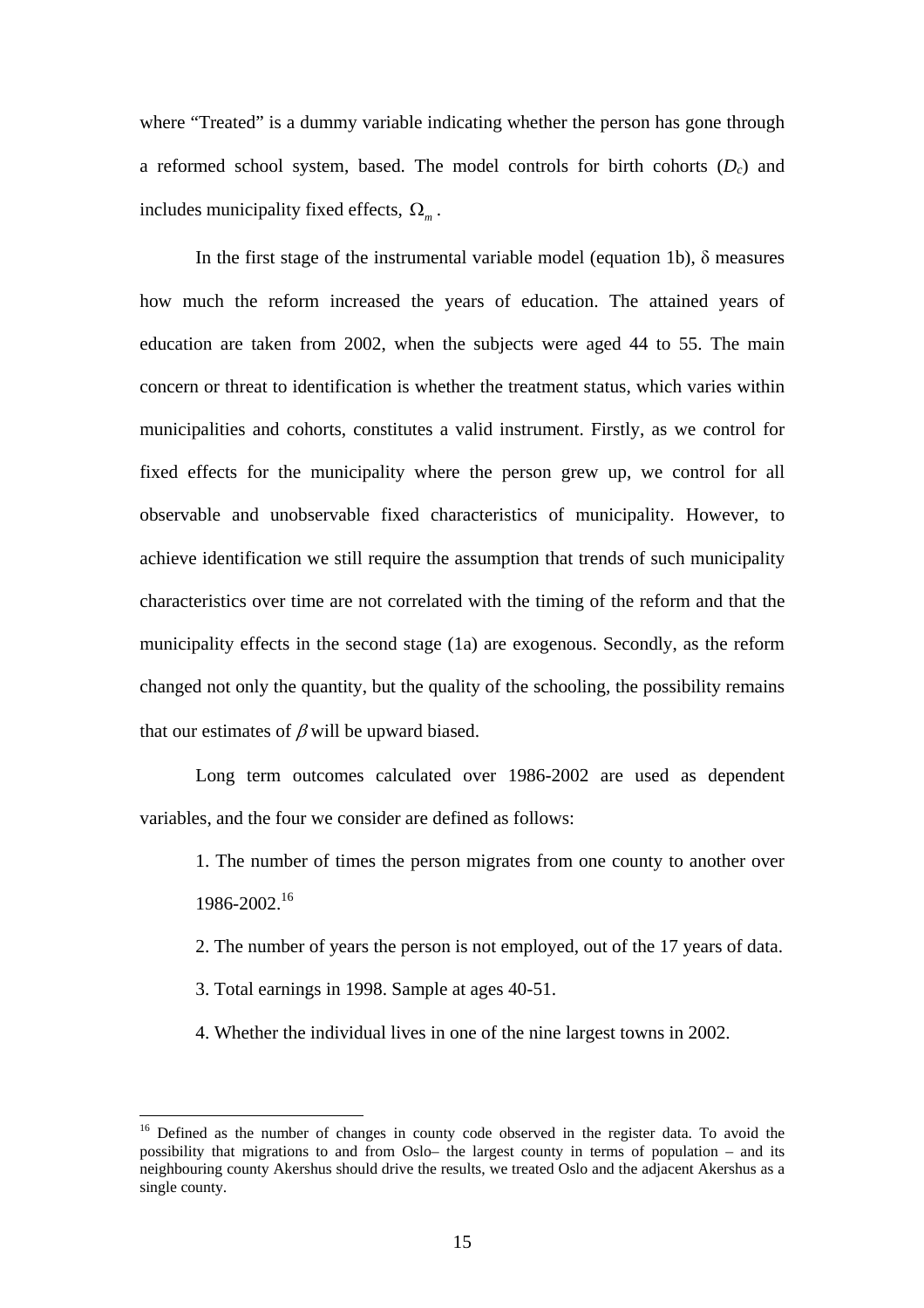#### *4.2 Results from life-cycle analysis*

The results for all four outcomes, implemented model (1a)-(1b), are presented in Table 5. Summary statistics of the data used in the regressions are given in Table 4. In the first column of the Panels of Table 5, the effect of the reform on the years of education is highly significant, and suggests that for this group, the average years of education increased by 0.65. This represents the first stage of the IV estimation. The instrument is quite strong, as the t-statistic for the instrument is nearly 100.

Columns 2-3 in Panel A of Table 5 show the results for mobility over 17 years. Interestingly, the OLS estimate in column 2 suggests that the less educated within this sample are more likely to move. This effect, of course, may be due to economic difficulties that induce mobility. However, the IV estimate suggests the causal effect of education on mobility is positive and statistically significant. At first glance, the estimated effect of education on the number of inter-county migrations (0.032, column 3) may seem modest, but not when one realises it compares to the average number of inter-county migrations of 0.21 over 17 years (see Table 4). A year of schooling thus increases regional rate of mobility by roughly 15%. This constitutes a sizable and significant causal impact of education on mobility.

This difference in the OLS and IV results is evidently worth commenting on. The IV results provide a higher estimate of the effect of education on regional mobility than the OLS results in this case. This resembles the result often obtained in the returns to education where the returns are higher when instrumenting. The standard interpretation of this is that there is heterogeneity in returns, and that the instrument picks up the effect of a particular group with high returns since the IV has to be interpreted as a local average treatment effect (Card 1999, Aakvik, Salvanes and Vaage, 2008). This is a reasonable interpretation also in our case. We expect that the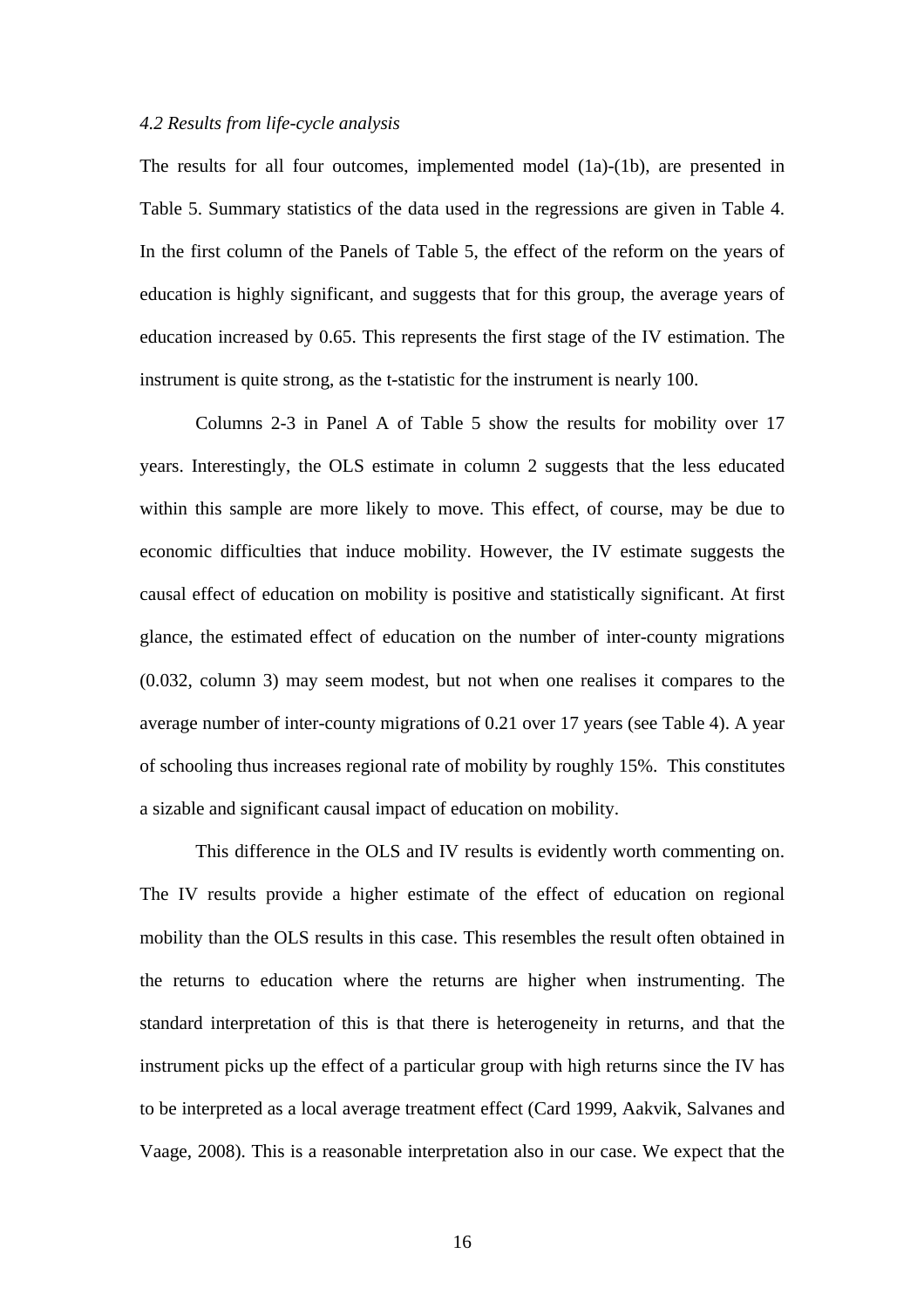group affected by the mandatory school reform are those who would not voluntarily continue their schooling above the 7 years of mandatory education due to for instance budget constrains. As the 9 years were made mandatory and available in every municipality the level of schooling would increase in the relevant group. The increased education level makes them more mobile via many potential mechanisms such as having more information, or having obtained skills useful in the national labour market.

From Panel B of Table 5 one can also see that employment rates also significantly improve. The OLS estimate in column 2 suggests that one year of education would reduce years out of employment by 0.863, which is a considerable effect given that on average, individuals on this sample are out of employment on average for 4.8 years over 17 years. The IV estimate suggests a smaller, but still sizeable estimate of 0.3. This still corresponds to roughly 6% of all non-employment in the sample.

Columns 2 and 3 in Panel C of Table 5 could be considered "return to education" estimates for this low-educated sample of cohorts 1947-1958. The OLS estimates suggest a sizable return to education of 7.7%, which is in line with relevant literature. The IV estimate is numerically a little lower at 7.4%, but is very similar in terms of magnitude and not significantly different from the OLS estimate.

The last panel of Table 5 contains the results for the likelihood to be employed in a large town by 2002. Both the OLS and IV estimates suggest that education increases the likelihood of settling to a more central labour market of a major town.

The baseline results given in Table 5 therefore show a strongly significant positive causal impact of education on mobility. They also show that this goes handin-hand with improved labour market outcomes and so it seems that the positive

17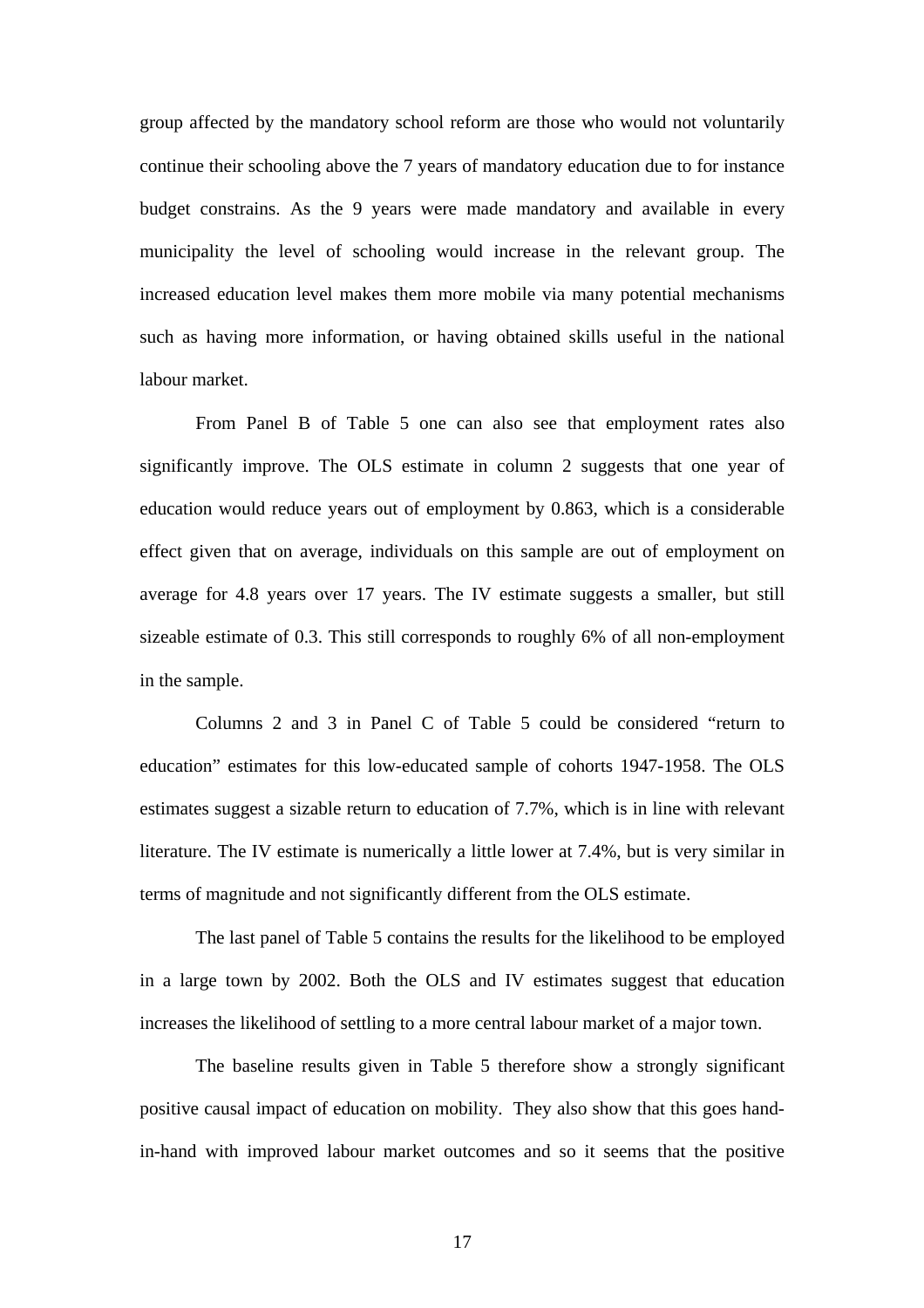education impact on mobility is likely to be linked to these improved employment and earnings opportunities that arise from increased education.

#### *4.3 Robustness checks*

 $\overline{a}$ 

It is important to probe further the identification assumptions underpinning these conclusions. Therefore as robustness checks we have run two falsification tests and estimated two alternative specifications.

First, we set up an 'imaginary' placebo experiment by pretending that the reform started three years earlier. We treat these three pre-reform cohorts as the new treatment group, which we compare to non-treated individuals in other municipalities. We use the same specification as in  $(1a)-(1b)$ , and present the results in Table 6. The summary statistics of the sample are in the Appendix Table A3. Very reassuringly, the Table 6 results show there to be no effects to any of our outcomes, except to the likelihood to work in a large city which is unrealistically large, suggesting that unobservable trends within municipalities are not driving our results.

In the second falsification test, we test whether the reform increased mobility of the workers with more than 9 years of education. We very clearly find this not to be the case (see Table A4). We have run results separately for those with 10-12 years of education, and for those with 13 or more years of education. Note that the first stage of the IV is significant in the former group, suggesting that the school reform also increased intake at high-school level, but the test does not make us question our basic conclusions.

As the first alternative specification, we re-estimated the equations presented in Table 5, but additionally included parental education variables into the models.<sup>17</sup>

<span id="page-20-0"></span> $17$  In the case of Swedish comprehensive school reform, Holmlund (2007) shows that the IV-estimate of the return to education is affected depending whether parental education is controlled for. The summary statistics of parental education are in Table A6.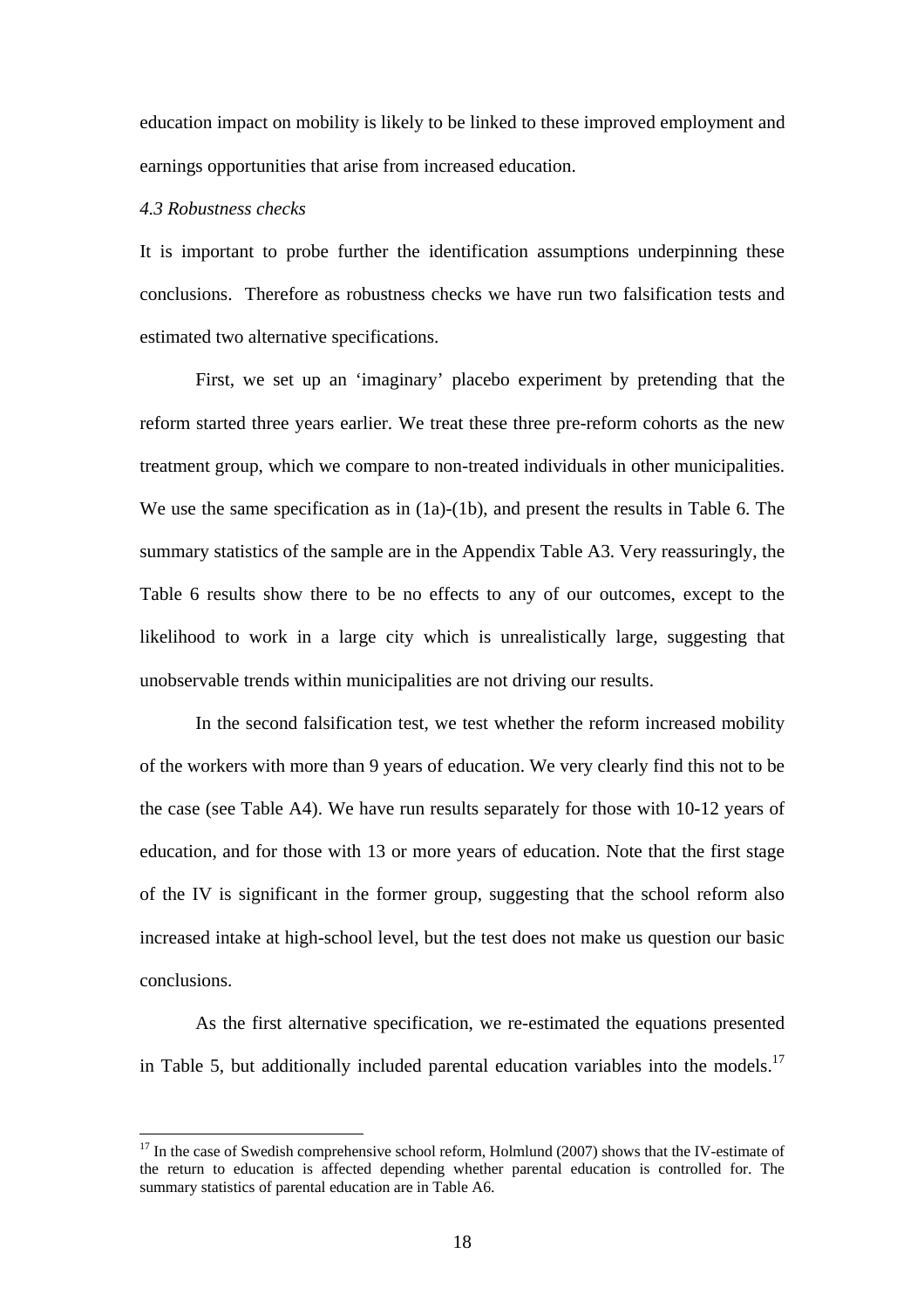This has only very minor effect on the results and the results are thus not shown.<sup>18</sup> Secondly, we re-estimated the mobility effect of Panel A in Table 5 for the whole educational distribution. The results of the estimation are given in Table A7. The instrumental variable estimate for the whole educational distribution is still positive and statistically significant, and in fact is numerically larger than in Table 5, where the sample was restricted to the bottom of the education distribution. Thus it may actually be that restricting the sample results in a downward bias, as some of the people who benefited most from the reform by continuing to study further are excluded from the sample. This actually implies that, if anything, our baseline results may offer a lower bound on the causal impact of education.

#### *4.4 Panel data analysis*

 $\overline{a}$ 

The second empirical approach we adopt is to utilise the panel nature of the data to explore how education affects the annual rate of migration and the probability of being employed. We use a 17-year balanced panel dataset of 67,608 individuals born over 1947 to 1958. As migration is defined by a change in the dependent variable from year *t* to year *t*+1, we effectively have 16 observations per individual. Within this data, we have 11,230 incidences of inter-county migration. Summary statistics of the sample are shown in Table 7.

Modelling migration decisions can be complex, especially if one wishes to take into account all the possible destinations of migration (see e.g. Dahl, 2002). A simple theoretical framework with only one destination of migration is provided for example by Bentivogli and Pagano (1999). The authors use a two-period model of individual migration decisions to show that migration takes place if the expected utility from migration is larger than that from non-migration. In their model, this

<span id="page-21-0"></span> $18$  Key results were also estimated without people from Oslo, the capital, and it had little effect on the estimates.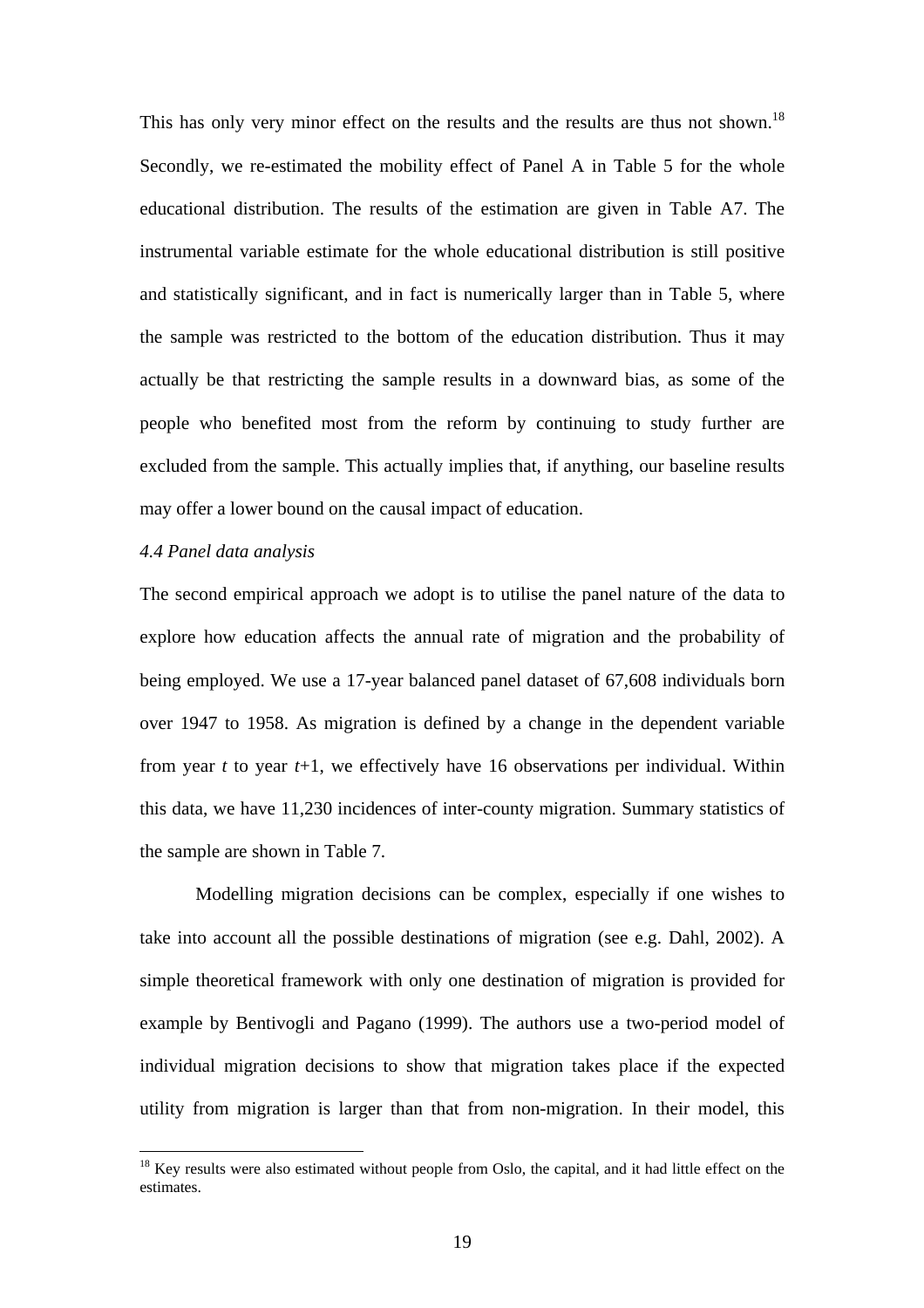utility is a function of unemployment and income differences between home and destination, as well as income variance between the two regions, reflecting uncertainty.

In a similar vein to this approach, we adopt a simple, but flexible empirical strategy, in which we estimate the probability of migration as a function of year of migration,  $D_t$ , cohort,  $D_c$ , and education, using fixed effects,  $\Omega_m$ , for the municipality in which they had their schooling. Of these, we consider education to be endogenous, and instrument it with the school reform. The two equation system for the panel data models can be represented as:

(2a) 
$$
\Delta County_{it,t+1} = \alpha + \beta Ed_i + \theta D_{Female} + \sum_c \lambda_c D_c + \sum_t \Psi_t D_t + \Omega_m + \varepsilon_{it}
$$

(2b) 
$$
Ed_i = \eta + \delta Treated_i + \varphi D_{Female} + \sum_c \psi_c D_c + \sum_t \pi_t D_t + \Omega_m + \nu_{it}
$$

The first outcome we consider is the probability to migrate in any given year. Results for this dependent variable (in the equation (2a) specification) are presented in Table 8. The first column of Panel A repeats the first stage estimation of the IV model, but now using the full panel data set. In the sample that we are using, the annual migration rate is 1 % (see Table 7), which is consistent with the fact that it refers to a low educated sample with an average age of 40.

Columns 2-3 in Panel A provide estimates of the effect of education on the rate of migration, using both OLS and IV models. The estimated effect flips the sign from negative to positive as the IV is used. One year of education increases the rate of migration by 0.15 percentage points, which, when applied to sample mean, would mean a substantial increase from 1% per annum, to 1.15%. The estimate corresponds to the 15% increase in the migration rate estimated in the life-cycle analysis above.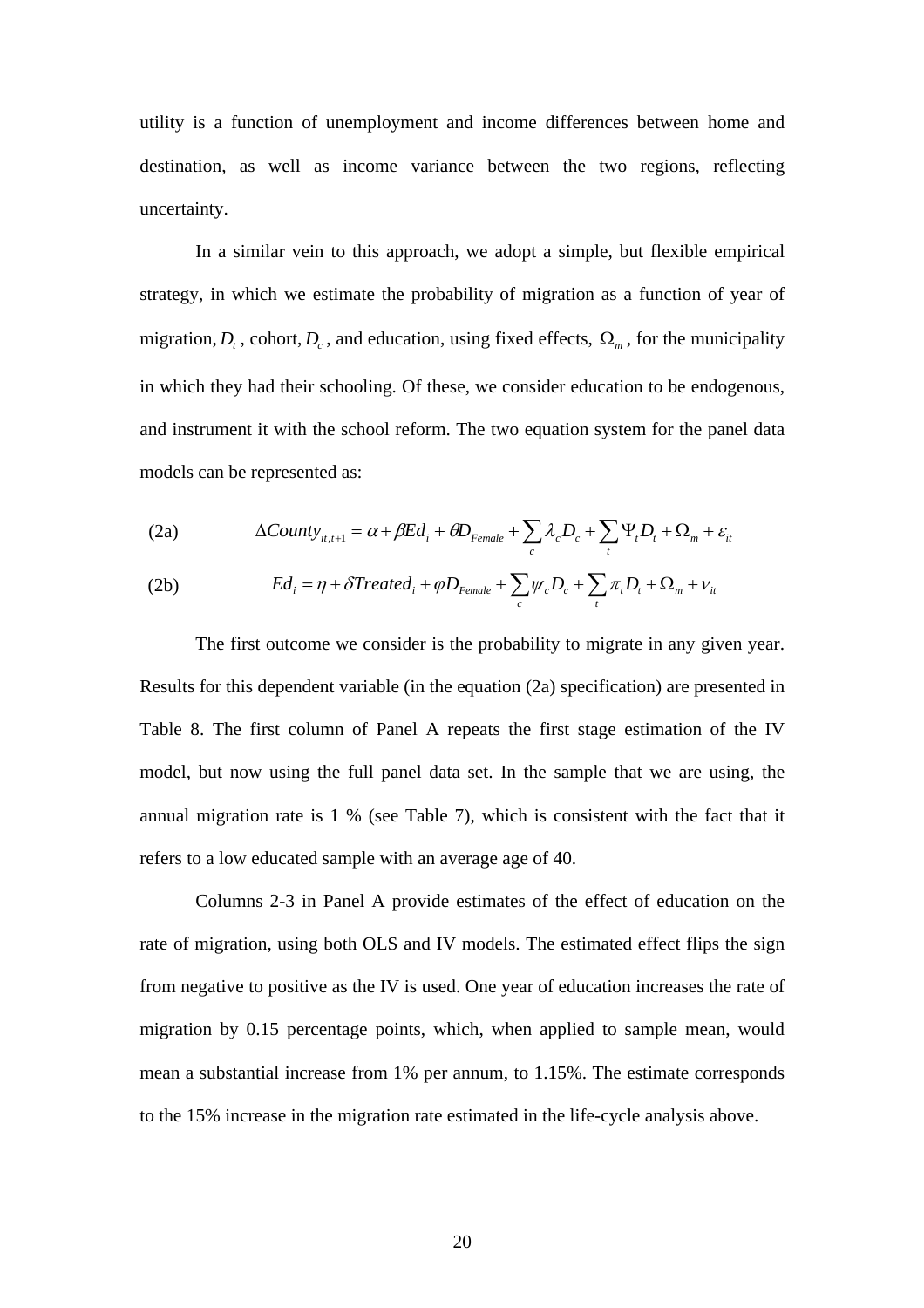Panel B of the Table 5 uses employment status in year *t* as the dependent variable. The OLS estimate in column 2 suggests that education is strongly related to being employed. The point estimate 5 implies that one year of education translates to 5% higher probability of working. In the IV estimation, the result is still significant, but smaller. The causal effect suggested by the estimate if almost two percentage points (1.74%). As a robustness check, we have run a similar falsification test as described in section 4.3. The results are given in the Appendix Tables A8 and A9. We find that the falsification test is passed.<sup>19</sup>

Overall, the results from the life-cycle analysis and the panel data analysis suggest there to be three clear effects: education increases wages, the likelihood of employment, and the rate of migration, from about 1% to 1.15% per year for this sample. Results by gender are presented in Appendix Tables A2 and A5 and are qualitatively similar, with some indication of slightly larger estimates for men.

#### *4.5 How does education affect mobility? Some possible channels*

The results presented above clearly show a significant positive education impact on mobility. But this finding, of course, raises the question about the channels via which education affects mobility. We have to date made connections with the labour market, but it is possible that other explanations also matter. For example, in addition to typical labour market explanations, one may speculate that staying in school for a longer period makes individuals postpone having children. It is possible for us to test for this, using analysis similar to the life-cycle analysis in section 4.1. We define the outcome to be the age of the person, when the first child is born (if it is born before 1986). The results are shown in Table 9. The OLS suggest that more educated have

<span id="page-23-0"></span> $19$  As a further robustness check to the mobility result, we included implementation year specific linear trends to the model, which had practically no effect on the size of the estimated coefficient.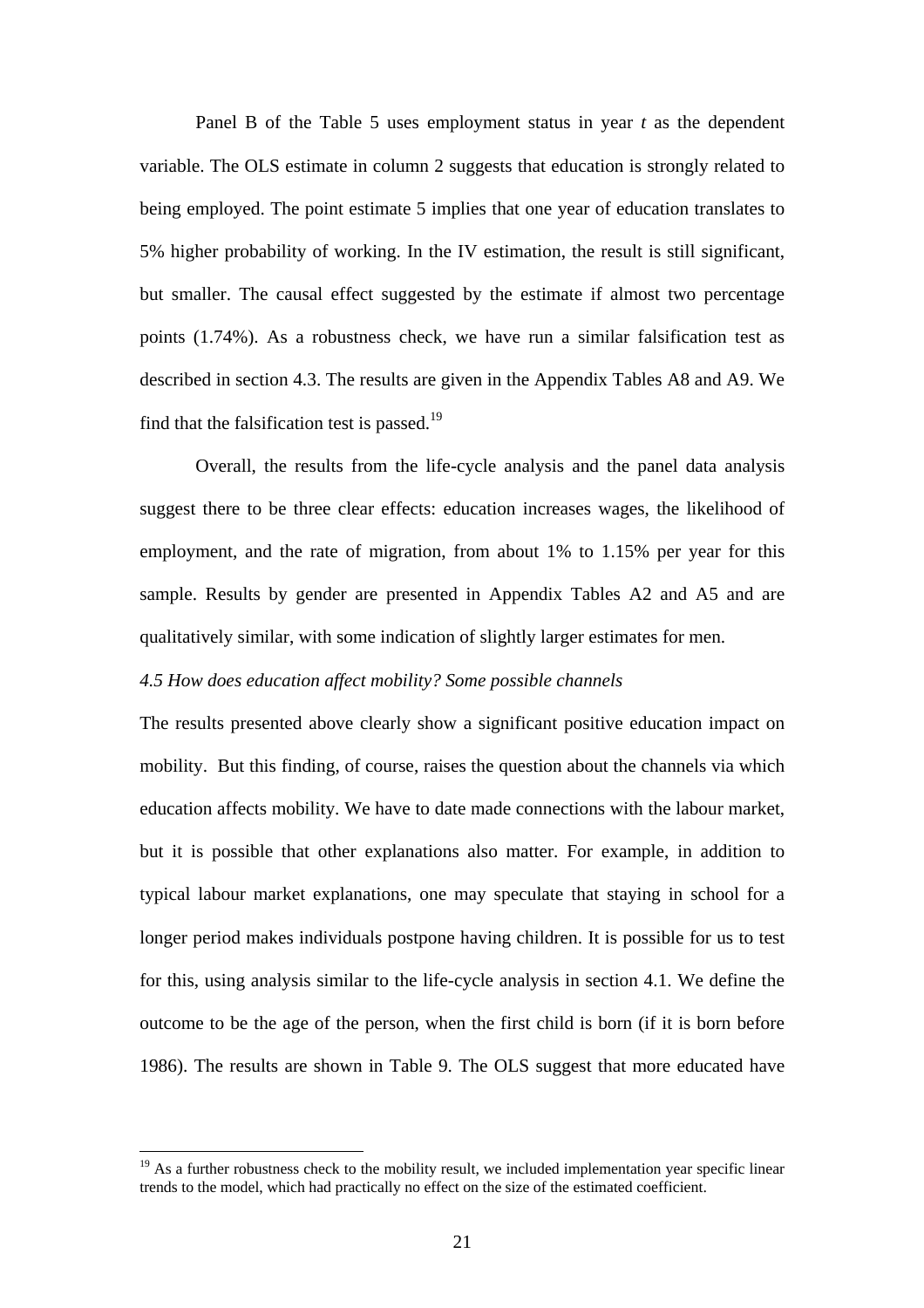their first child slightly later, but the IV estimation does not support this. The results are similar for both genders (not shown separately).<sup>20</sup>

In our view, this leaves the labour market explanation as the strongest candidate for the main results. It may be that mobility is a function of job offers, and that employers have had a preference for those workers who have gone through the new school system. One has to keep in mind that for these workers, having gone through the new system will not be a signal of motivation, since it is still the lowest attainment. Therefore, if the employers are willing to pay higher wages to the workers from the new school system, there should be a skill related reason to it.

#### *4.6 Are the results explained by general equilibrium effects?*

The mobility results could also in principle be explained by general equilibrium effects in the labour market. Increased supply of education in early reforming municipalities could lead to relatively higher returns to education in those municipalities that reform later. This then could cause workers from early reforming municipalities to migrate to late reforming ones. If this were true, the policy implications of the mobility result of this paper would be rendered weaker, since simultaneous increase of education level across the country would not necessarily lead to higher mobility. We therefore test for possible general equilibrium effects by considering whether the workers who gained in education due to the reform are more likely to move to municipalities that reformed late.

To test the hypothesis in a simple way, we use adopt an estimation approach similar to that in Panel D of Table 5, except that we replace dependent variable from 'large town' to late reforming municipalities, defined as ones that started their reform from birth cohort 1953, or later. The results are given in Table 10. The OLS

<span id="page-24-0"></span> $20$  Black, Devereux and Salvanes (2008) find a reduction in becoming teenage mothers in Norway and the US of increased education, and Monstad, Propper and Salvanes (2008) only find modest changes on fertility decisions of increased education for women.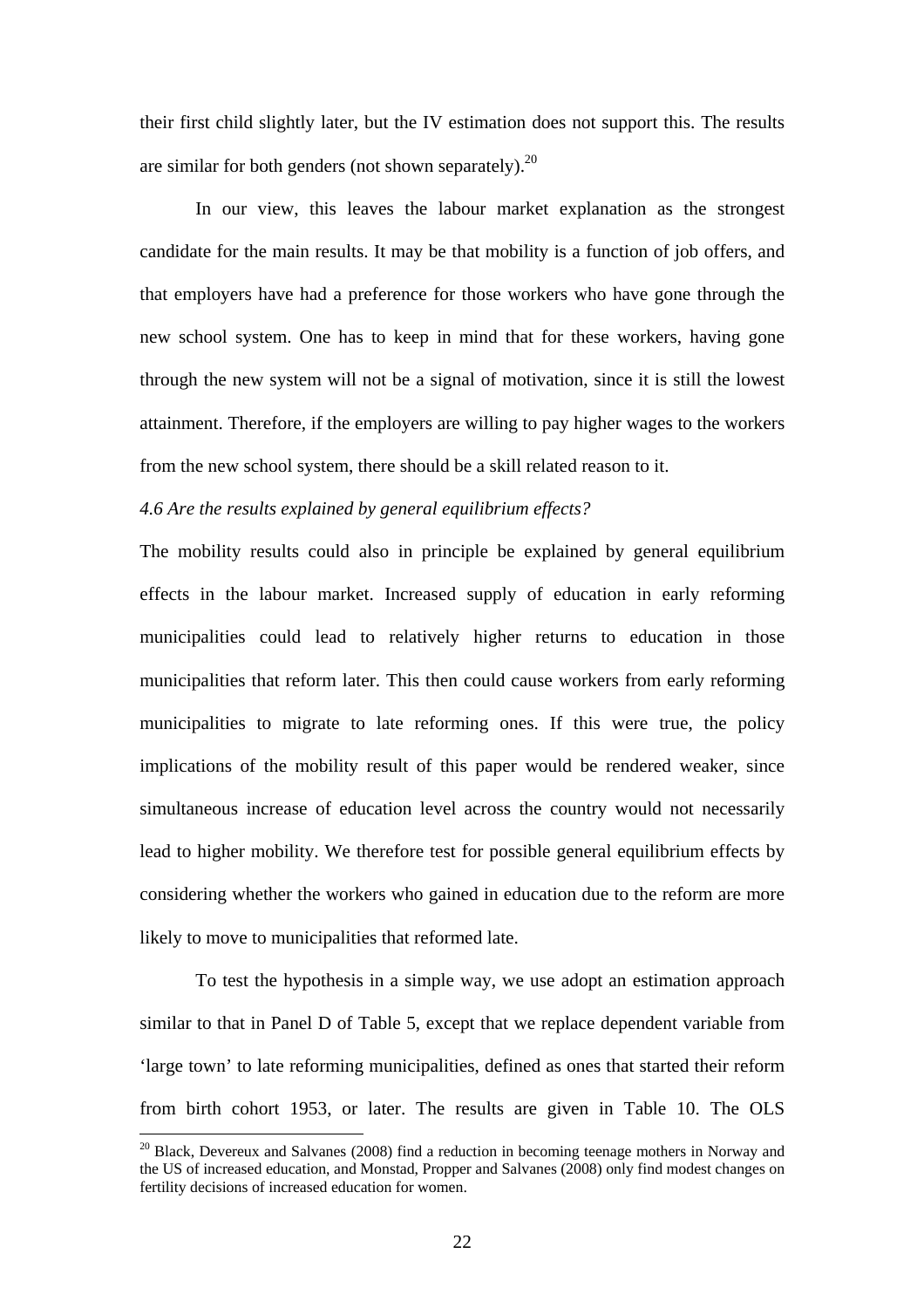estimation suggests that more educated are less likely to end up living in a late reforming municipality by 2002. The IV estimate on the other hand reveals no connection between years of education and the likelihood of settling into a latereforming municipality, where there supposedly is a relative shortage of skills. This suggests that the mobility induced by the school reform is not driven by workers moving from early reforming municipalities to late reforming ones in the prospect of maximising the value of their human capital.

#### *4.7 Age specific effects*

As noted above, regional mobility of people varies considerably by age. In this section, we run the analysis for different age groups to see at what parts of age distribution are the effects largest. Figure 7 suggests that largest differences in mobility by education occur when people are in 20s or 30s.

In the panel data that we have constructed, age specific effects of education can be studied, since each individual is observed several times. The estimation requires restricting the sample by age, and controlling for birth cohorts. In Table A10, we have split the sample to three groups that span 9 years, and estimated a linear IV model for the probability to migrate.

We find that the probability to migrate is affected by education more strongly in the oldest and youngest age groups. The age specific results may be complex to interpret, but the signs of the estimates are the same for all age groups, and this suggests that the inferences we have made about the directions of the effects are both correct and robust.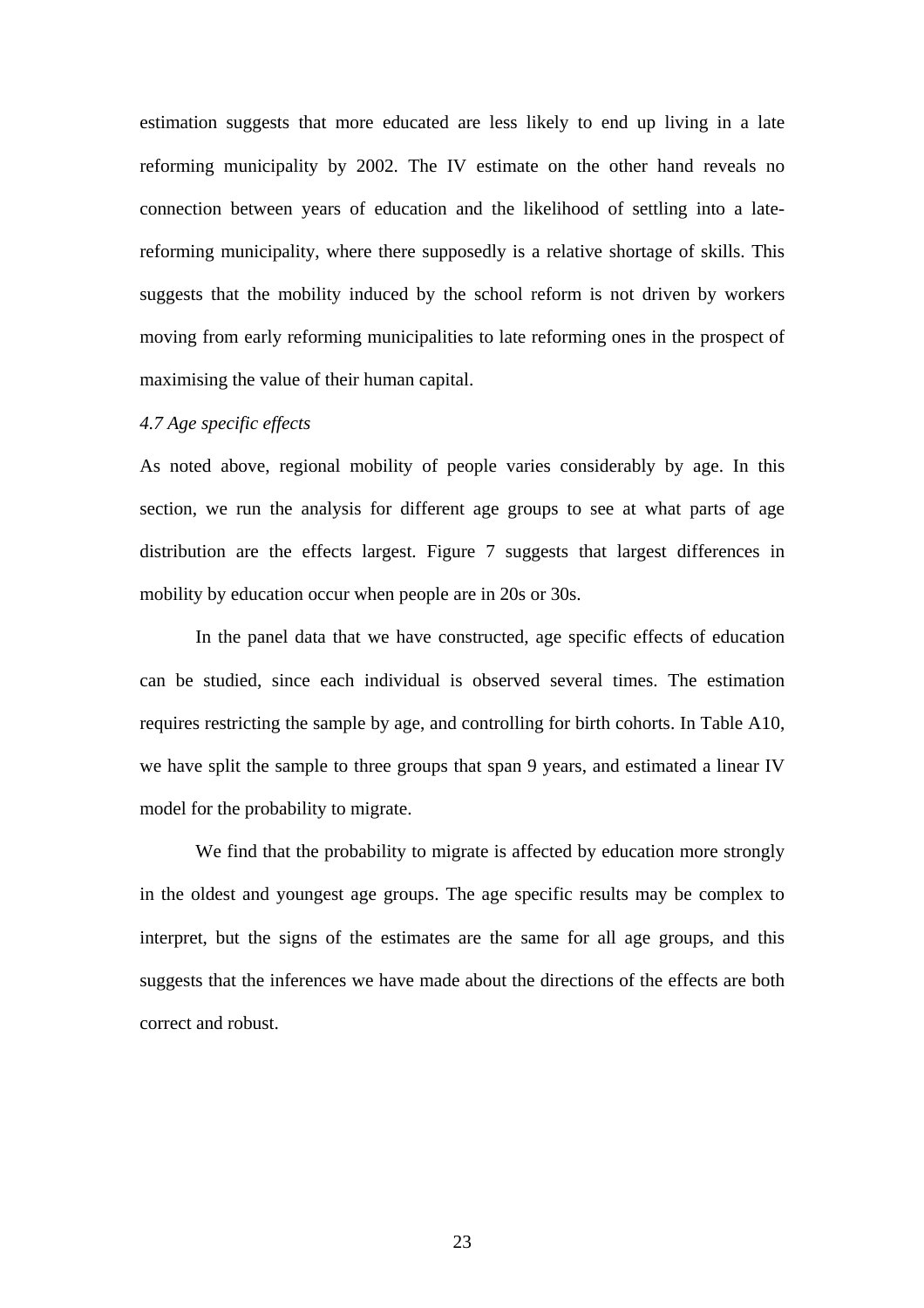#### **5. Conclusions**

Many commentators express the view that lack of education hinders the kind of mobility that modern labour markets need to function efficiently. However, at the moment there is not much evidence that can be brought to bear to support this contention. In this paper we have studied connections between education levels and labour mobility, pinning down the causal impact of education. When focusing on the lowest levels of educational attainment our estimates show that one additional year of education can cause a significant increase in the likelihood of regional mobility.

The magnitudes of the estimates show that one year of education increases the annual mobility rates by 15 percent from a low base rate of 1% per year for the sample used in this study. The extent to which this rate of increase can be applied to the general population remains unclear but, in terms of policy, it is important to make the point that the segment of the population with lowest educational attainment is arguably the most interesting one. This is certainly the case when commentators highlight labour market problems by appealing to problems of low mobility amongst the less educated or skilled.

We also showed that the results are not driven by fertility decisions – the people treated by the school reform have their first children on average at the same age as those who went to a shorter compulsory schooling. This leaves a human capital explanation as the most appealing explanation for the mobility, and labour market success of the individuals who have had to stay in school longer.

Lower mobility rates of less educated workers have been shown to be a common, if not universal phenomenon, and cross country data confirms a strong correlation between regional mobility and education. Our results suggest these patterns are causal for the groups with lowest levels of educational attainment.

24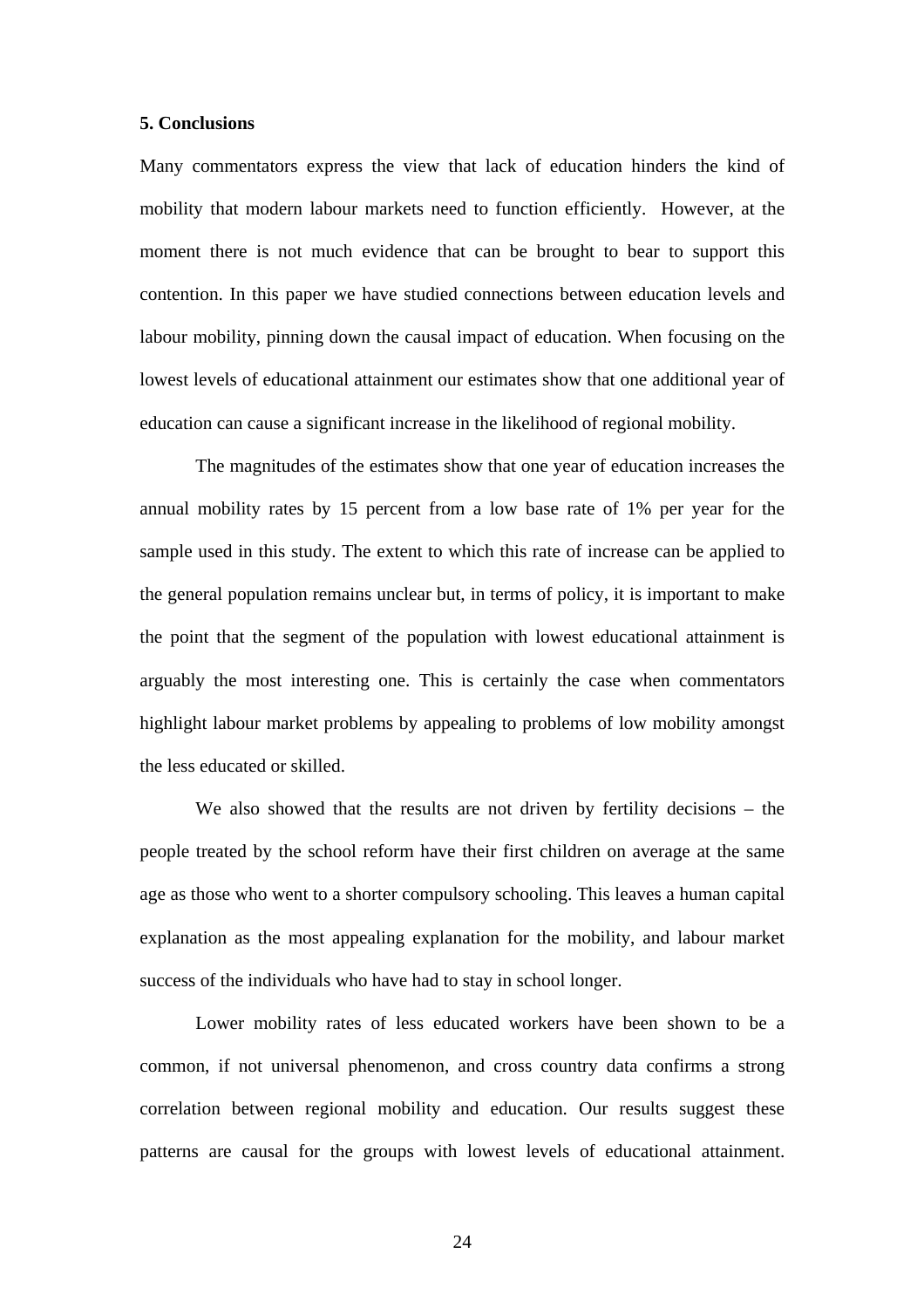Importantly, this implies that educational interventions that increase years of schooling could help bridge some of the differences in the dynamism and labour market efficiency between countries characterised by differing rates of labour mobility.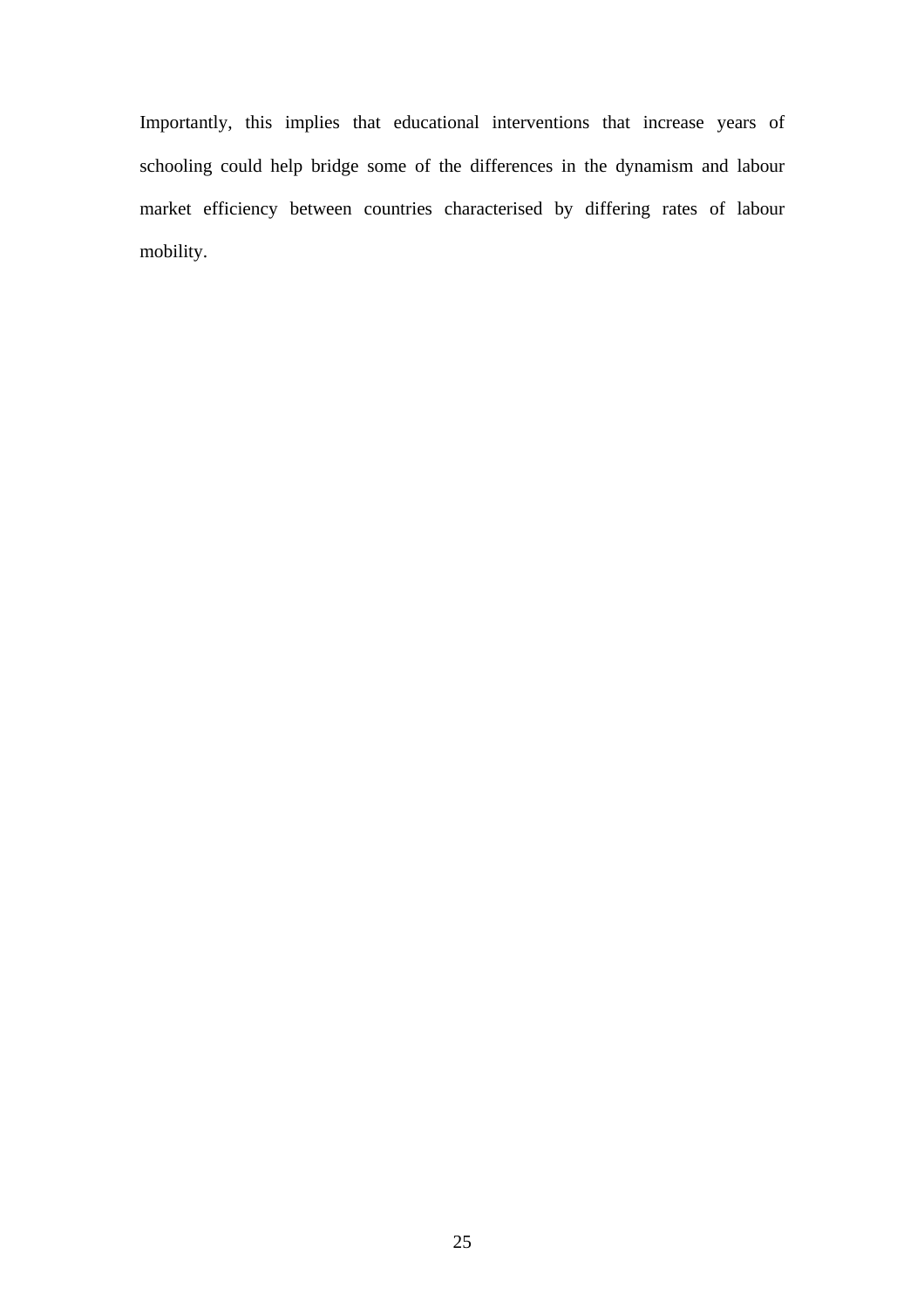#### **References**

- Aakvik A., Salvanes K.G. and Vaage K. (2008). Measuring Heterogeneity in the Returns to Education in Norway Using Educational Reforms. CEPR discussion paper no. 4088. *Forthcoming in the European Economic Review.*
- Antolin P. and Bover O. (1997). Regional migration in Spain: the effect of personal characteristics and of unemployment, wage and house price differentials using pooled cross-sections. *Oxford Bulletin of Economics and Statistics*, 59, 215- 35.
- Baddeley M., Martin R. and Tyler P. (1998). European Regional Unemployment Disparities: Convergence or Persistence? *European Urban and Regional Studies*, July 1, 1998, 5(3), pp. 195-215.
- Barro R. and Lee J.W. (2001). International Measures of Schooling Years and Schooling Quality. *American Economic Review*, Papers and Proceedings, 86(2), pp. 218-223
- Belot M. and Ederveen J.P. (2005). Cultural and Institutional Barriers in International Migration Between OECD Countries. Mimeo.
- Belot M. (2007). Why is Employment Protection Stricter in Europe than in the United States? *Economica*, 74 (295), pp. 397-423
- Bentivogli C. and Pagano P. (1999). Regional Disparities and Labour Mobility: the Euro-11 versus the USA. *Labour*, vol. 13 (3), pp. 737-760.
- Black S., Devereux P. and Salvanes K.G. (2005). Why the apple doesn't fall far: Understanding Intergenerational Transmission of Human Capital. *The American Economic Review*, Vol. 95 (1), 437-449.
- Black, S., P. Devereux and K.G. Salvanes (2008). Staying in the classroom and out of the maternity ward? The effect of compulsory schooling laws on teenage births. *The Economic Journal*, vol. 118 (July), pp.1025-1954.
- Blanchard J. O. and Katz L. F. (1992). Regional Evolutions*. Brookings Papers on Economic Activity*, vol. 1992, no. 1, pp. 1-75.
- Card, D. (1999). The Causal Effect of Education on Earnings. In: Orley Ashenfelter and David Card (eds.), *Handbook of Labor Economics* Volume 3A. Amsterdam: Elsevier, 1999.
- Dahl G. B. (2002). Mobility and the Return to Education: Testing a Roy Model with Multiple Markets. *Econometrica*, vol.70, No. 6, pp. 2367-2420.
- David Q., Janiak A. and Wasmer E. (2008a). Local Social Capital and Geographic Mobility – A Theory. IZA Discussion Paper no.3668.
- David Q., Janiak A. and Wasmer E. (2008b). Local Social Capital and Geographic Mobility – Some Empirics and a Conjecture on the Nature of European Unemployment. IZA Discussion Paper no.3669.
- Decressin J. and Fatas, D. (1995). Regional Labor Market Dynamics in Europe. *European Economic Review*, vol. 39, pp. 1627-1655.
- Eurobarometer (2001a) Special Survey 54.2. Social Situation in the European Union. February 2001.
- Eurobarometer (2001b) Standard survey 54. April 2001.
- Gregg, P., S. Machin and A. Manning (2004). Mobility and Joblessness. In R. Blundell, D. Card and R. Freeman (eds) *Seeking a Premier League Economy*, NBER.
- Holmlund H. (2007). A Researcher's Guide to the Swedish Compulsory School Reform. Swedish Institute for Social Research Working Paper 9/2007.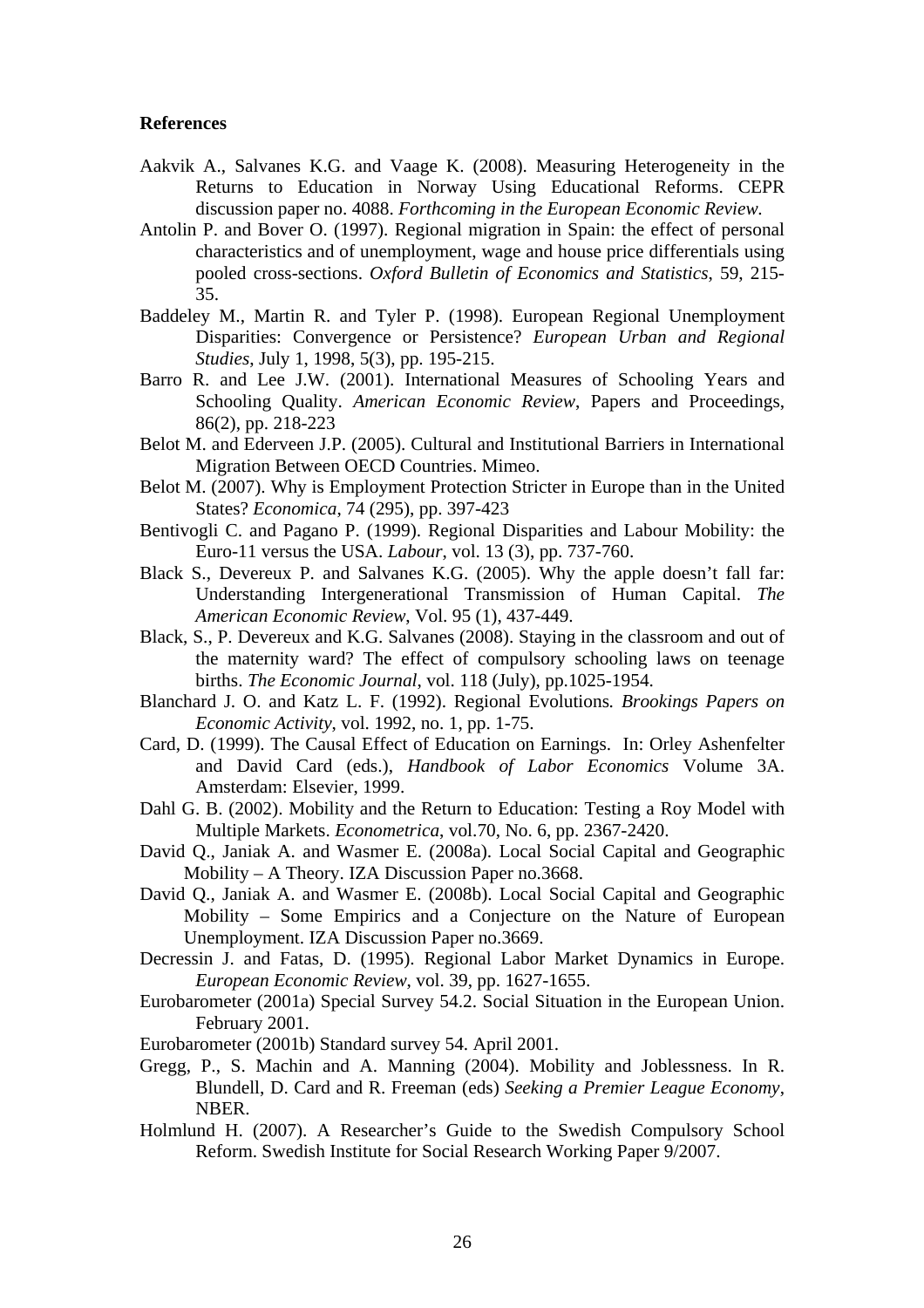- Huber P. (2004). Inter-regional mobility in Europe: a note on the cross-country evidence. *Applied Economics Letters*, Volume 11, Number 10, August 15, 2004 , pp. 619-624(6)a
- Hughes G.A. and McCormick B. (1987). Housing Markets, Unemployment and Labour Market Flexibility in the UK. *European Economic Review*, 31, 615-65.
- Hughes G.A. and McCormick B. (1994). Is Migration in the 1980s Narrowing the North-South Divide? *Economica*, pp 509-527.
- Leschinsky A. and Mayer K.U., eds. (1990). *The comprehensive school experiment revisited: Evidence from Western Europe*. Frankfurt am Main: Verlag Peter Lang, 1990.
- Lie S. S. (1973). Regulated Social Change: A Diffusion Study of The Norwegian Comprehensive School Reform. *Acta Sociologica*, 16(4), 332-350.
- Lindbekk, T. (1993). School Reforms in Norway and Sweden, and the Redistributions of Educational Attainments. *Scandinavian Journal of Educational Research*, vol. 37(2), pp.129-149.
- Malamud, O. and Wozniak A. (2008). The Impact of College Graduation on Geographic Mobility: Identifying Education Using Multiple Components of Vietnam Draft Risk. IZA Discussion Paper no.3432.
- McCormick B. (1997). Regional Unemployment and Labour Mobility in the UK. *European Economic Review*, vol. 41, pp. 581-589.
- Meghir, C. and Palme, M. (2005). Educational Reform, Ability, and Parental Background. *American Economic Review*, 95 (1), 414-424.
- Monstad, K., C. Propper, and K.G. Salvanes (2008). Education and Fertility: Evidence from a Natural Experience. Forthcoming *Scandinavian Journal of Economics.*
- Møen J., Salvanes K.G. and Sørensen E. Ø. (2004). Documentation of the Linked Employer-Employee Data Base at the Norwegian School of Economics. Mimeo, Norwegian School of Economics and Business Administration.
- OECD (1986). *Flexibility in the Labour Market*. Paris: OECD.
- Oswald A. (1999). The Housing Market and Europe's Unemployment. Manuscript, University of Warwick.
- Ness E. (ed.) (1971). *Skolens Årbok 1971*. Olso: Johan Grundt Tanum Forlag. (In Norwegian)
- Pekkarinen T., Uusitalo, R. and Pekkala S. (2006). Education Policy and Intergenerational Income Mobility: Evidence from the Finnish Comprehensive School Reform. IZA Discussion Paper no. 2204.
- Spilimbergo A. And Ubeda L. (2002). A Model of Multiple Equilibria in a Model of Labour Mobility. IMF Working Paper 02/31.
- Statistics Norway (1998). Labour Market Survey.
- US Census Bureau. (1986). Current Population Survey. Population Characteristics, Series P-20, No. 407. Geographical Mobility: March 1983 to March 1984.
- US Census Bureau. (1997). Current Population Survey. Population Characteristics, Series P-20, No. 497. Geographical Mobility: March 1995 to March 1996.
- Viarengo, M. (2007). An Historical Analysis of the Expansion of Compulsory Schooling in Europe after the Second World War. Working paper 97/07, Department of Economic History, London School of Economics.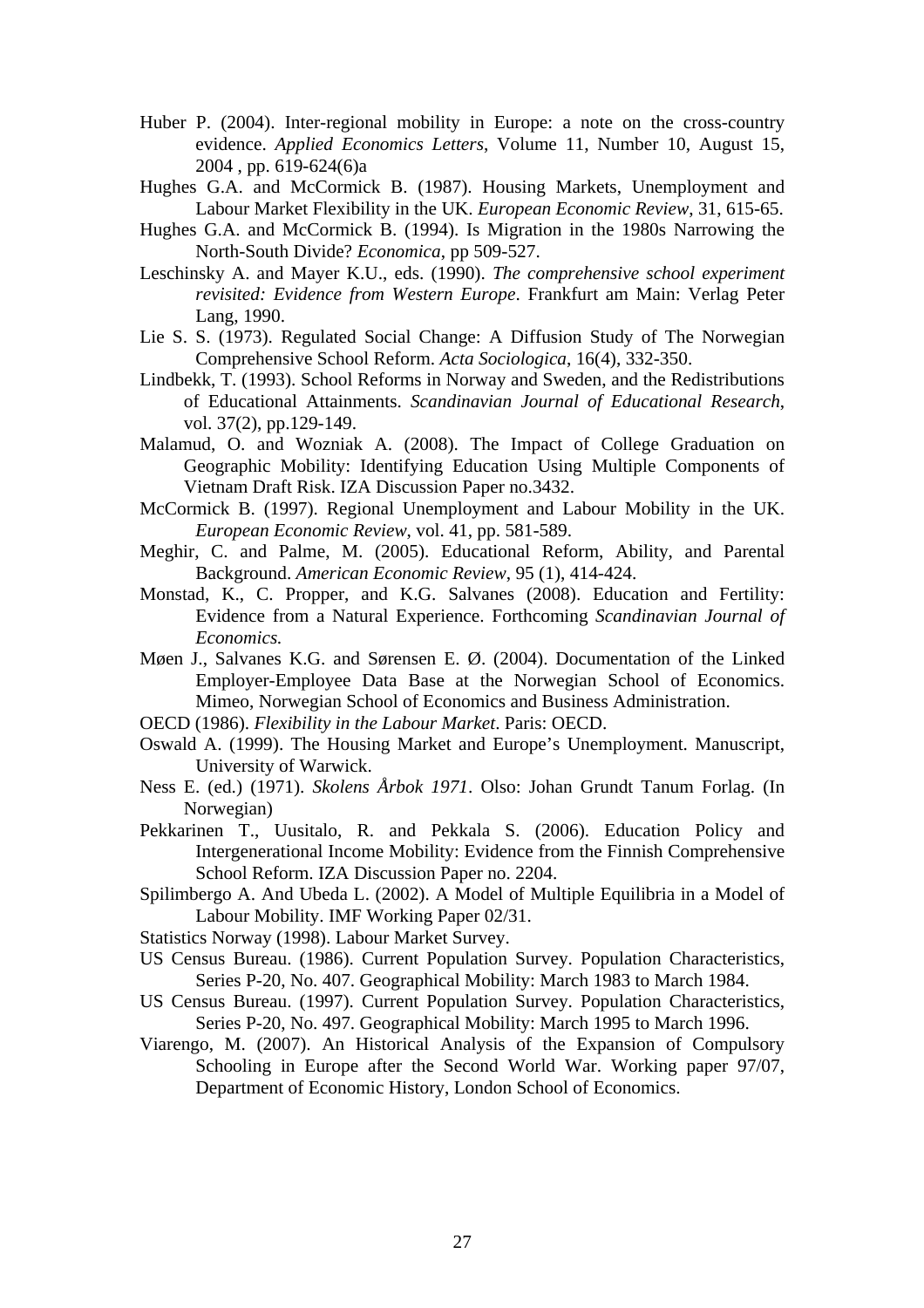

**Figure 1 Years of education and regional mobility** 

**Figure 2 Years of education and the proportion of population that has moved house within the last 10 years** 

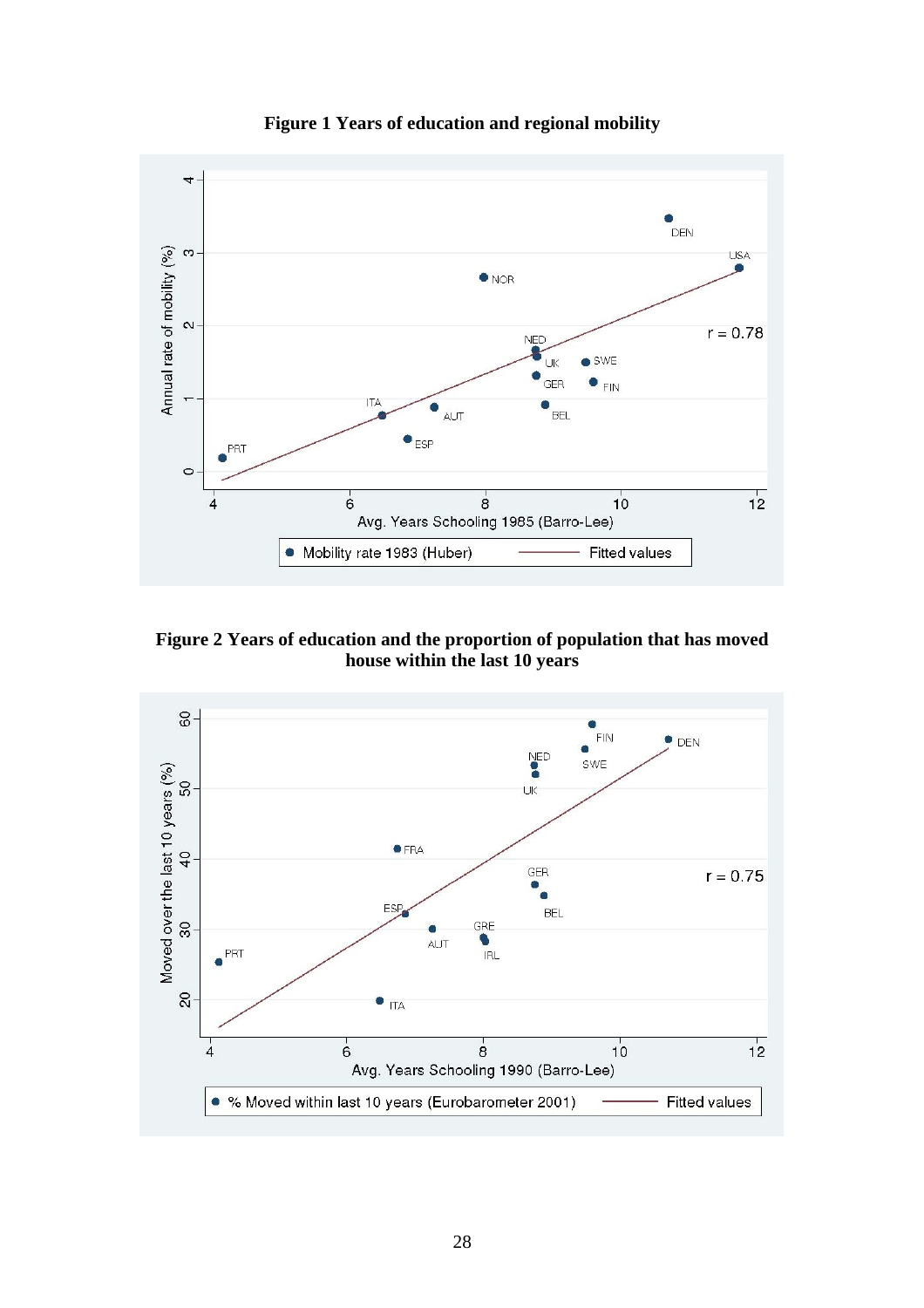**Figure 3 Years of education and the % of population claiming not to be attached to his/her own town/village** 



**Figure 4 The proportion of the Norwegian labour force (20-64) by education** 

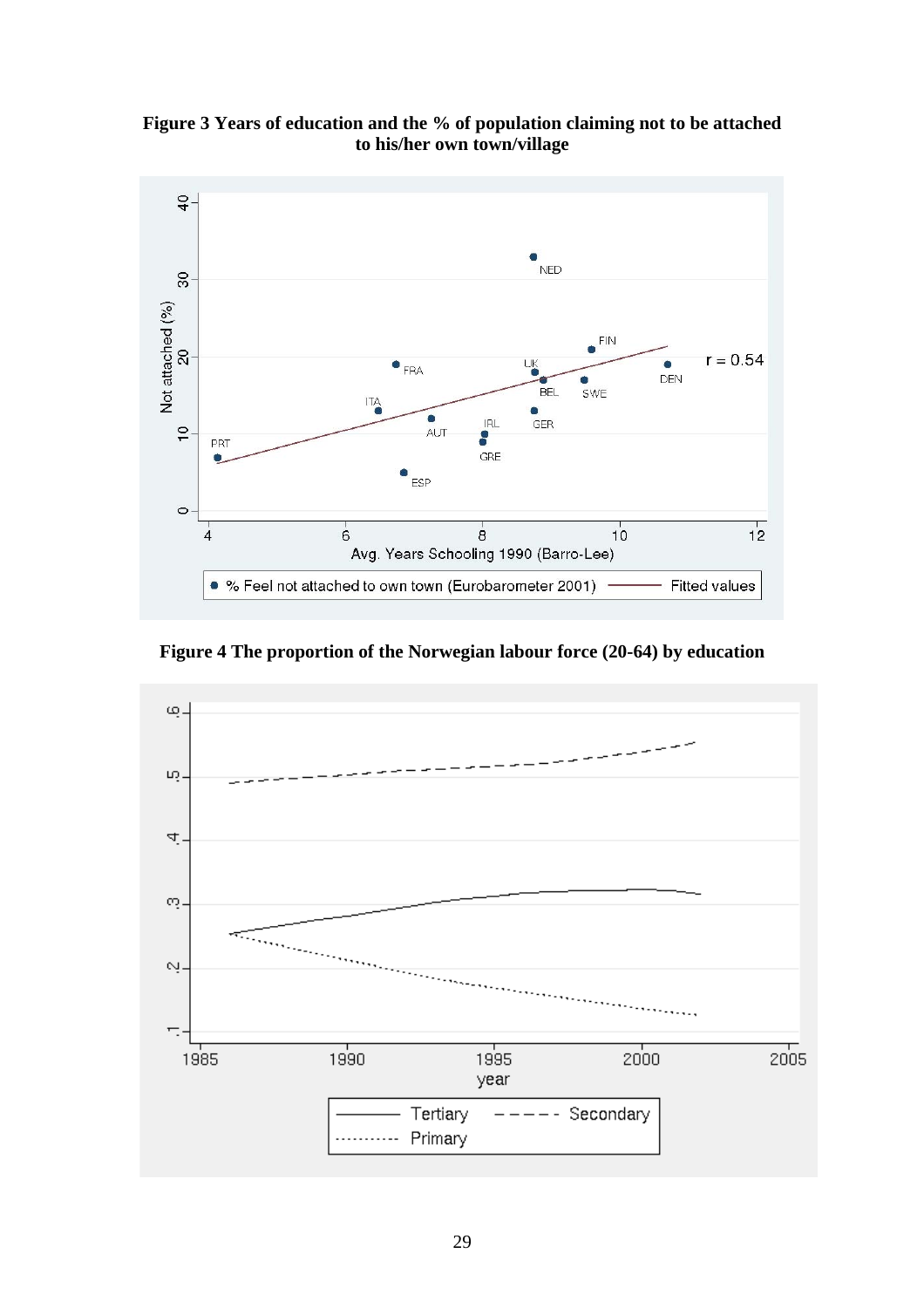

**Figure 5 Employment rates of Norwegian men by age and education level** 

**Figure 6A Employment rates of workers with primary education, across 19 Norwegian counties and 17 years** 

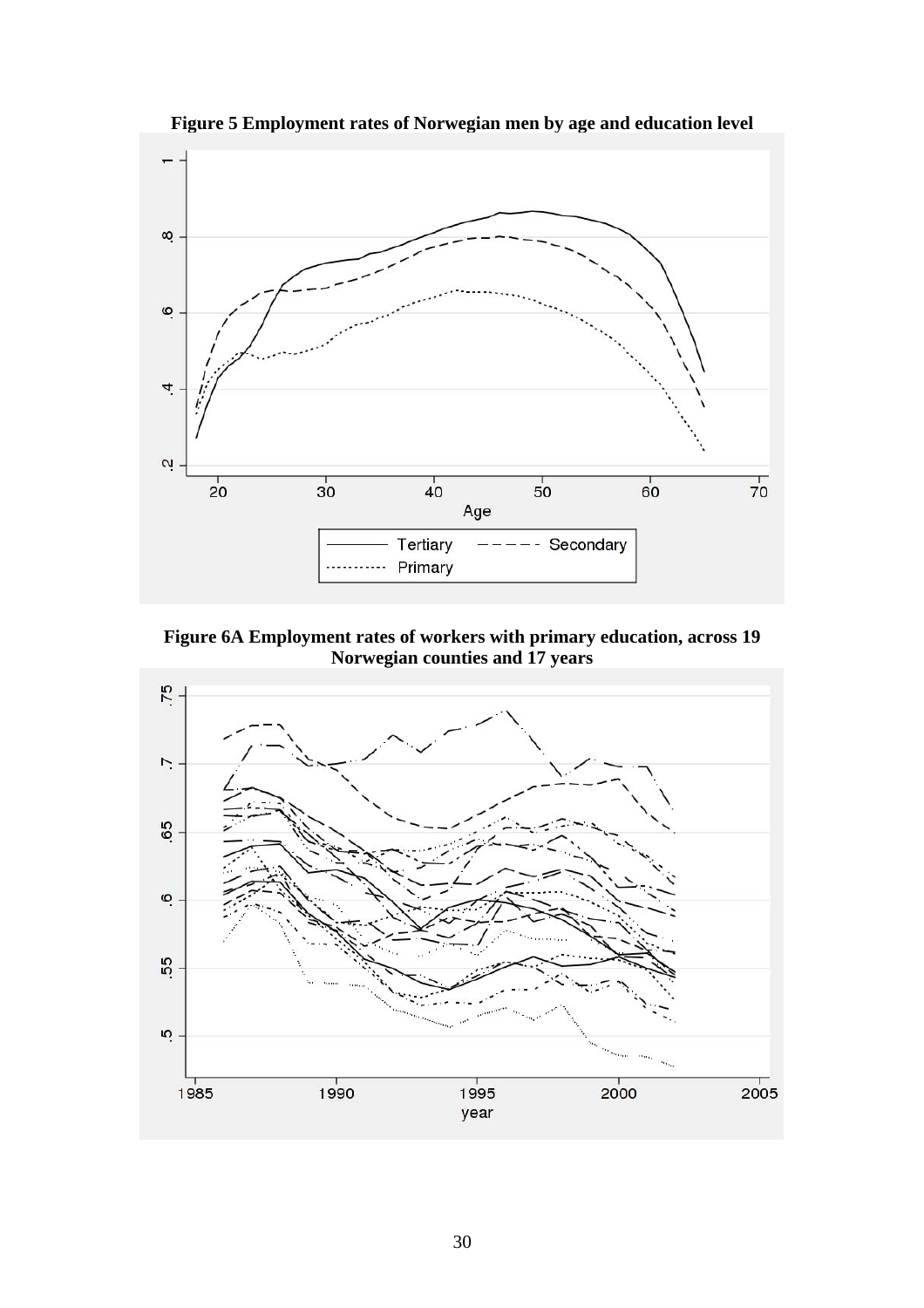

**Figure 6B Employment rates of workers with secondary education, across 19 Norwegian counties and 17 years** 

**Figure 6C Employment rates of workers with tertiary education, across 19 Norwegian counties and 17 years** 

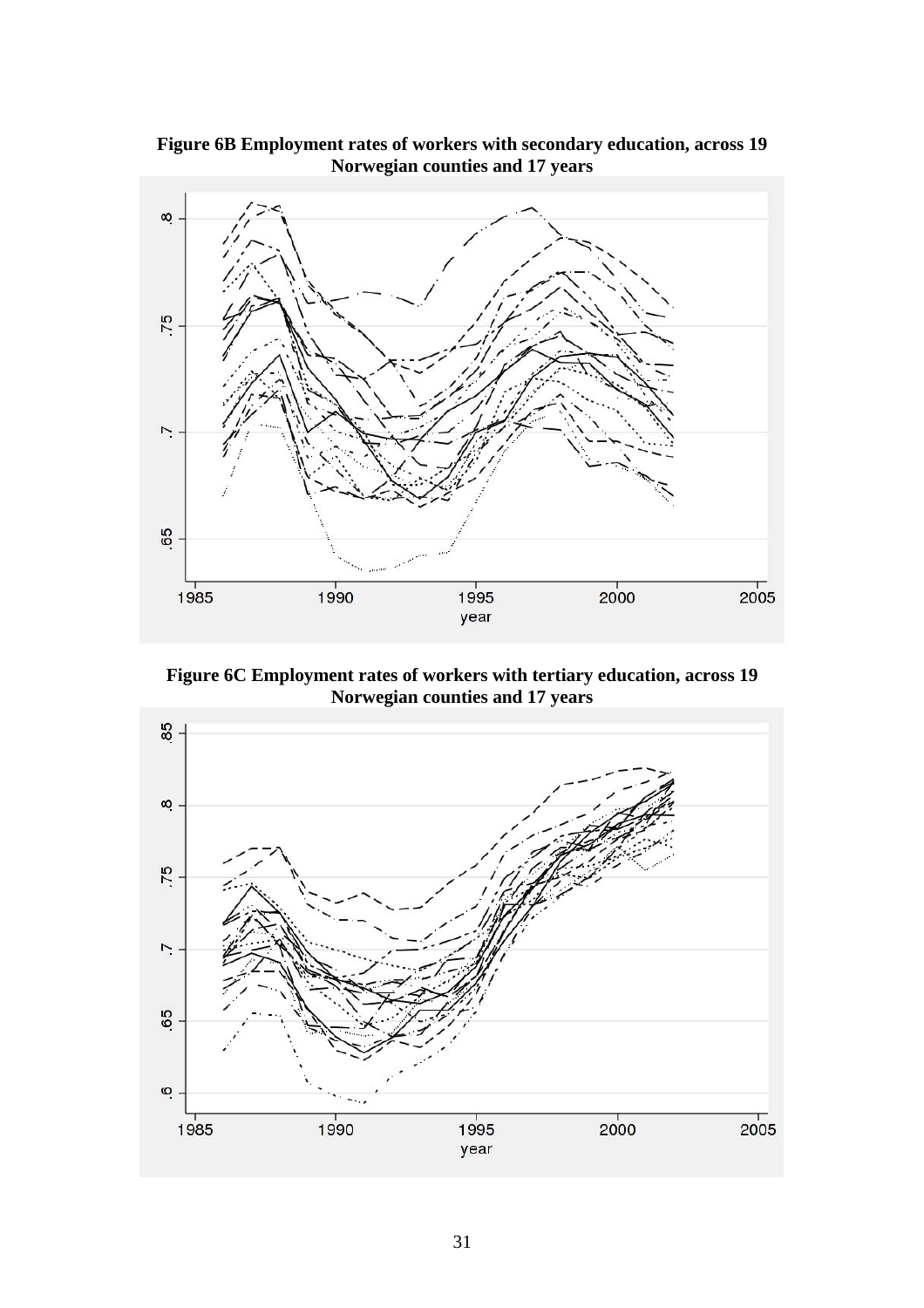

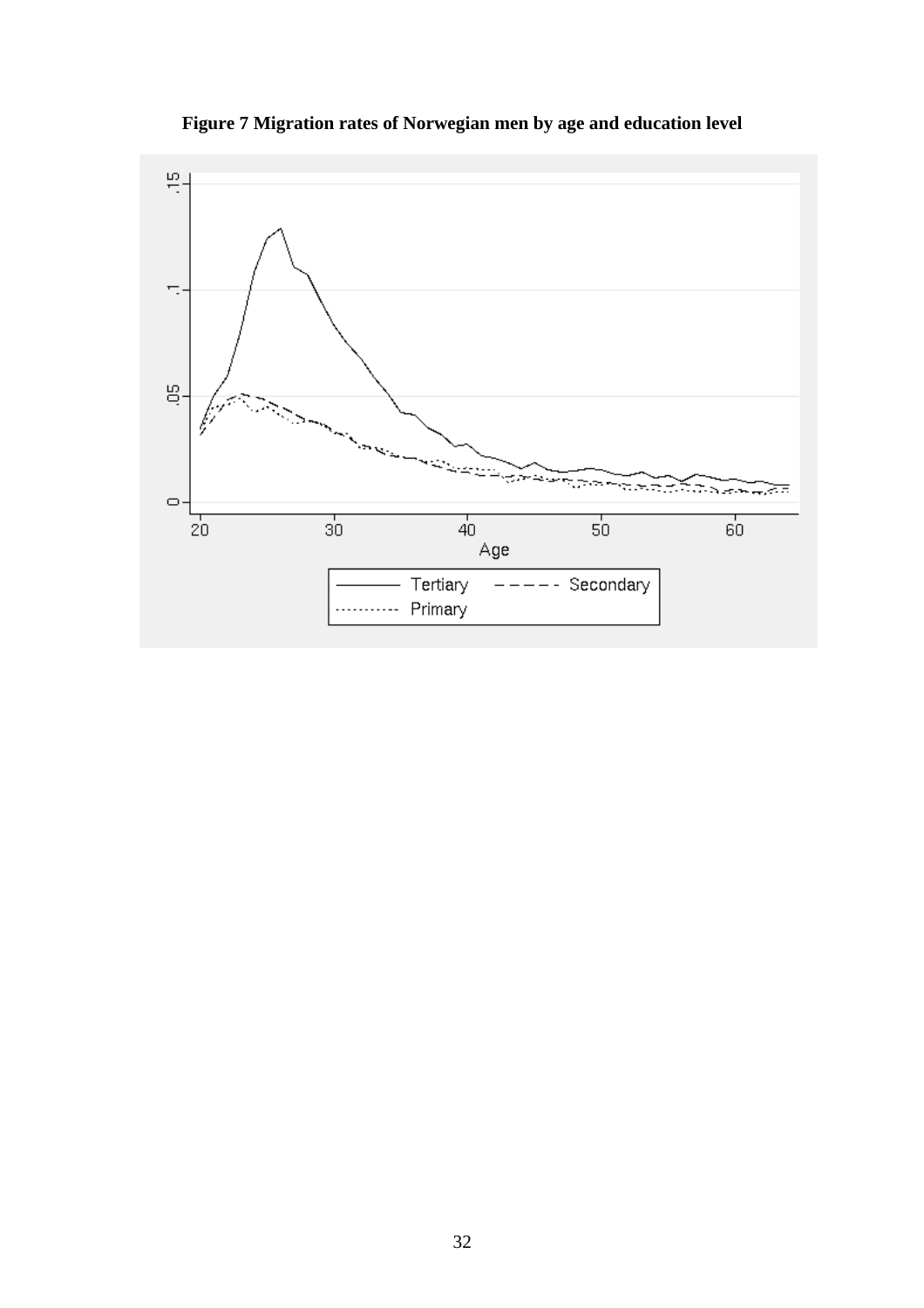### **Figure 8 Timing of the reform across Norwegian municipalities, by the first affected birth cohort**

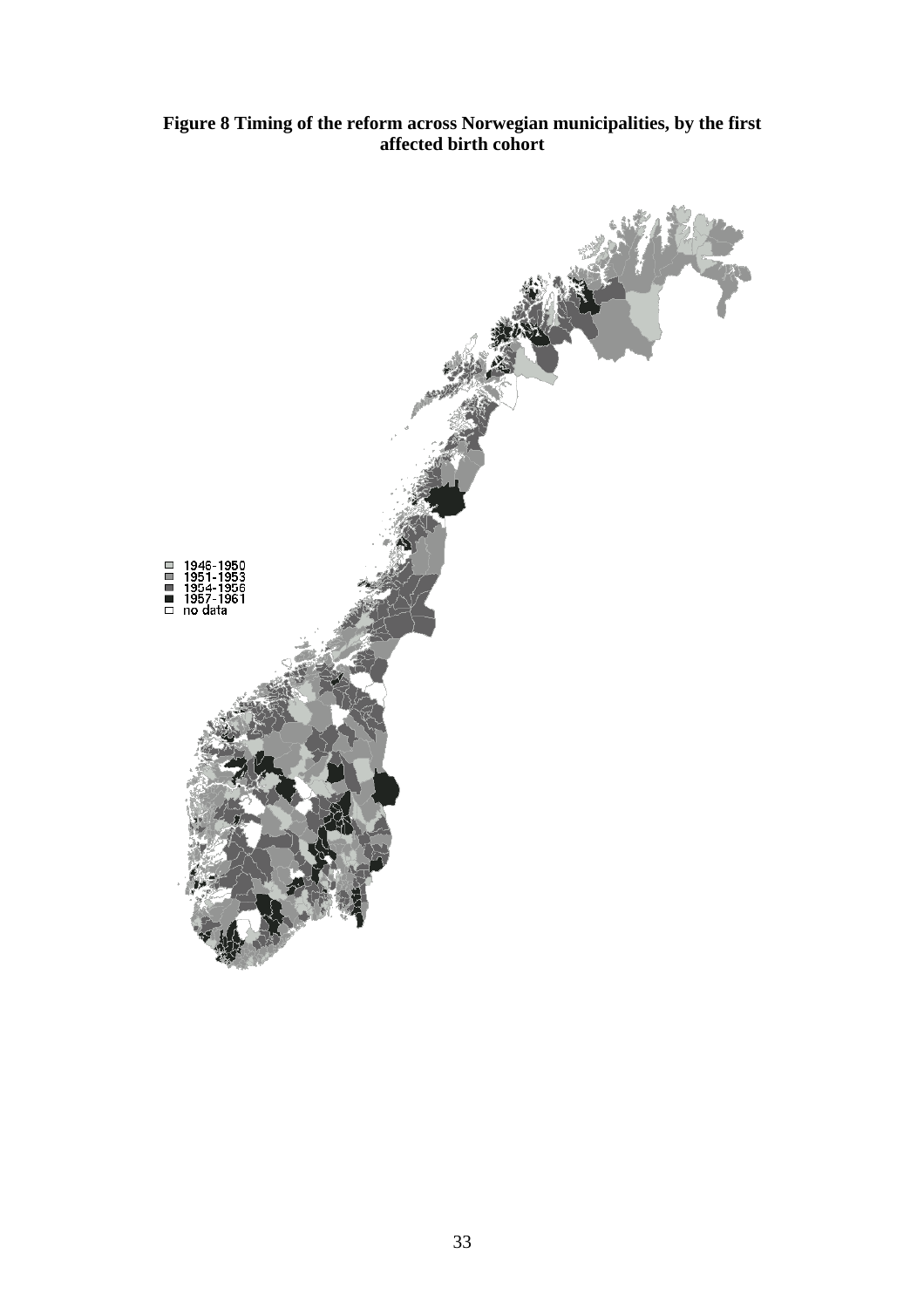

**Figure 9 The impact of the school reform on years of schooling** 

Notes: Based on 67608 individuals and a model where years of education is predicted with municipality and cohort effects as well as dummies which correspond to years from the initiation of the reform. The effects of these dummies are plotted on the table.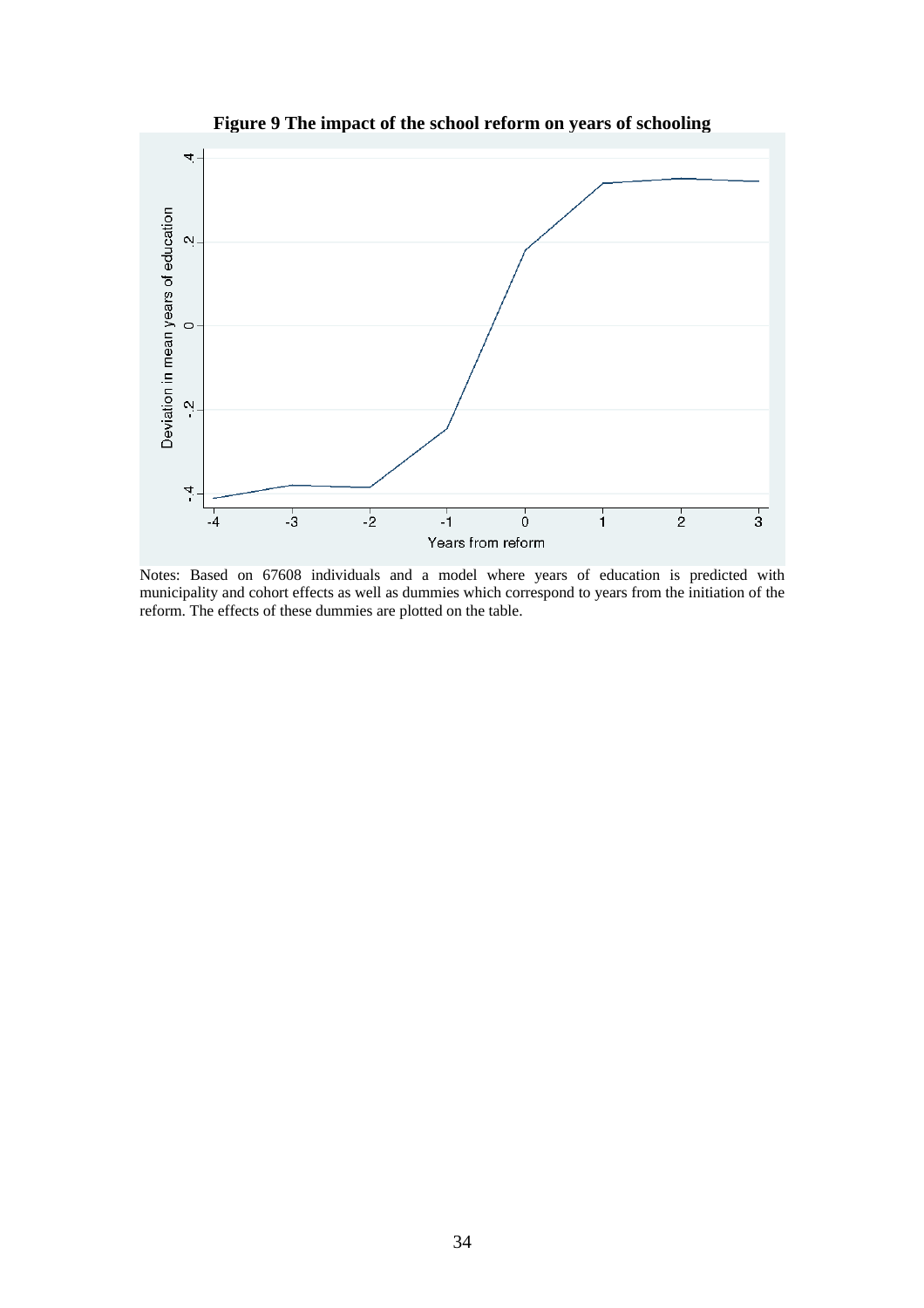#### **Table 1 Employment transition matrices by mobility status**

| Non-migrants | (97%)        |               | <b>Migrants</b> | (3%)                  |            |
|--------------|--------------|---------------|-----------------|-----------------------|------------|
|              | Year t+1     |               |                 | Year t+1              |            |
| Year t       | Not Employed | Employed      | Year t          | Not Employed Employed |            |
| Not Employed | 22%          | 7%            | Not Employed    | 21%                   | 16%        |
| Employed     | 6%           | 65%           | Employed        | 12%                   | 51%        |
|              |              | $N = 4106023$ |                 |                       | $N=125839$ |

Based on a 10% random sample of the whole working age population (18-65) over 1986-2002 Mobility is defined as inter-county migration. Norway has 19 mainland counties.

| Dependent:                                | Birth year of the first reformed cohort |                    |  |
|-------------------------------------------|-----------------------------------------|--------------------|--|
|                                           | (1)                                     | (2)                |  |
|                                           |                                         |                    |  |
| In Income                                 | $-1.010(1.546)$                         | $-2.265(1.356)$    |  |
| In Income dispersion                      | 1.432(1.033)                            | 1.689(1.042)       |  |
| % Tertiary education                      | $-2.912(15.666)$                        | $-12.128(15.088)$  |  |
| % Secondary education                     | 3.245(9.245)                            | 9.082 (8.848)      |  |
| % Primary education                       | $-.395(2.151)$                          | .054(2.096)        |  |
| % working in Services                     | $-2.425(4.530)$                         | $-2.436(4.052)$    |  |
| % working in Manufacturing                | $-.095(3.564)$                          | 1.524(3.282)       |  |
| % out of labour force                     | $-5.714(8.584)$                         | .607(8.405)        |  |
| % Married at least once                   | $-4.357(6.355)$                         | $-.806(5.568)$     |  |
| Log Municipal population                  | $-.077(.180)$                           | $-.023(.168)$      |  |
| % voting for the Labour party             | .238(.807)                              | $-.274(.740)$      |  |
| % voting for the Centre party             | .093(.817)                              | $-.045(.825)$      |  |
| % voting for the Conservatives            | $-1.031(1.718)$                         | $-2.427(1.509)$    |  |
| % voting for the Communist party          | .502(2.907)                             | $-3.325(2.607)$    |  |
| % voting for the Christian people's party | $-1.095(1.374)$                         | $-.925(1.346)$     |  |
| Voter turnout                             | $-.345(1.513)$                          | $-1.246(1.431)$    |  |
| $%$ in ages 0-17                          | $-3.529(7.274)$                         | 3.131 (7.002)      |  |
| % in ages 18-34                           | 4.704 (9.510)                           | 9.790 (9.260)      |  |
| % in ages 35-64                           | 16.246 (10.631)                         | 22.554 (10.684)    |  |
| Constant                                  | 1,948.683 (17.274)                      | 1,949.714 (16.624) |  |
| <b>County Dummies</b>                     | Yes                                     |                    |  |
| <b>Observations</b>                       | 650                                     | 650                |  |
| R-squared                                 | 0.16                                    | 0.06               |  |

## **Table 2 'Exogeneity' of the school reform (municipality level)**

Notes: All explanatory variables are aggregated from the 1960 census, except for the electoral results and turnout, which are from 1959 elections, and income data, which is from 1967. The ln Mean Income is calculated for males aged 20-65. The Income dispersion measure refers to difference between  $90<sup>th</sup>$ and  $10<sup>th</sup>$  percentile of the in the same group, within municipalities.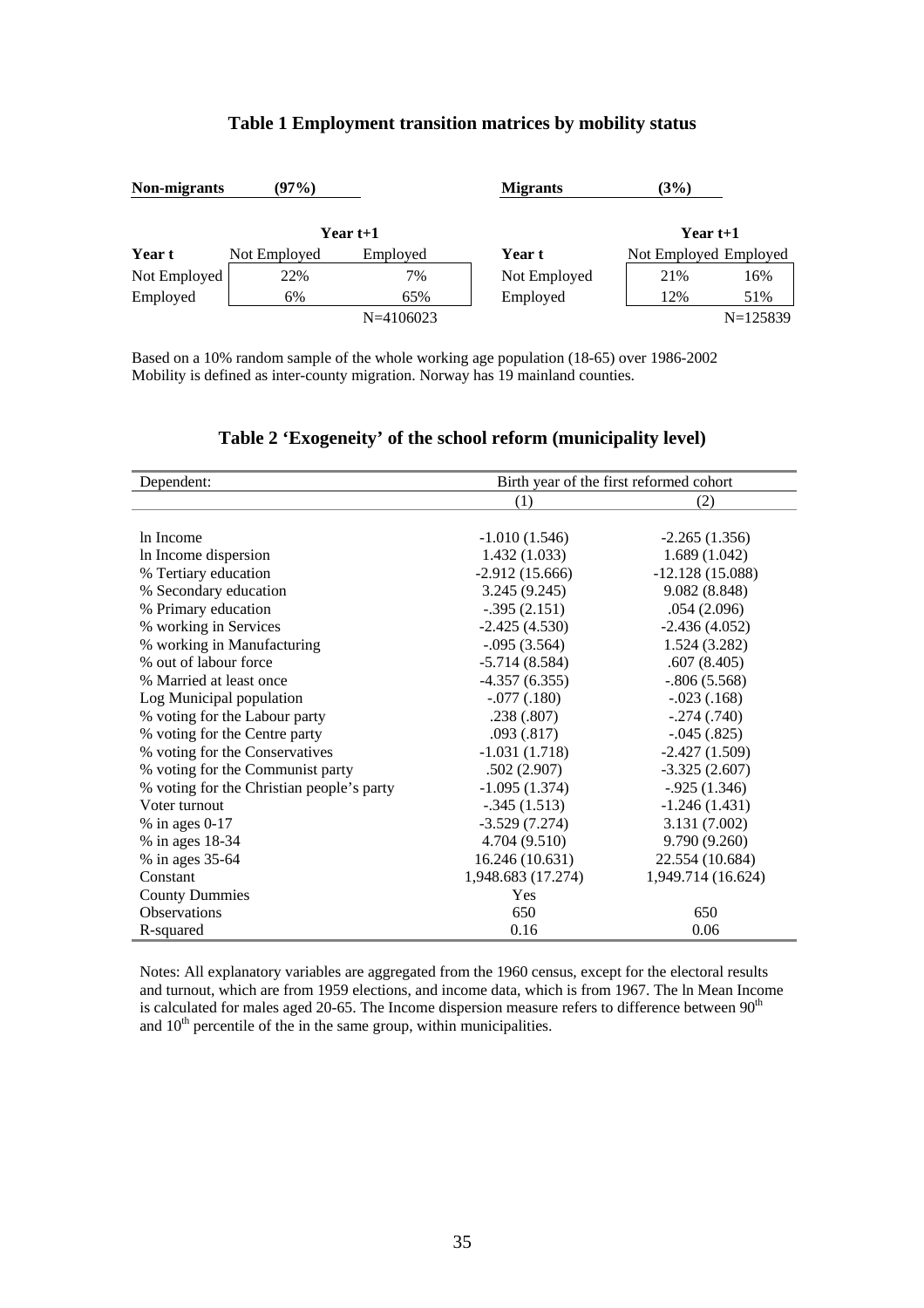| A. Cohorts 1947-1958 –             |               |              |                 |
|------------------------------------|---------------|--------------|-----------------|
| (490055 people aged 44-55 in 2002) |               |              |                 |
| <b>Years of Education</b>          | Before Reform | After Reform | Change $(S.E.)$ |
|                                    |               |              |                 |
|                                    | .036          | .005         | $-.031(.000)$   |
| 8                                  | .099          | .008         | $-.091(.001)$   |
| 9                                  | .021          | .116         | .095(.001)      |
| 10                                 | .285          | .255         | $-.030(.001)$   |
| 11                                 | .086          | .090         | $.004 \,(.001)$ |
| 12                                 | .177          | .217         | .040(.001)      |
| 13                                 | .065          | .058         | $-.007(.001)$   |
| 14                                 | .053          | .060         | .007(.001)      |
| 15                                 | .025          | .042         | .017(.001)      |
| $16+$                              | .153          | .147         | $-.006(.001)$   |

#### **Table 3 Impact of reform on educational attainment (final educational attainment in 2002)**

#### **B. Cohorts 1952-1954 (138131 people aged 48-50 in 2002)**

| <b>Years of Education</b> | Before Reform | After Reform | Change $(S.E.)$ |
|---------------------------|---------------|--------------|-----------------|
|                           |               |              |                 |
|                           | .027          | .009         | $-.018(.001)$   |
| 8                         | .089          | .011         | $-.078(.001)$   |
| 9                         | .026          | .126         | .100(.001)      |
| 10                        | .295          | .263         | $-.032(.002)$   |
| 11                        | .095          | .089         | $-.006(.002)$   |
| 12                        | .176          | .189         | .013(.002)      |
| 13                        | .063          | .063         | .000(.001)      |
| 14                        | .054          | .060         | .006(.001)      |
| 15                        | .030          | .032         | .002(.001)      |
| $16+$                     | .148          | .159         | .011(.002)      |

# **Table 4 Summary statistics for 1947-1958 birth cohorts with nine or less years of education (and treatment status is known)**

|                                            | Mean (Standard deviation) |
|--------------------------------------------|---------------------------|
| <b>Education Variables</b>                 |                           |
| Affected by reform (Treated)               | .52(.50)                  |
| Years of education by 2002                 | 8.40(0.71)                |
| <b>Outcomes</b>                            |                           |
| Number of inter-county migrations          | .21(.64)                  |
| Years not employed (out of 17)             | 4.787 (5.541)             |
| Earnings in 1998 (NOK)                     | 174,559 (136,239)         |
| Employed in one of 9 largest towns by 2002 | .19(0.39)                 |

Notes: Based on 67608 people with nine or less years of education in birth cohorts born between 1947 and 1958. The 9 largest towns are Oslo, Bergen, Trondheim, Stavanger, Tromsø, Fredrikstad, Bærum, Drammen and Kristiansand.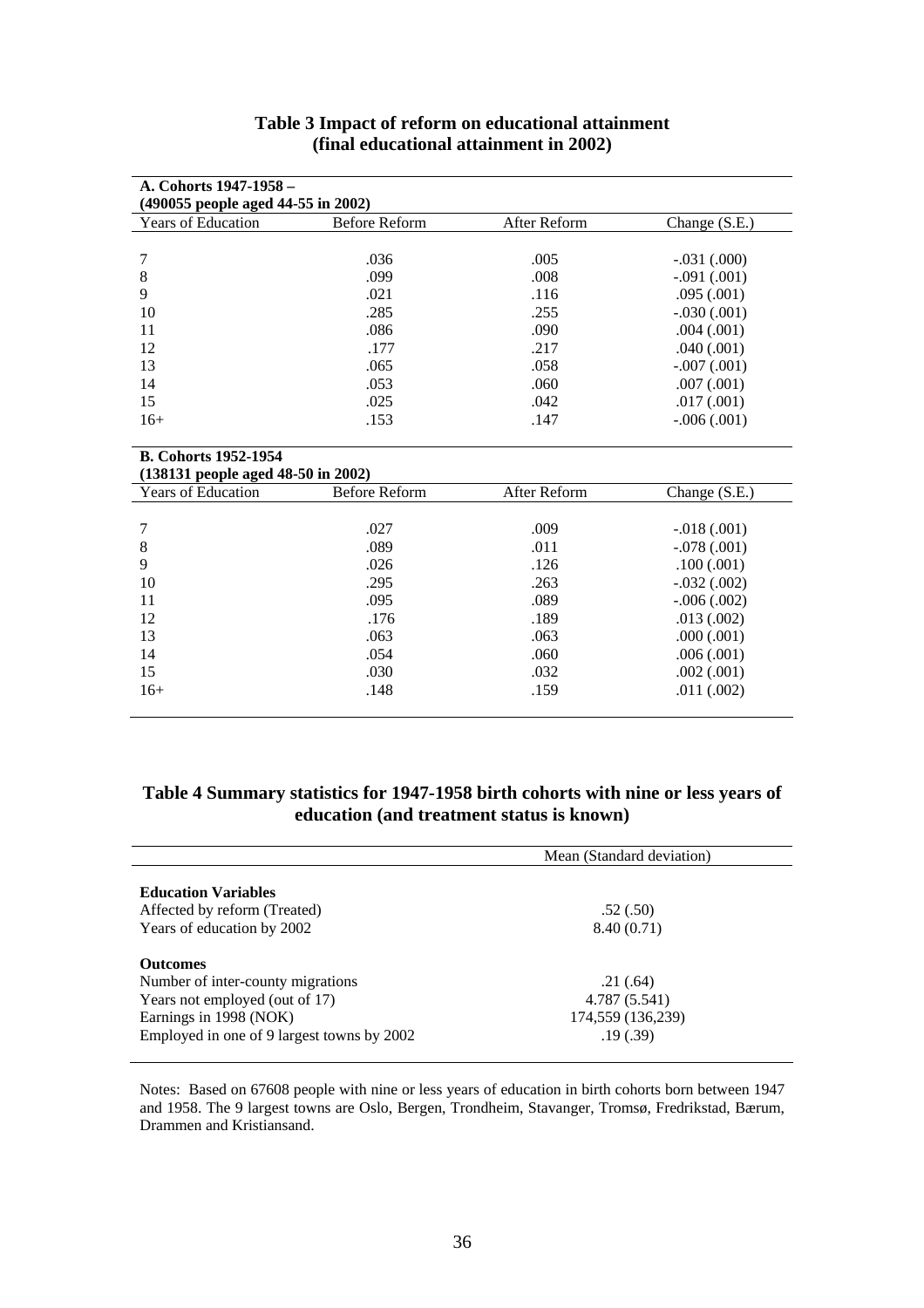| A. Mobility and Education                |                       |                                            |               |
|------------------------------------------|-----------------------|--------------------------------------------|---------------|
| Dependent Variable:                      | Years of              | Number inter-county migrations             |               |
|                                          | Education             |                                            |               |
| Estimator:                               | 1 <sup>st</sup> Stage | <b>OLS</b>                                 | IV            |
|                                          | <b>OLS</b>            |                                            |               |
|                                          |                       |                                            |               |
| Affected by Reform<br>Years of Education | .650(.008)            | $-.022(.005)$                              | .032(.013)    |
| Female                                   | .052(.004)            | $-.039(.005)$                              | $-.042(.005)$ |
|                                          |                       |                                            |               |
| Sample Size                              | 67608                 | 67608                                      | 67608         |
| R-squared                                | .41                   | .01                                        |               |
| <b>B.</b> Employment and Education       |                       |                                            |               |
| Dependent Variable:                      | Years of              | Years not employed (out of 17)             |               |
|                                          | Education             |                                            |               |
| Estimator:                               | $1st$ Stage           | <b>OLS</b>                                 | IV            |
|                                          | <b>OLS</b>            |                                            |               |
| Affected by Reform                       | .650(.008)            |                                            |               |
| Years of Education                       |                       | $-.863(.042)$                              | $-.300(.112)$ |
| Female                                   | .052(.004)            | 2.705(.042)                                | 2.674 (.043)  |
|                                          |                       |                                            |               |
| Sample Size                              | 67608                 | 67608                                      | 67608         |
| R-squared                                | .41                   | .06                                        |               |
| C. Earnings and Education                |                       |                                            |               |
| Dependent Variable:                      | Years of              | Log(Earnings), 1998                        |               |
|                                          | Education             |                                            |               |
| Estimator:                               | $1st$ Stage           | <b>OLS</b>                                 | IV            |
|                                          | <b>OLS</b>            |                                            |               |
| Affected by Reform                       | .650(.008)            |                                            |               |
| <b>Years of Education</b>                |                       | .077(.008)                                 | .074(.021)    |
| Female                                   | .052(.004)            | $-.555(.008)$                              | $-.555(.008)$ |
|                                          |                       |                                            |               |
| Sample Size                              | 67608                 | 56562                                      | 56562         |
| R-squared                                | .41                   | .08                                        |               |
| D. Employed in Large Town and Education  |                       |                                            |               |
| Dependent Variable:                      | Years of              | Employed in one of 9 largest towns by 2002 |               |
|                                          | Education             |                                            |               |
| Estimator:                               | $1st$ Stage           | <b>OLS</b>                                 | IV            |
|                                          | <b>OLS</b>            |                                            |               |
| Affected by Reform                       | .650(.008)            |                                            |               |
| Years of Education                       |                       | .025(.004)                                 | .015(.007)    |
| Female                                   | .052(.004)            | $-.024(.004)$                              | $-.024(.004)$ |
|                                          |                       |                                            |               |
| Sample Size                              | 67608                 | 67608                                      | 67608         |
| R-squared                                | .41                   | .01                                        |               |

# **Table 5 The causal effect of education on mobility, earnings and town size**

Notes: Individuals with 9 or less years of education and known treatment status. All models control for year dummies and the municipality of growing up. Standard errors in parentheses are corrected for heteroscedasticity.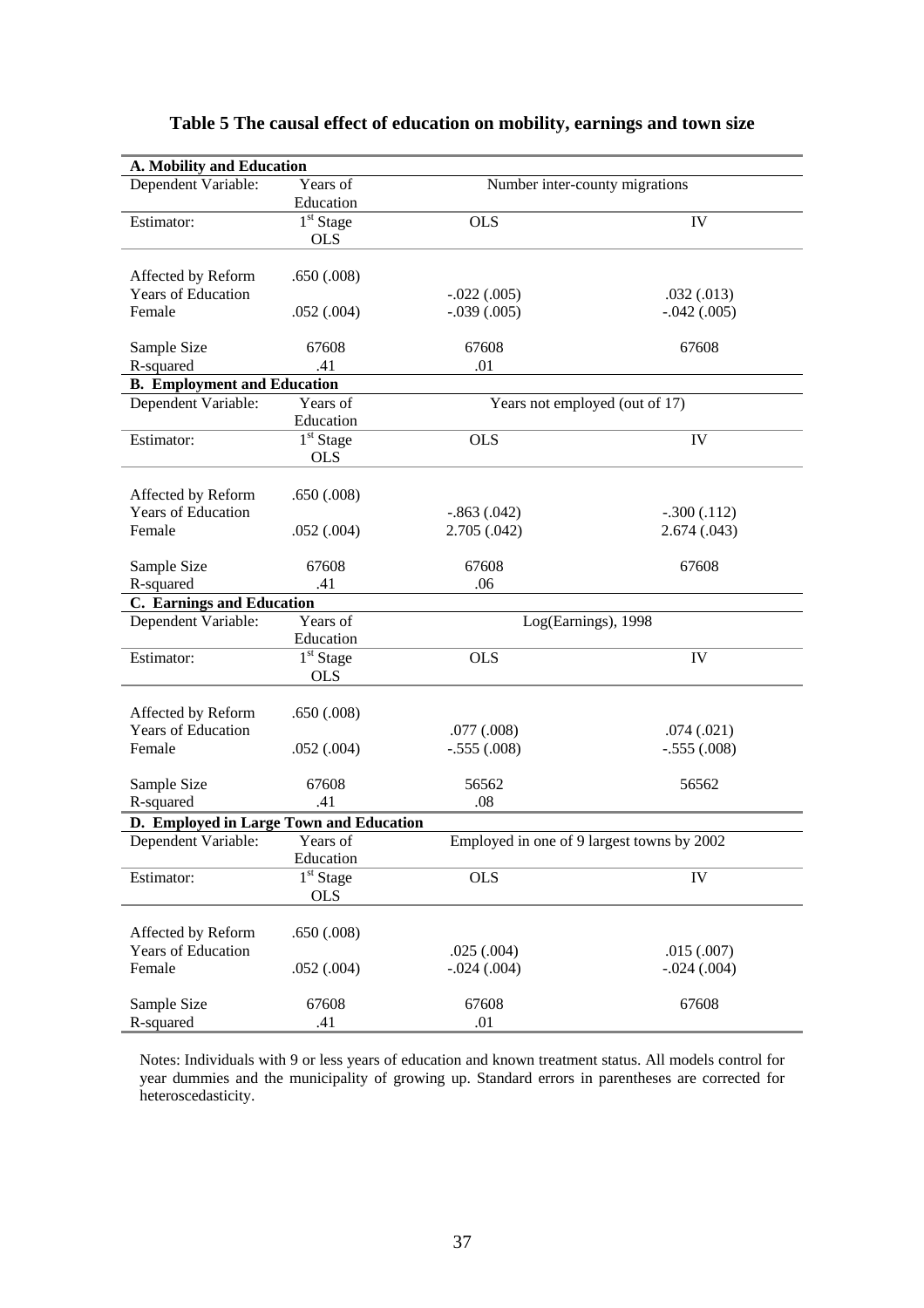| A. Mobility and Education                |                           |                                        |                 |  |
|------------------------------------------|---------------------------|----------------------------------------|-----------------|--|
| Dependent                                | Years of                  | Number inter-county migrations         |                 |  |
| Variable:                                | Education                 |                                        |                 |  |
| Estimator:                               | $1st$ Stage<br><b>OLS</b> | IV                                     | Reduced form    |  |
| 'Affected' by                            | .050(.010)                |                                        | $-.003(.011)$   |  |
| <b>Imaginary Reform</b>                  |                           |                                        |                 |  |
| <b>Years of Education</b>                |                           | $-.065(.216)$                          |                 |  |
| Female                                   | .083(.006)                | $-.020(.019)$                          | $-.042(.005)$   |  |
| Sample Size                              | 32509                     | 32509                                  | 32509           |  |
| R-squared                                | .06                       |                                        | .00             |  |
| <b>B.</b> Employment and Education       |                           |                                        |                 |  |
| Dependent                                | Years of                  | Years not employed (out of 17)         |                 |  |
| Variable:                                | Education                 |                                        |                 |  |
| Estimator:                               | $1st$ Stage<br><b>OLS</b> | IV                                     | Reduced form    |  |
| 'Affected' by<br><b>Imaginary Reform</b> | .050(.010)                |                                        | .002(.107)      |  |
| <b>Years of Education</b>                |                           | .036(2.123)                            |                 |  |
| Female                                   | .083(.006)                | 2.629(.187)                            | 2.632(.063)     |  |
| Sample Size                              | 32509                     | 32509                                  | 32509           |  |
| R-squared                                | .06                       |                                        | .06             |  |
| <b>C.</b> Earnings and Education         |                           |                                        |                 |  |
| Dependent                                | Years of                  | Log(Earnings), 1998                    |                 |  |
| Variable:                                | Education                 |                                        |                 |  |
| Estimator:                               | $1st$ Stage<br><b>OLS</b> | IV                                     | Reduced form    |  |
| 'Affected' by<br><b>Imaginary Reform</b> | .050(.010)                |                                        | .006(.020)      |  |
| <b>Years of Education</b>                |                           | .128(.434)                             |                 |  |
| Female                                   | .083(.006)                | $-.559(.039)$                          | $-.548(.012)$   |  |
| Sample Size                              | 32509                     | 27061                                  | 27061           |  |
| R-squared                                | .06                       |                                        | .08             |  |
| D. Employed in Large Town and Education  |                           |                                        |                 |  |
| Dependent<br>Variable:                   | Years of<br>Education     | Live in one of 9 largest towns by 2002 |                 |  |
| Estimator:                               | $1st$ Stage               | IV                                     | Reduced form    |  |
|                                          | <b>OLS</b>                |                                        |                 |  |
| 'Affected' by<br><b>Imaginary Reform</b> | .050(.010)                |                                        | .014(.006)      |  |
| <b>Years of Education</b>                |                           | .285(.139)                             |                 |  |
| Female                                   | .083(.006)                | $-.042(.012)$                          | $-0.019(0.004)$ |  |
| Sample Size                              | 32509                     | 32509                                  | 32509           |  |
| R-squared                                | .06                       |                                        | .00.            |  |

## **Table 6 Falsification exercise: The causal effect of education on mobility, earnings and town size**

Notes: Individuals with 9 or less years of education and known treatment status. All models control for year dummies and the municipality of growing up. Standard errors in parentheses are corrected for heteroscedasticity.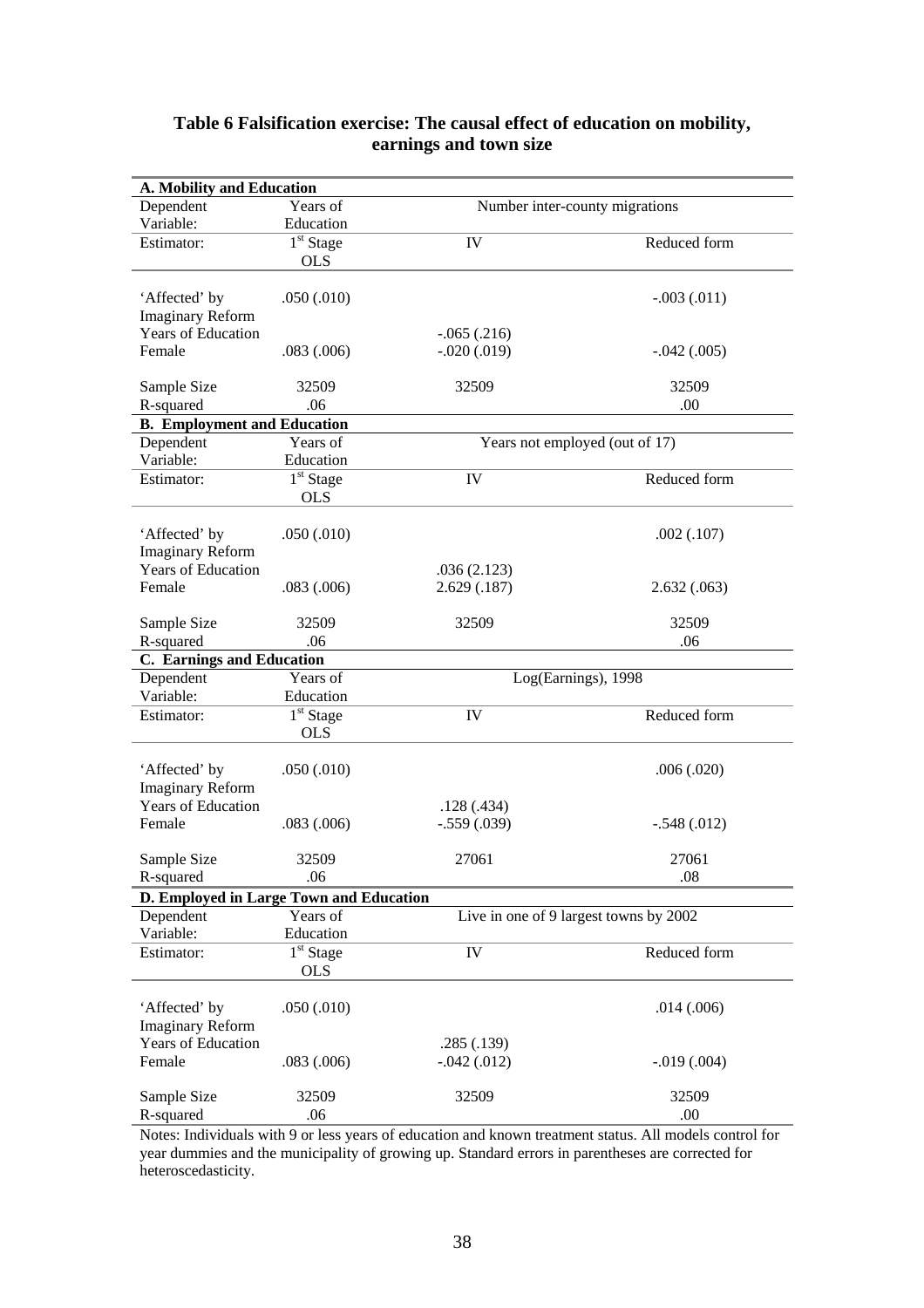|                           | All    | Not Affected by | Affected by | Gap (Standard   |
|---------------------------|--------|-----------------|-------------|-----------------|
|                           |        | <b>Reform</b>   | Reform      | error)          |
|                           |        |                 |             |                 |
| <b>Full Sample</b>        |        |                 |             |                 |
| $(N = 1081728)$           |        |                 |             |                 |
| Affected by Reform        | .519   | .000            | 1.000       |                 |
| <b>Years of Education</b> | 8.402  | 7.910           | 8.858       | .948(.001)      |
| Age                       | 40.71  | 42.913          | 38.668      | $-4.245$ (.010) |
| Employed                  | .720   | .727            | .713        | $-0.014(0.001)$ |
| Migration                 | .010   | .009            | .012        | .003(.000)      |
| <b>Migration Sample</b>   |        |                 |             |                 |
| $(N = 11230)$             |        |                 |             |                 |
| Affected by Reform        | .605   | .000            | 1.000       |                 |
| <b>Years of Education</b> | 8.442  | 7.868           | 8.817       | $.949 \,(.012)$ |
| Age                       | 39.159 | 41.571          | 37.583      | $-3.988(.121)$  |
| Employed                  | .548   | .539            | .554        | .015(.008)      |

# **Table 7 Summary statistics of the balanced panel**

# **Table 8 The causal effect of education on annual rate of migration and employment**

| A. Annual Migration and Education  |             |                                              |                 |
|------------------------------------|-------------|----------------------------------------------|-----------------|
| Dependent Variable:                | Years of    | Probability of Moving in a Given Year (X100) |                 |
|                                    | Education   |                                              |                 |
| Estimator:                         | $1st$ Stage | <b>OLS</b>                                   | IV              |
|                                    | <b>OLS</b>  |                                              |                 |
|                                    |             |                                              |                 |
| Affected by Reform                 | .650(.002)  |                                              |                 |
| <b>Years of Education</b>          |             | $-.142(.018)$                                | .155(.059)      |
| Female                             | .052(.001)  | $-.168(.020)$                                | $-.184(.020)$   |
|                                    |             |                                              |                 |
| Sample Size                        | 1081728     | 1081728                                      | 1081728         |
| R-squared                          | .41         | .00.                                         |                 |
| <b>B.</b> Employment and Education |             |                                              |                 |
| Dependent Variable:                | Years of    | Probability of being employed (X100)         |                 |
|                                    | Education   |                                              |                 |
| Estimator:                         | $1st$ Stage | <b>OLS</b>                                   | IV              |
|                                    | <b>OLS</b>  |                                              |                 |
|                                    |             |                                              |                 |
| Affected by Reform                 | .650(.002)  |                                              |                 |
| <b>Years of Education</b>          |             | 5.053 (.079)                                 | 1.740 (.229)    |
| Female                             | .052(.001)  | $-16.237(.086)$                              | $-16.058(.087)$ |
|                                    |             |                                              |                 |
| Sample Size                        | 1081728     | 1081728                                      | 1081728         |
| R-squared                          | .41         | .04                                          |                 |

Notes: All models include cohort dummies, year dummies and fixed effects for municipality of growing up. X100 indicates that the coefficient and standard errors have been multiplied by 100 to improve readability.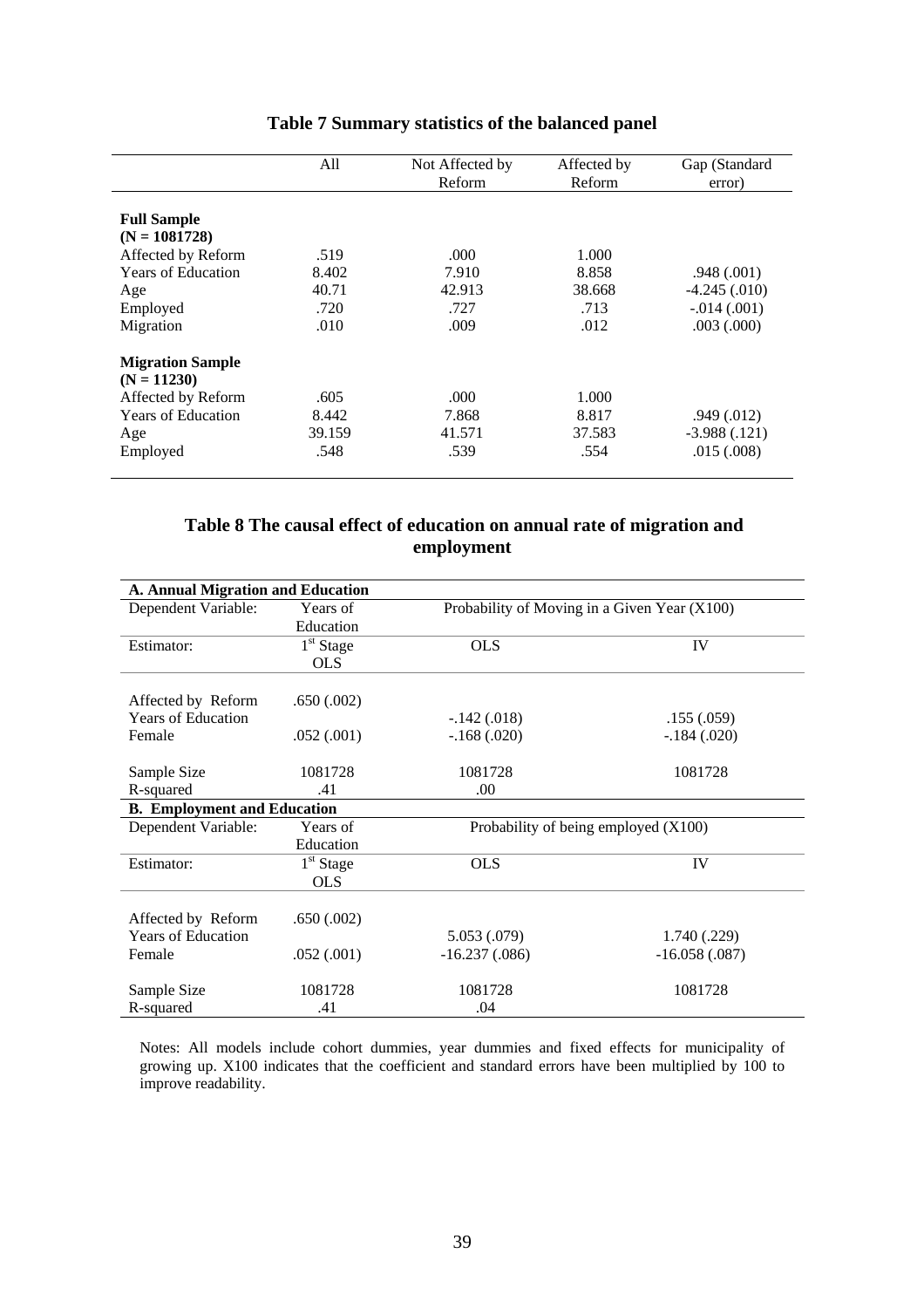|                                     | <b>Years Education</b> | Age when $1st$ child born         | Age when $1st$ child born       |
|-------------------------------------|------------------------|-----------------------------------|---------------------------------|
|                                     | $1st$ stage OLS        | <b>OLS</b>                        | IV                              |
| Affected by Reform                  | .788(.066)             |                                   |                                 |
| <b>Years of Education</b><br>Female | .051(.074)             | $.084 \,(.026)$<br>$-2.802(.031)$ | $-.059(.054)$<br>$-2.794(.031)$ |
| Sample Size                         | 53204                  | 53204                             | 53204                           |
| R-squared                           | 0.47                   | 0.18                              | 0.18                            |

#### **Table 9 The effect of additional education on timing of the first child**

Notes: All models include cohort dummies, year dummies and fixed effects for municipality of growing up. Standard errors in parentheses are corrected for heteroscedasticity.

| Dependent Variable:       | Years of        | Live in a late-reforming municipality by 2002 |               |
|---------------------------|-----------------|-----------------------------------------------|---------------|
|                           | Education       |                                               |               |
| Estimator:                | $1st$ Stage     | <b>OLS</b>                                    | IV            |
|                           | <b>OLS</b>      |                                               |               |
|                           |                 |                                               |               |
| Affected by Reform        | $.649 \,(.009)$ |                                               |               |
| <b>Years of Education</b> |                 | $-.028(.003)$                                 | $-.001(.009)$ |
| Female                    | .051(.004)      | .002(.003)                                    | $-.001(.003)$ |
|                           |                 |                                               |               |
| Sample Size               | 58497           | 58497                                         | 58497         |
| R-squared                 | .47             | .05                                           |               |

#### **Table 10 Education and likelihood to move to late-reforming municipality**

Notes: Individuals with 9 or less years of education and known treatment status. All models control for year dummies and the municipality of growing up. Standard errors in parentheses are corrected for heteroscedasticity. Municipality is defined 'late-reforming' if the first cohort to go through the new school system was 1953 or later. The number of observations is smaller than 67608 because some people move to municipalities, whose precise year of reform is not known.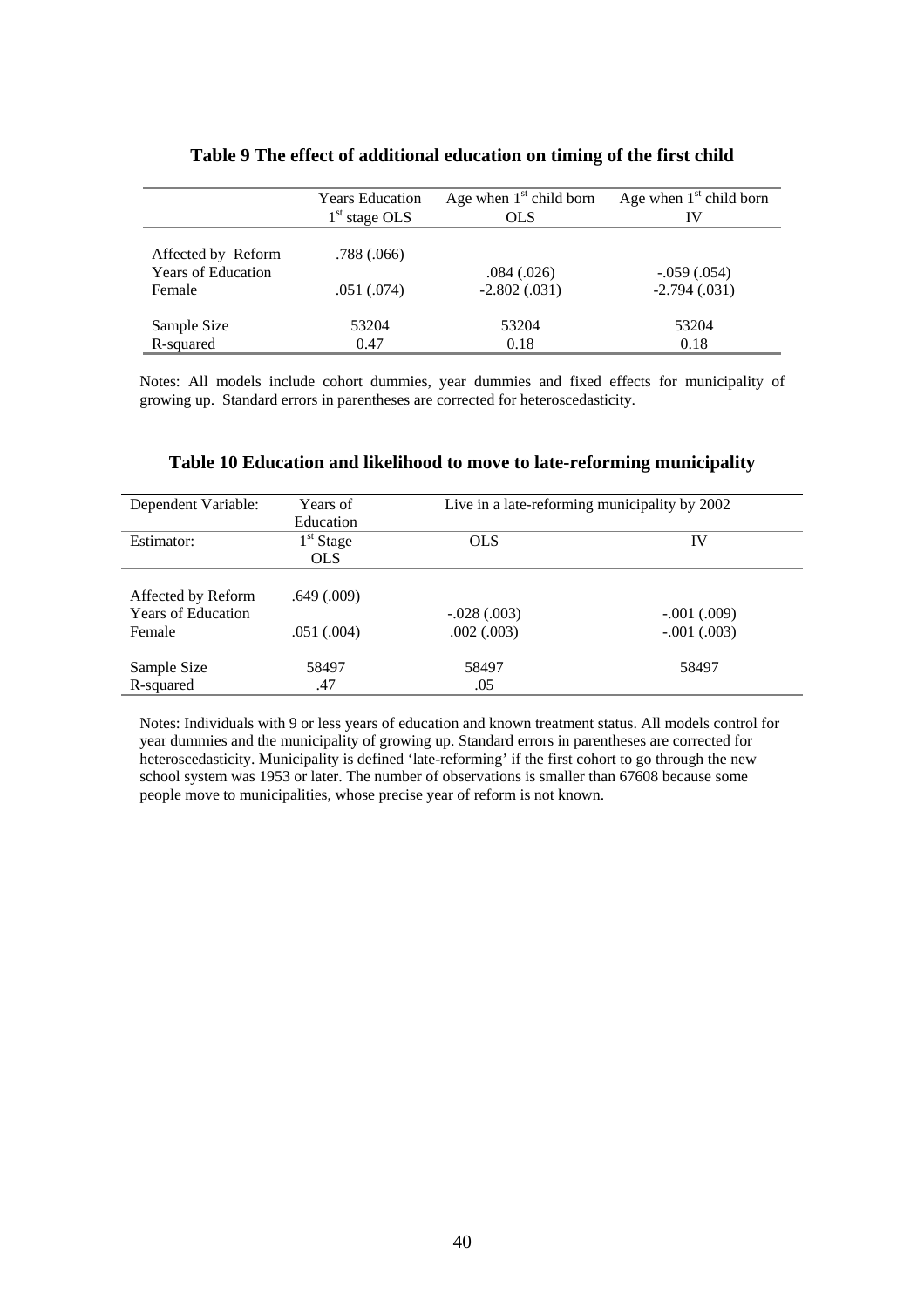# **Appendix**

|                            | Years of  | Years of  |               | Not attached to | Moved in last |
|----------------------------|-----------|-----------|---------------|-----------------|---------------|
| Variable:                  | Education | Education | Mobility rate | hometown        | ten years     |
| Source:                    | Barro-Lee | Barro-Lee | Huber (2004)  | Eurobarometer   | Eurobarometer |
|                            |           |           |               |                 |               |
| Year:                      | 1985      | 1990      | 1983          | 2001            | 2001          |
| Austria (AUT)              | 6.91      | 7.25      | 0.89          | 12              | 30.1          |
| Belgium (BEL)              | 8.61      | 8.88      | 0.92          | 17              | 34.8          |
| Denmark (DNK)              | 10,.41    | 10.7      | 3.48          | 19              | 57.1          |
| Spain (ESP)                | 6.30      | 6.85      | 0.45          | 5               | 32.2          |
| Finland (FIN)              | 9.29      | 9.59      | 1.23          | 21              | 59.2          |
| France (FRA)               | 6.32      | 6.74      |               | 19              | 41.5          |
| Great Britain (GBR)        | 8.52      | 8.76      | 1.58          | 18              | 52.1          |
| Germany (GER)              | 8.52      | 8.75      | 1.32          | 13              | 36.4          |
| Greece (GRC)               | 7.28      | 8.00      |               | 9               | 28.9          |
| Ireland (IRL)              | 7.78      | 8.03      |               | 10              | 28.3          |
| Italy (ITA)                | 6.16      | 6.48      | 0.77          | 13              | 19.9          |
| Netherlands (NLD)          | 8.49      | 8.74      | 1.67          | 33              | 53.4          |
| Norway (NOR)               | 7.98      |           | $2.67*$       |                 |               |
| Portugal (PRT)             | 3.91      | 4.13      | 0.19          | $\tau$          | 25.3          |
| Sweden (SWE)               | 9.44      | 9.48      | 1.5           | 17              | 55.7          |
| United States (USA)        | 11.47     |           | $2.8**$       |                 |               |
| Correlation with education |           |           | 0.78          | 0.54            | 0.75          |
| (closest year)             |           |           |               |                 |               |
| * Own calculations 1986    |           |           | ** US Census  | 1983-84         |               |

# **Table A1 Data for Figures 1-3**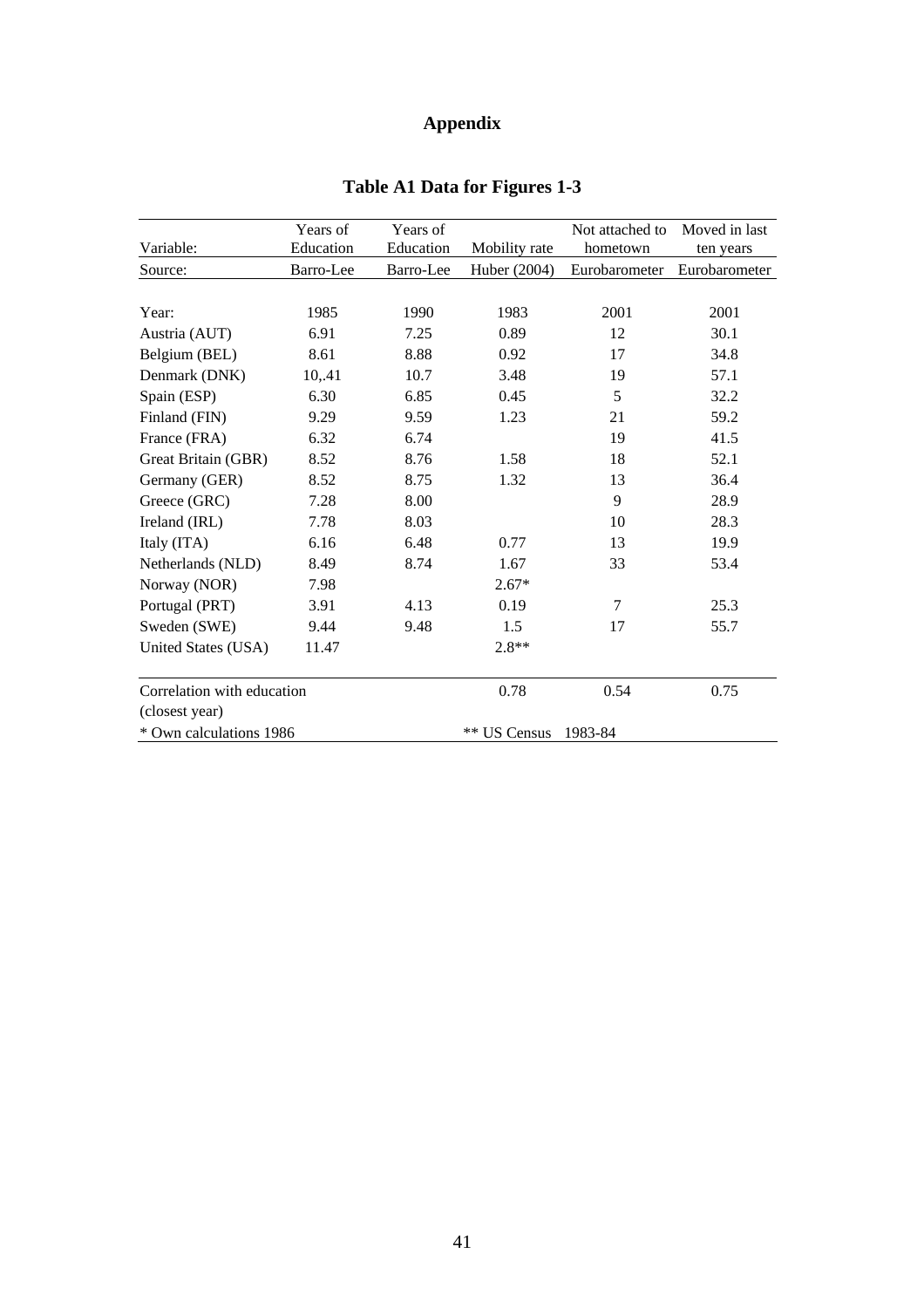#### **Table A2 The causal effect of education on mobility, earnings and town size, by gender**

| A. Mobility and Education               |                                |                                        |  |  |  |  |
|-----------------------------------------|--------------------------------|----------------------------------------|--|--|--|--|
| Dependent                               | Number inter-county migrations |                                        |  |  |  |  |
| Variable:                               |                                |                                        |  |  |  |  |
| Estimator:                              | IV - Men                       | IV - Women                             |  |  |  |  |
| <b>Years of Education</b>               | .038(.019)                     | .029(.019)                             |  |  |  |  |
| Sample Size                             | 36115                          | 31493                                  |  |  |  |  |
| <b>B.</b> Employment and Education      |                                |                                        |  |  |  |  |
| Dependent<br>Variable:                  |                                | Years not employed (out of 17)         |  |  |  |  |
| Estimator:                              | IV - Men                       | IV - Women                             |  |  |  |  |
| <b>Years of Education</b>               | $-.363(.042)$                  | $-.243(.183)$                          |  |  |  |  |
| Sample Size                             | 36115                          | 31493                                  |  |  |  |  |
| <b>C. Earnings and Education</b>        |                                |                                        |  |  |  |  |
| Dependent<br>Variable:                  |                                | Log(Earnings), 1998                    |  |  |  |  |
| Estimator:                              | IV - Men                       | IV - Women                             |  |  |  |  |
| <b>Years of Education</b>               | .078(.026)                     | .074(.035)                             |  |  |  |  |
| Sample Size                             | 31772                          | 24790                                  |  |  |  |  |
| D. Employed in Large Town and Education |                                |                                        |  |  |  |  |
| Dependent<br>Variable:                  |                                | Live in one of 9 largest towns by 2002 |  |  |  |  |
| Estimator:                              | IV - Men                       | IV - Women                             |  |  |  |  |
| <b>Years of Education</b>               | .007(.010)                     | .023(.011)                             |  |  |  |  |
| Sample Size                             | 36115                          | 31493                                  |  |  |  |  |

Notes: Individuals with 9 or less years of education and known treatment status. All models control for year dummies and the municipality of growing up. Standard errors in parentheses are corrected for heteroscedasticity.

#### **Table A3 Summary statistics for 1947-1958 birth cohorts with nine or less years of education (falsification sample)**

|                                                      | Mean (Standard deviation) |
|------------------------------------------------------|---------------------------|
| <b>Education Variables</b>                           |                           |
| Belong to three pre-reform cohorts (false treatment) | .48(.50)                  |
| Years of education by 2002                           | 7.91(0.59)                |
| <b>Outcomes</b>                                      |                           |
| Number of inter-county migrations                    | .16(.56)                  |
| Years not employed (out of 17)                       | 4.678 (5.585)             |
| Earnings in 1998 (NOK)                               | 170,984 (132,191)         |
| Live in one of 9 largest towns by 2002               | .24(.43)                  |

Notes: Based on 32509 people with nine or less years of education in birth cohorts born between 1947 and 1958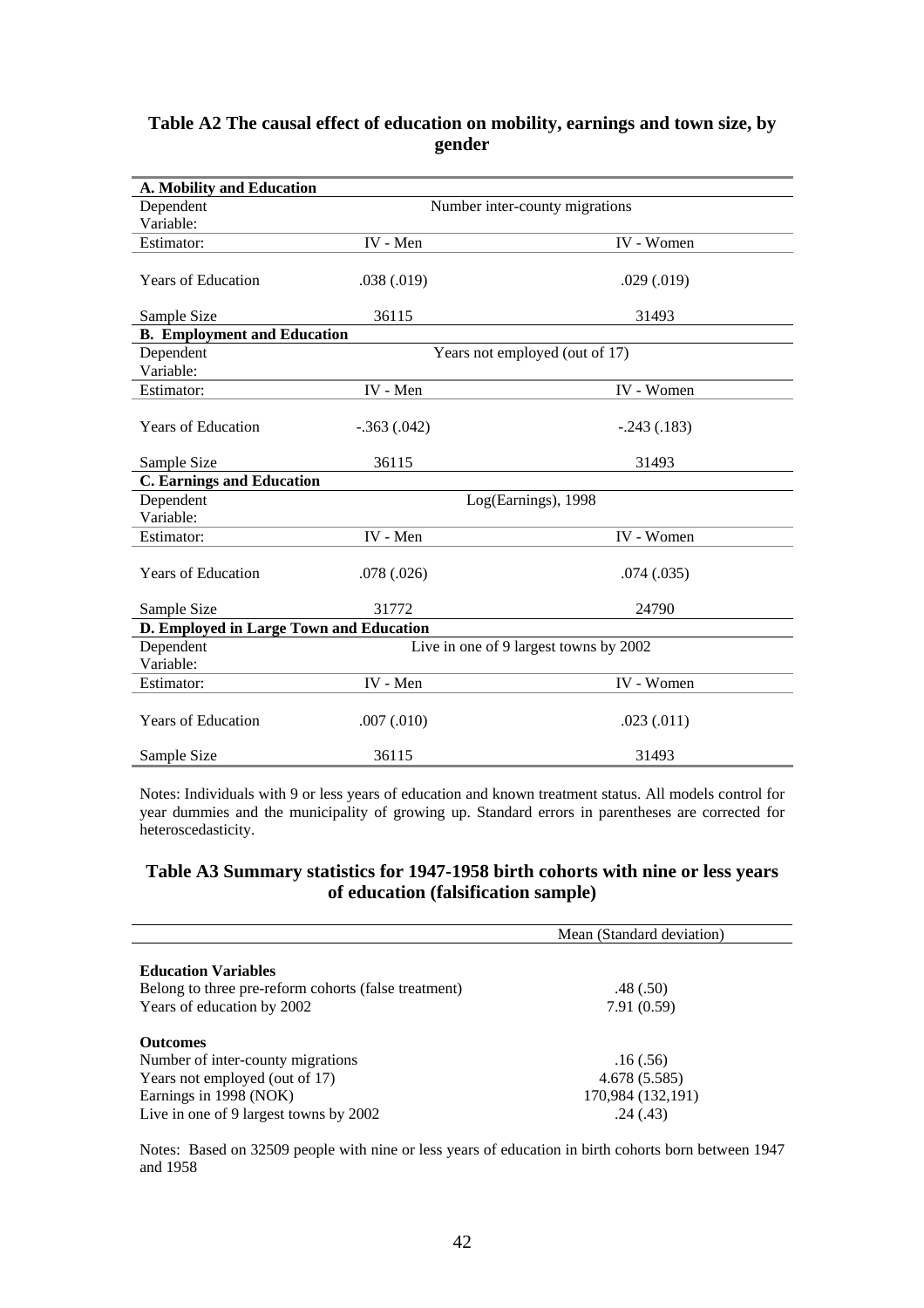| A. Mobility and Education, if years of education is 10-12 |               |                                                                |                                |  |  |
|-----------------------------------------------------------|---------------|----------------------------------------------------------------|--------------------------------|--|--|
| Dependent                                                 | Years of      | Number inter-county migrations                                 |                                |  |  |
| Variable:                                                 | Education     |                                                                |                                |  |  |
| Estimator:                                                | $1st$ Stage   | IV                                                             | Reduced form                   |  |  |
|                                                           | <b>OLS</b>    |                                                                |                                |  |  |
|                                                           |               |                                                                |                                |  |  |
| Affected by                                               | .054(.005)    |                                                                | .005(.004)                     |  |  |
| Reform                                                    |               |                                                                |                                |  |  |
| <b>Years of Education</b>                                 |               | .084 (.073)                                                    |                                |  |  |
| Female                                                    | $-.421(.003)$ | .008(.031)                                                     | $-.027(.002)$                  |  |  |
|                                                           |               |                                                                |                                |  |  |
| Sample Size                                               | 370424        | 370424                                                         | 370424                         |  |  |
| R-squared                                                 | .07           |                                                                | .01                            |  |  |
|                                                           |               | B. Mobility and Education, if years of education is 13 or more |                                |  |  |
| Dependent                                                 | Years of      |                                                                | Number inter-county migrations |  |  |
| Variable:                                                 | Education     |                                                                |                                |  |  |
| Estimator:                                                | $1st$ Stage   | IV                                                             | Reduced form                   |  |  |
|                                                           | <b>OLS</b>    |                                                                |                                |  |  |
|                                                           |               |                                                                |                                |  |  |
| Affected by                                               | .016(.014)    |                                                                | .002(.007)                     |  |  |
| Reform                                                    |               |                                                                |                                |  |  |
| <b>Years of Education</b>                                 |               | .146(.444)                                                     |                                |  |  |
| Female                                                    | $-.284(.006)$ | $-.067(.126)$                                                  | $-.109(.004)$                  |  |  |
| Sample Size                                               | 191227        | 191227                                                         | 191227                         |  |  |
| R-squared                                                 | .01           |                                                                | .07                            |  |  |

#### **Table A4 Falsification exercise 2: The causal effect of education on mobility, for unaffected education groups**

Notes: All models control for year dummies and the municipality of growing up. Standard errors in parentheses are corrected for heteroscedasticity.

# **Table A5 The causal effect of education on annual rate of migration and employment, by gender**

| A. Annual Migration and Education  |                                      |                                              |  |  |  |
|------------------------------------|--------------------------------------|----------------------------------------------|--|--|--|
| Dependent Variable:                |                                      | Probability of Moving in a Given Year (X100) |  |  |  |
| Estimator:                         | IV - Men                             | <b>IV</b> - Women                            |  |  |  |
| <b>Years of Education</b>          | .199 (.074)                          | .109(.077)                                   |  |  |  |
| Sample Size                        | 577840                               | 503888                                       |  |  |  |
| <b>B.</b> Employment and Education |                                      |                                              |  |  |  |
| Dependent Variable:                | Probability of being employed (X100) |                                              |  |  |  |
| Estimator:                         | IV - Men                             | <b>IV</b> - Women                            |  |  |  |
| <b>Years of Education</b>          | 2.111 (.281)                         | 1.400(.377)                                  |  |  |  |
| Sample Size                        | 577840                               | 503888                                       |  |  |  |

Notes: All models include cohort dummies, year dummies and fixed effects for municipality of growing up. X100 indicates that the coefficient and standard errors have been multiplied by 100 to improve readability.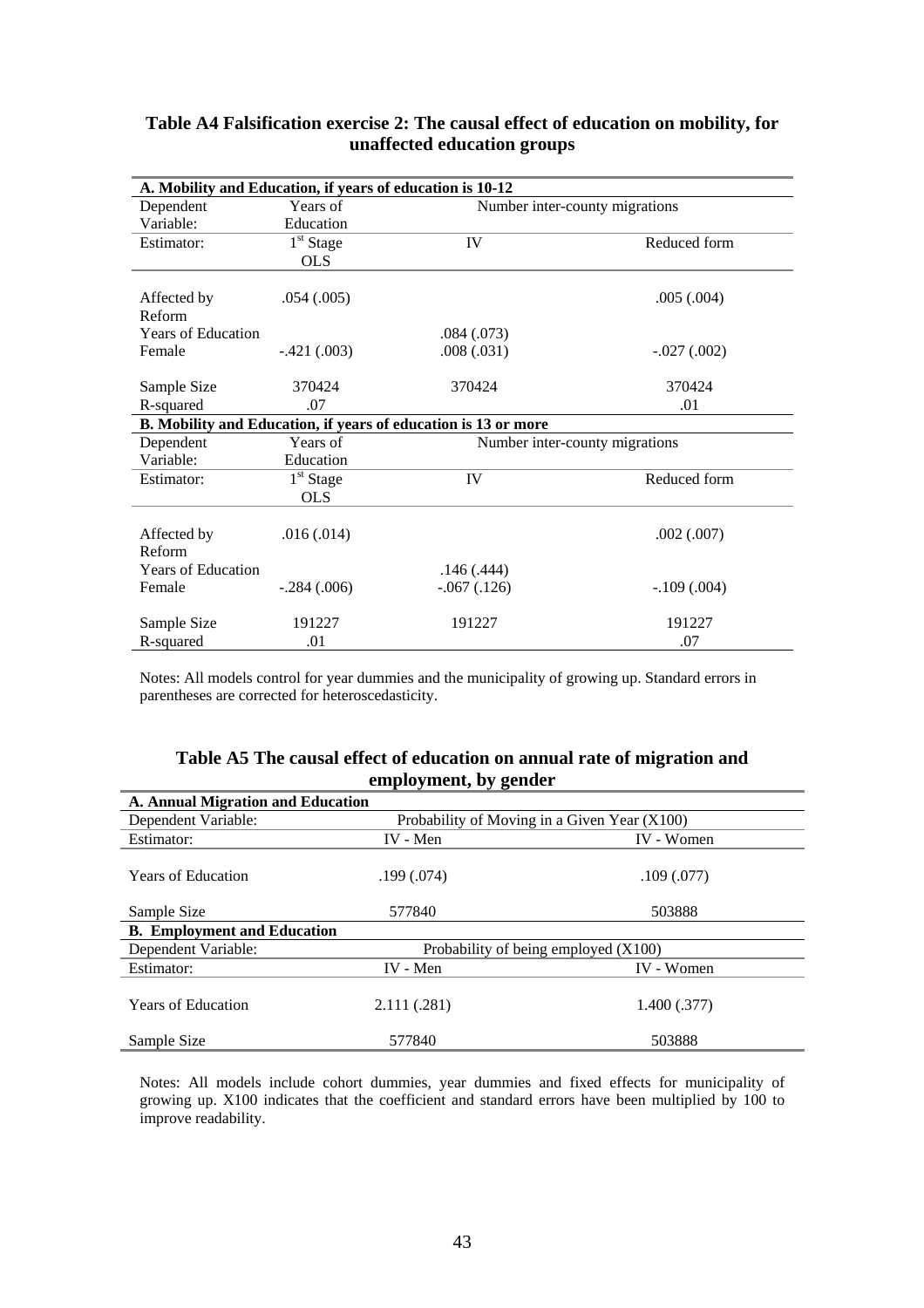|                                   | Mean (standard deviation) |
|-----------------------------------|---------------------------|
|                                   |                           |
| Years of education by 2002        | 11.827 (2.653)            |
| Affected by reform (Treated)      | .565(.496)                |
| Female                            | .469 (.499)               |
| Number of inter-county migrations | .273(.705)                |
| <b>Mother's education</b>         |                           |
| No secondary education            | .694(.461)                |
| Lower secondary (non-academic)    | .156(.363)                |
| Lower secondary (academic)        | .100(.301)                |
| Upper secondary                   | .049(.215)                |
| <b>Father's education</b>         |                           |
| No secondary education            | .763(.425)                |
| Lower secondary (non-academic)    | .093(.290)                |
| Lower secondary (academic)        | .075(.264)                |
| Upper secondary                   | .069(.253)                |
|                                   |                           |

#### **Table A6 Summary statistics including parental education, in full sample**

Notes: based on 481,209 observations in birth cohorts 1947-1958, for which the years of education and the number of regional migrations is available. Lower secondary education (non-academic) refers to *framhaldsskole*, *ungdomsomsorg* or *fylkeskole*, while the corresponding 'academic' refers to *middelskole* or *realskole*. Father's occupation has 257 categories.

| <b>Mobility and Education</b> |               |                                |                 |
|-------------------------------|---------------|--------------------------------|-----------------|
| Dependent Variable:           | Years of      | Number inter-county migrations |                 |
|                               | Education     |                                |                 |
| Estimator:                    | $1st$ Stage   | <b>OLS</b>                     | IV              |
|                               | <b>OLS</b>    |                                |                 |
|                               |               |                                |                 |
| Affected by Reform            | .105(.013)    |                                |                 |
| <b>Years of Education</b>     |               | .033(.000)                     | .068(.033)      |
| Female                        | $-.296(.008)$ | $-.036(.002)$                  | $-0.026(0.010)$ |
|                               |               |                                |                 |
| Sample Size                   | 481209        | 481209                         | 481209          |
| R-squared                     | .01           | .03                            |                 |

Notes: All models control for year dummies and the municipality of growing up. Standard errors in parentheses are corrected for heteroscedasticity.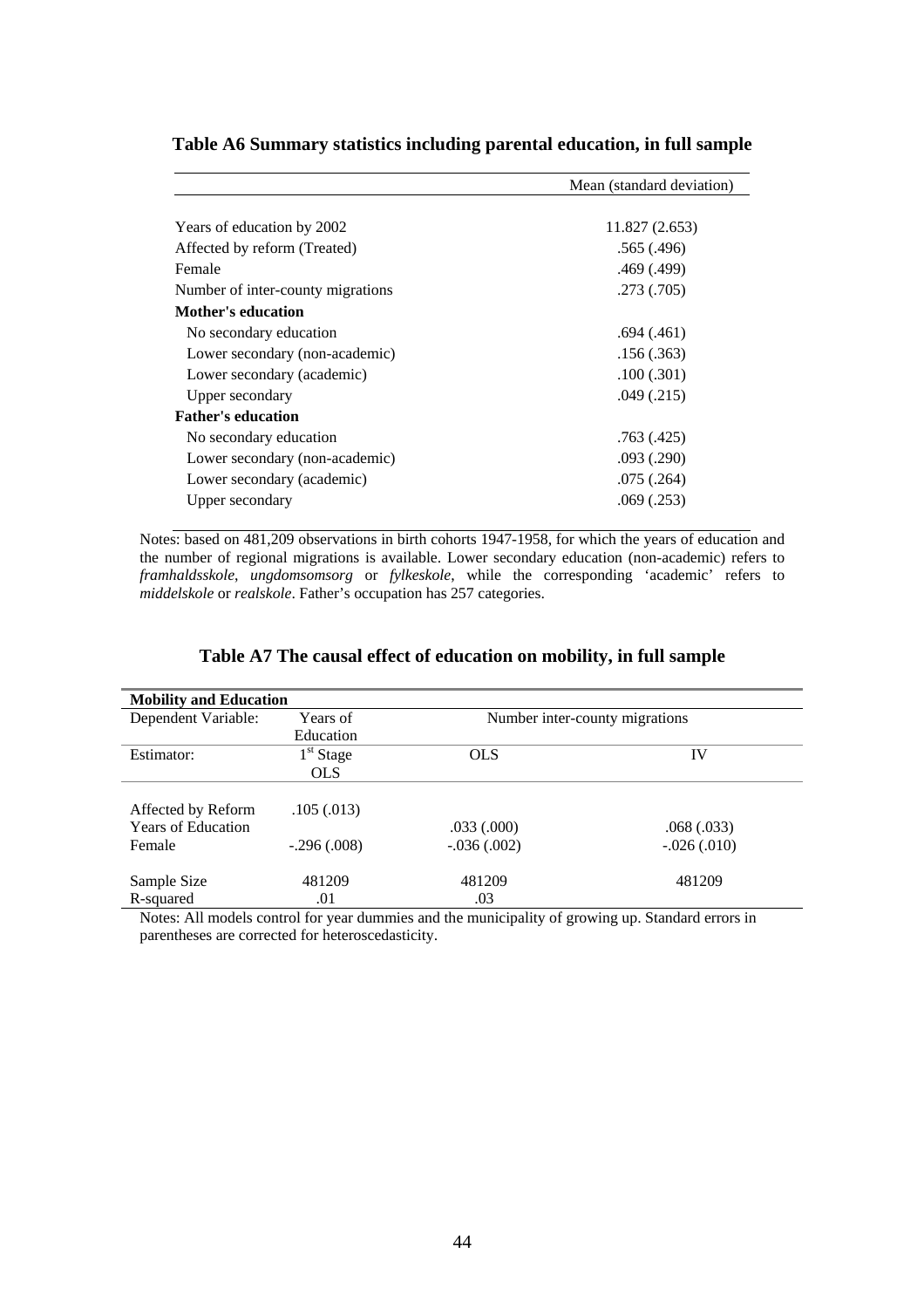|                         | All    | Not Affected by | Affected by   | Gap (Standard   |
|-------------------------|--------|-----------------|---------------|-----------------|
|                         |        | <b>Reform</b>   | <b>Reform</b> | error)          |
|                         |        |                 |               |                 |
| <b>Full Sample</b>      |        |                 |               |                 |
| $(N = 520144)$          |        |                 |               |                 |
| Affected by reform      | .478   | $\theta$        |               |                 |
| Years of education      | 7.910  | 7.803           | 8.028         | .225(.001)      |
| Age                     | 42.913 | 44.133          | 41.579        | $-2.554(.014)$  |
| Employed                | .728   | .733            | .721          | $-.012(.001)$   |
| Migration               | .009   | .008            | .010          | .002(.000)      |
| <b>Migration Sample</b> |        |                 |               |                 |
| $(N = 4438)$            |        |                 |               |                 |
| Affected by reform      | .534   | $\overline{0}$  | 1             |                 |
| Years of education      | 7.868  | 7.738           | 7.981         | $-.243(.012)$   |
| Age                     | 41.571 | 43.072          | 40.259        | $-2.813(0.121)$ |
| Employed                | .539   | .555            | .524          | $-.031(.013)$   |

# **Table A8 Summary statistics of the balanced panel (falsification sample)**

## **Table A9 Falsification exercise: The causal effect of education on annual rate of migration and employment**

| <b>A. Annual Migration and Education</b> |             |                                              |                 |
|------------------------------------------|-------------|----------------------------------------------|-----------------|
| Dependent                                | Years of    | Probability of Moving in a Given Year (X100) |                 |
| Variable:                                | Education   |                                              |                 |
| Estimator:                               | $1st$ Stage | IV                                           | Reduced form    |
|                                          | <b>OLS</b>  |                                              |                 |
|                                          |             |                                              |                 |
| 'Affected' by                            | .050(.003)  |                                              | $-.033(.046)$   |
| <b>Imaginary Reform</b>                  |             |                                              |                 |
| <b>Years of Education</b>                |             | $-.662(.906)$                                |                 |
| Female                                   | .083(.002)  | $-.068(.079)$                                | $-.122(.026)$   |
|                                          |             |                                              |                 |
| Sample Size                              | 520144      | 520144                                       | 520144          |
| R-squared                                | .06         |                                              | .00.            |
| <b>B.</b> Employment and Education       |             |                                              |                 |
| Dependent                                | Years of    | Probability of being employed (X100)         |                 |
| Variable:                                | Education   |                                              |                 |
| Estimator:                               | $1st$ Stage | IV                                           | Reduced form    |
|                                          | <b>OLS</b>  |                                              |                 |
|                                          |             |                                              |                 |
| 'Affected' by                            | .050(.003)  |                                              | .039(.215)      |
| <b>Imaginary Reform</b>                  |             |                                              |                 |
| <b>Years of Education</b>                |             | .782(4.269)                                  |                 |
| Female                                   | .083(.002)  | $-15.803(.373)$                              | $-15.739(.124)$ |
| Sample Size                              | 520144      | 520144                                       | 520144          |
| R-squared                                | .06         |                                              | .03             |